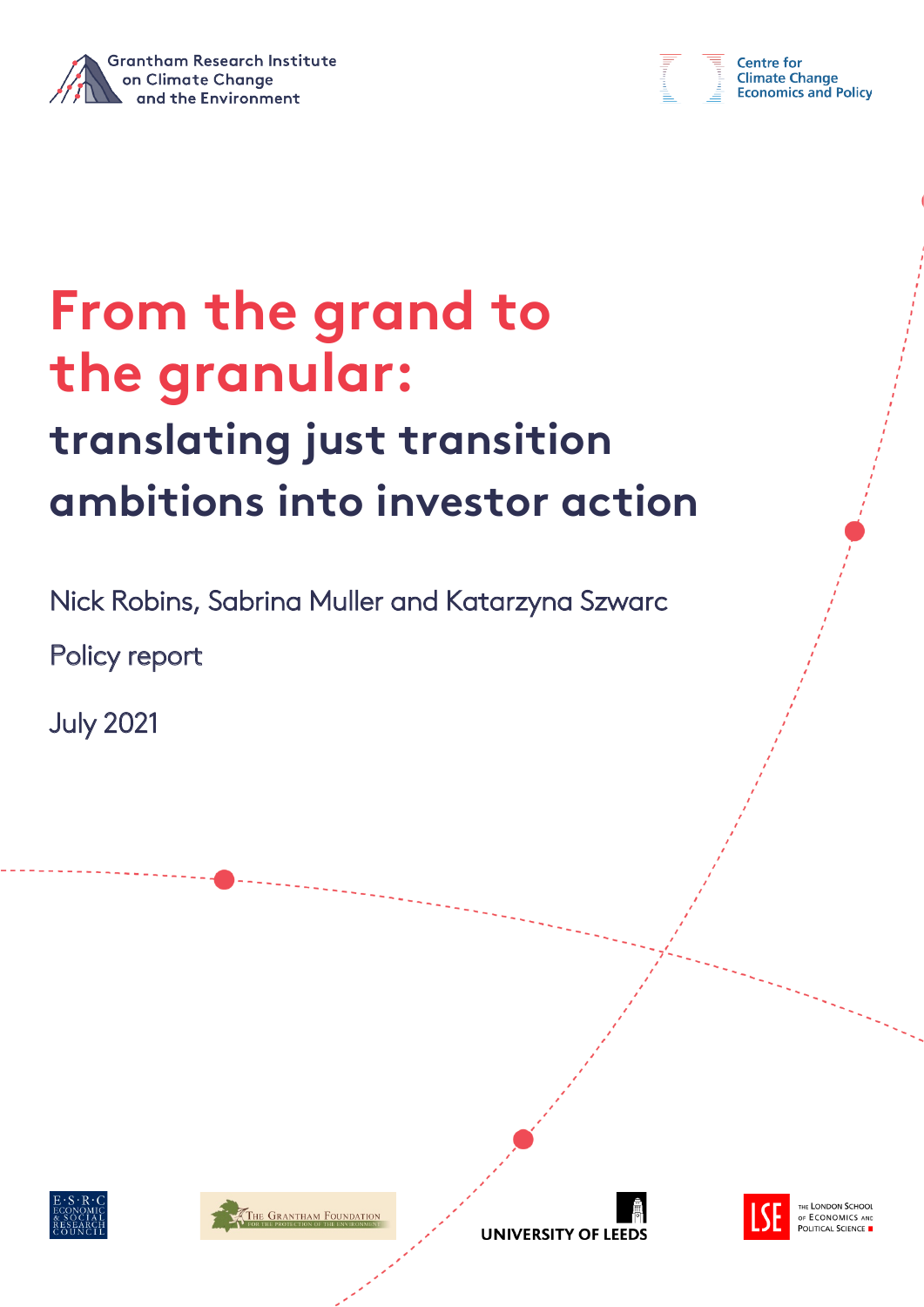The Centre for Climate Change Economics and Policy (CCCEP) was established in 2008 to advance public and private action on climate change through rigorous, innovative research. The Centre is hosted jointly by the University of Leeds and the London School of Economics and Political Science. It is funded by the UK Economic and Social Research Council. [www.cccep.ac.uk](http://www.cccep.ac.uk)

The Grantham Research Institute on Climate Change and the Environment was established in 2008 at the London School of Economics and Political Science. The Institute brings together international expertise on economics, as well as finance, geography, the environment, international development and political economy to establish a world-leading centre for policy-relevant research, teaching and training in climate change and the environment. It is funded by the Grantham Foundation for the Protection of the Environment, which also funds the Grantham Institute – Climate Change and Environment at Imperial College London. <www.lse.ac.uk/grantham>

#### About the authors

Nick Robins is Professor in Practice for Sustainable Finance at the Grantham Research Institute; Sabrina Muller is a Sustainable Finance Policy Analyst at the Grantham Research Institute; Katarzyna Szwarc was formerly a Policy Fellow at the Grantham Research Institute.

#### Acknowledgements

The authors would like to thank the following for their inputs and inspiration: Naïm Abou-Jaoude, Colin Baines, Beata Bienkowska, Carine de Boissezon, Sarah Bradbury, Vonda Brunsting, Sharan Burrow, Helena Colle, Pauline Descheemaeker, Carlota Garcia-Manas, Bernhard Grünauer, Michal Hetmanski, Charlotte Hugman, Eliza Mahdavy, Rachel McEwen, Esha Mufti, Carlo Papa, James Rydge, Nicolò Sartori, Antonina Scheer, Samantha Smith, Simonetta Spavieri, Rory Sullivan, Ramanan Suresh, Alison Tate, Wim Van Hyfte, David Wood and Piotr Wozny.

The authors would also like to thank Marie Schwarzkopf for research assistance, and Georgina Kyriacou and Stevie Shephard for editing and producing this report.

This report was made possible through financial support from the Candriam Foundation. The authors declare no conflict of interest in the writing of this report. The views in this report are those of the authors and are independent of the funding institutions. All errors and omissions remain the authors' own.

This report was first published in July 2021 by the Grantham Research Institute on Climate Change and the Environment and the Centre for Climate Change Economics and Policy, London School of Economics and Political Science.

#### © The authors, 2021

Suggested citation: Robins N, Muller S and Szwarc K (2021) *From the grand to the granular: translating just transition ambitions into investor action.* London: Grantham Research Institute on Climate Change and the Environment and Centre for Climate Change Economics and Policy, London School of Economics and Political Science.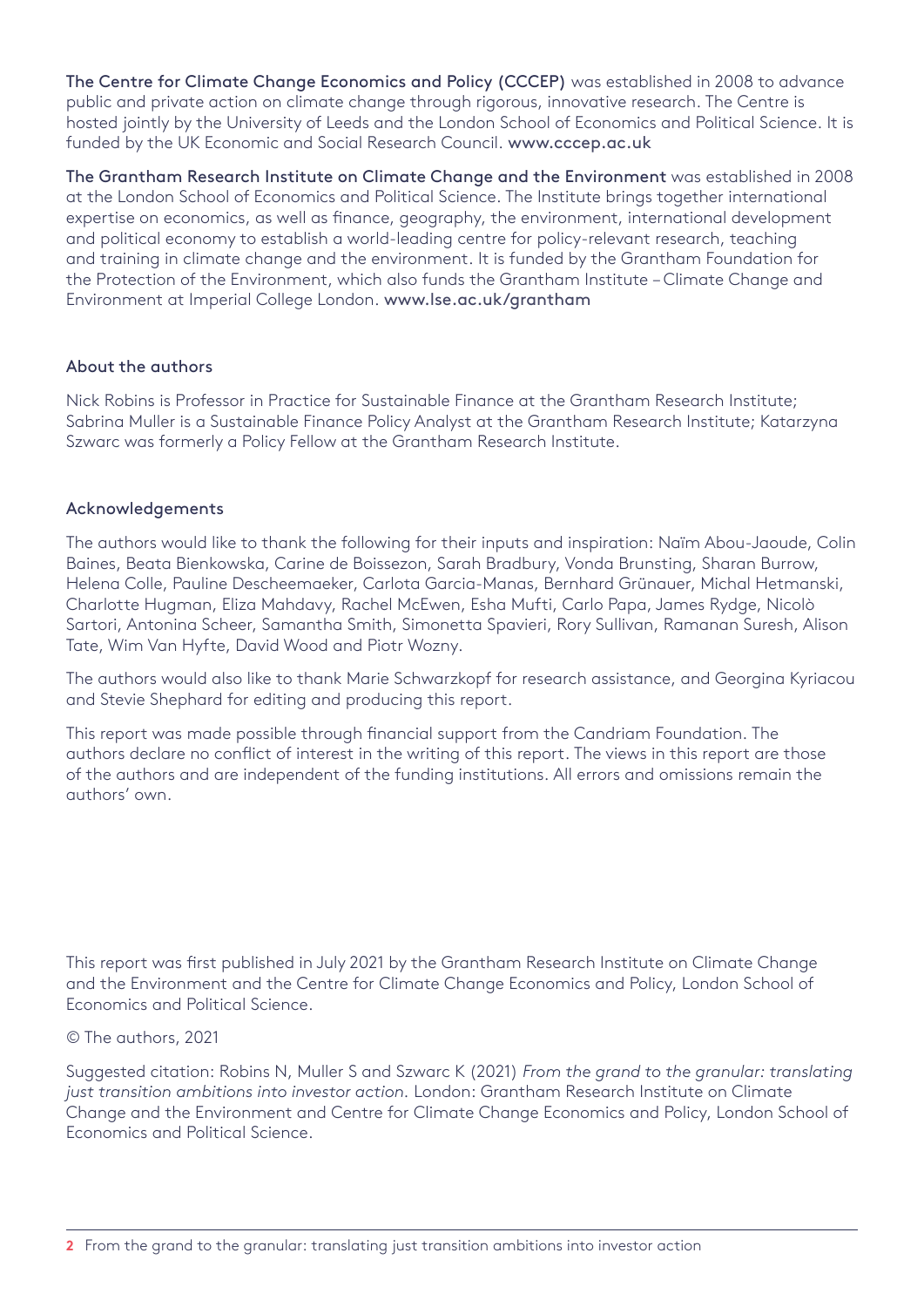## **Contents**

| Appendix: Elements of established reporting frameworks relevant to the just | 36 |
|-----------------------------------------------------------------------------|----|
|                                                                             |    |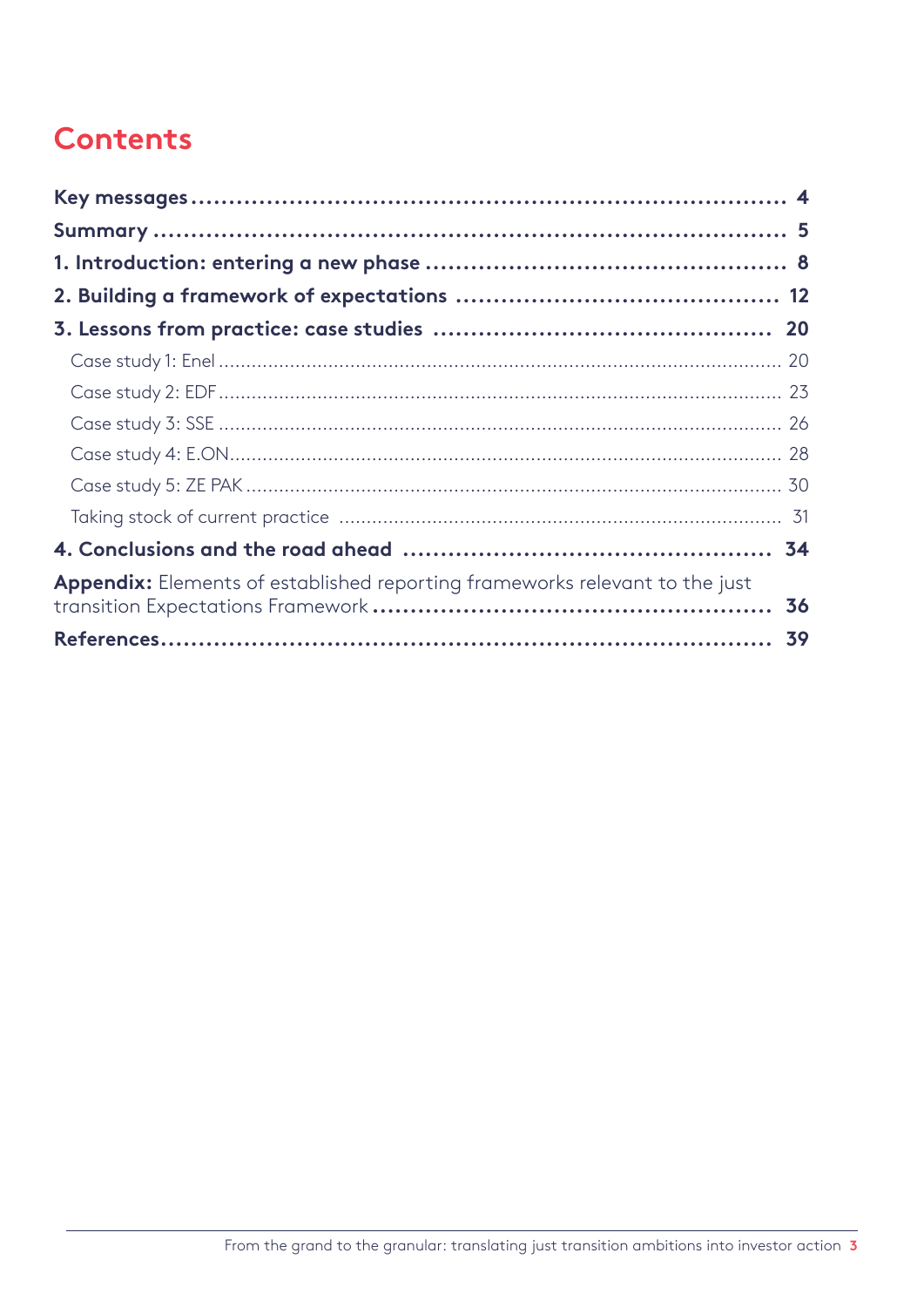## <span id="page-3-0"></span>**Key messages**

- 1. The just transition is a critical enabling factor in reaching netzero greenhouse gas emissions.
- 2. Governments hold the primary responsibility for making the just transition happen, with business, trade union and civil society also playing their part.
- 3. Investors can also play a significant role by making sure that the social dimension is fully integrated into their assessment, stewardship, capital allocation and policy activities.
- 4. Clear just transition expectations are needed to enable investors to fulfil this role with integrity and impact.
- 5. Drawing from international standards and work by social partners and stakeholders, this report presents a sevenpoint framework focusing on: strategy, workers, supply chain, communities, consumers, policy and disclosure.
- 6. The framework provides the basis for understanding emerging practice and is applied to analyse work to date by five European utility firms: Enel, EDF, SSE, E.ON and ZE PAK.
- 7. An acceleration in investor action to support the just transition is now needed ahead of and beyond the COP26 climate summit, particularly to ensure a convergence around common approaches and to deliver real results on the ground.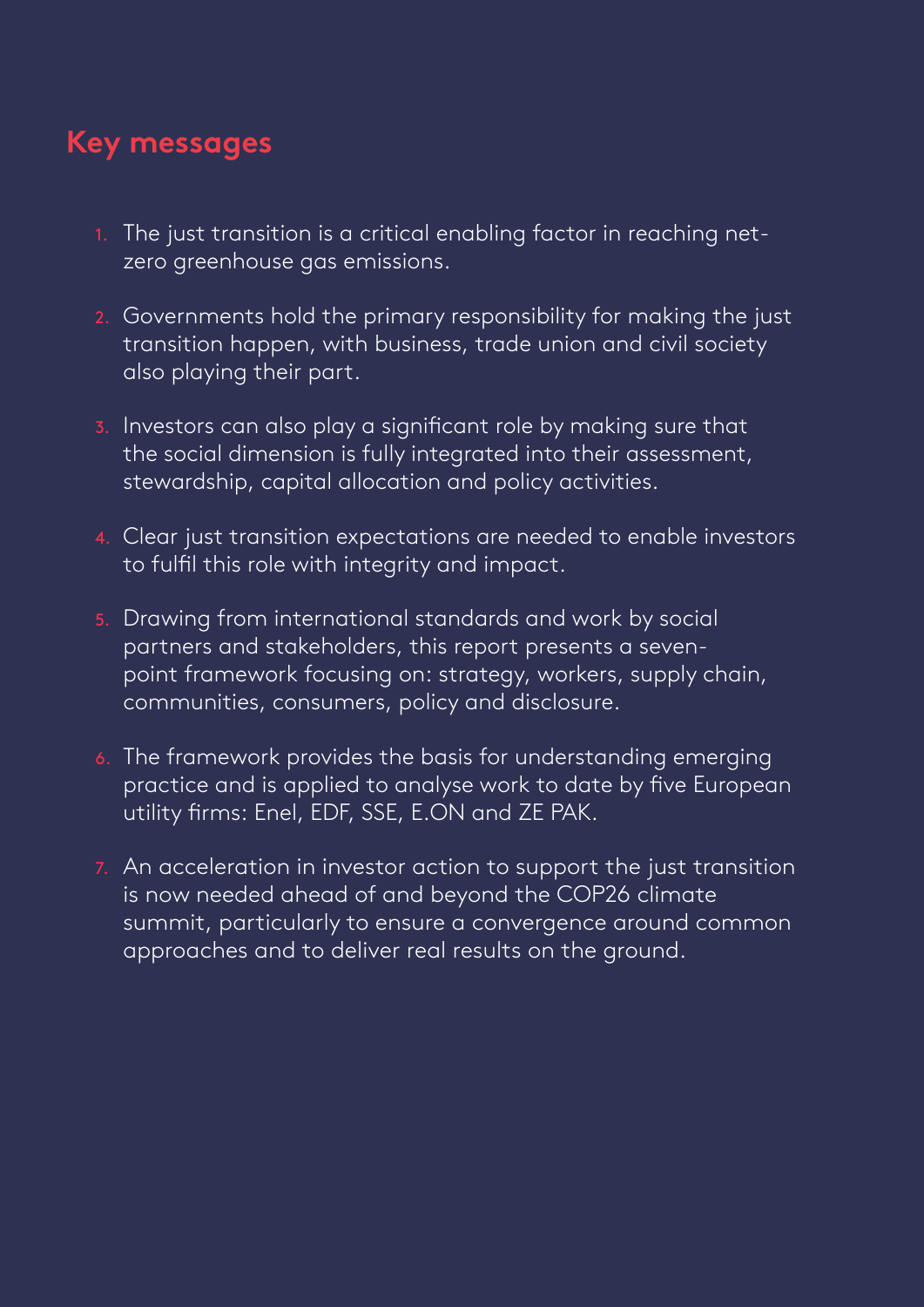## <span id="page-4-0"></span>**Summary**

### **Clear just transition expectations of business are needed by investors**

Building a net-zero economy requires an urgent acceleration in efforts to deliver a just transition: one that is fair in its impacts across society and regions. Governments hold the primary responsibility for delivering a just transition, with business, trade unions and civil society also playing their part. Institutional investors can take a significant role, too, by making sure that the social dimension is fully integrated into their climate strategies.

There are clear strategic reasons for investors to take this rounded perspective to climate action, including respecting social standards, minimising systemic risk, supporting sustainable development and delivering positive impact. To enable investors to fulfil their role, clear just transition expectations of business are needed, which can then be used in investment analysis, shareholder engagement and capital allocation to deliver real impact.

Developing such a framework is not an exercise in invention: rather, it is about applying well-established – but often insufficiently implemented – social and labour standards to the transformational challenge of climate action. Building on policy and stakeholder foundations and drawing from emerging investor and business practice, we have developed a framework of expectations, containing seven key elements, set out in Box 1 on page 7.

### **Lessons from practice**

More than five years after the just transition was included at the heart of the Paris Agreement, the just transition agenda is moving into a new phase, shifting from statements of high-level commitment to practical delivery. A first wave of companies is taking action to embed this in their climate plans, prompted by social dialogue with their trade unions, and also, increasingly, by shareholder engagement from their investors.

To learn lessons on how the elements of our Expectations Framework are playing out in practice, we present key insights from case studies of five European power utility companies (all of which are international apart from ZE PAK):

- Enel: The first company to take an active approach to the just transition, which has now become part of its wider strategy for the clean energy transformation.
- EDF: The just transition emerges from the company's tradition of social dialogue and has prompted the development of innovative local Ecological Transition Contracts.
- SSE: Investor engagement helped trigger the design of the first just transition strategy covering both 'transitioning out' of high-carbon activities and 'transitioning into' net-zero.
- E.ON: Following a call to action from its investors, a structured approach to a just transition is being developed to build public approval and social acceptance.
- ZE PAK: Based in one of Poland's key coal regions, this company is using the EU's just transition programmes as a catalyst for action to leave no workers behind.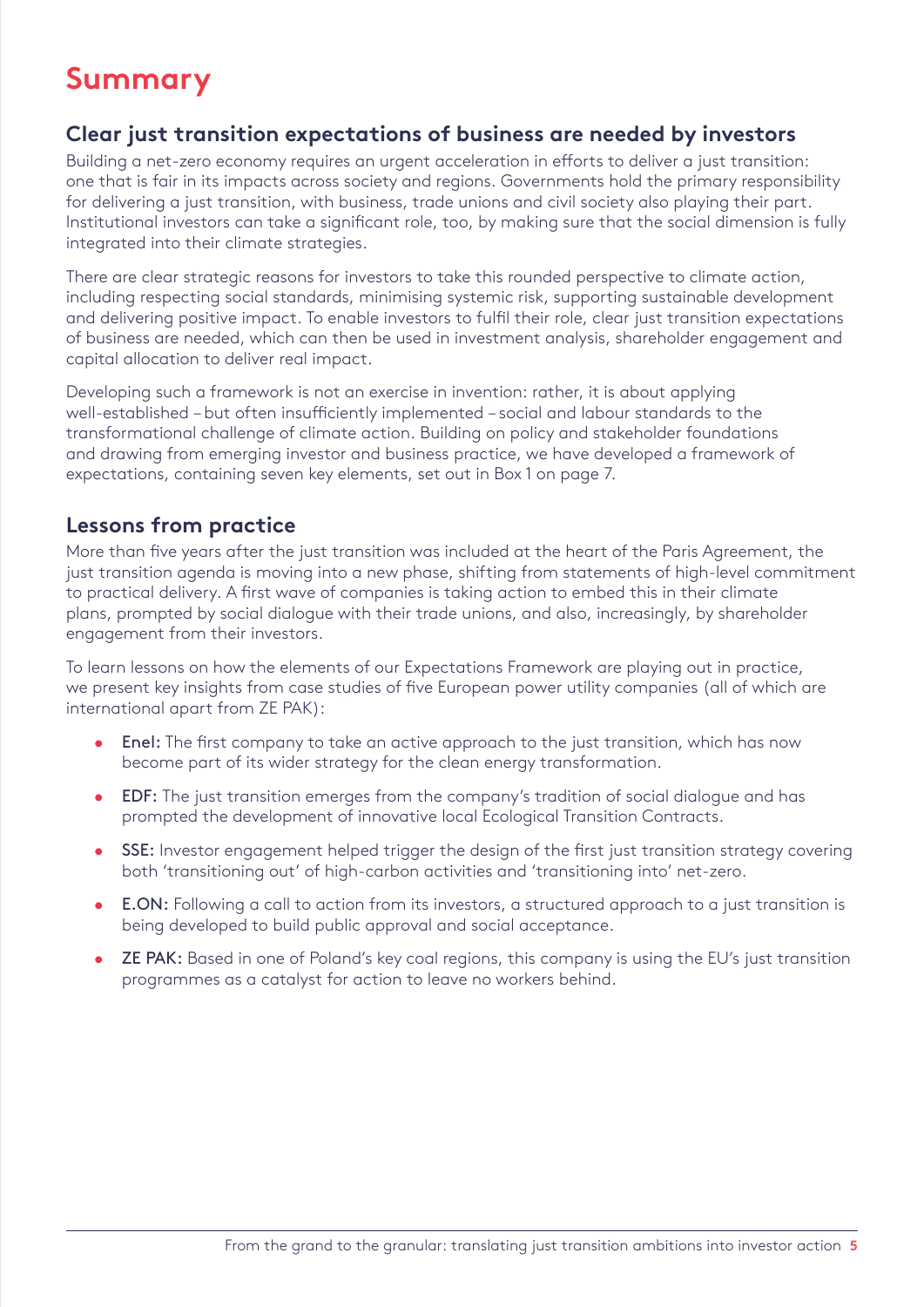These case studies from companies in a single sector based in five high-income European countries can provide only a partial view of business's adoption of just transition practices. However, they can provide important pointers to the state of play in an industry where the energy transition and the just transition are existential for future success, in terms of transitioning both out of high-carbon sectors and into low-carbon sectors.

These lessons include:

- Some of the core foundations are acknowledged (such as ILO labour standards and the Sustainable Development Goals) but a strategic approach is still emergent.
- Catalysts for action vary from social dialogue with trade unions to engagement with shareholders and the tightening of policy. Workers stand at the heart of these initiatives, in terms of both phasing down high-carbon activities and phasing up net-zero.
- Supply chain realities loom large in terms of generating quality green jobs for local people and also making sure that sustainability and human rights due diligence are intensified in international sourcing from developing countries.
- There is a need for community engagement to move from traditional corporate social responsibility (CSR) activities to a more transformational model built on co-creation.
- Consumers and the distributional effects of the net-zero transition will be of growing importance in the future.
- Active company approaches to promoting the just transition in public policy advocacy and lobbying are set to be of increasing interest to investors.
- Transparency and disclosure on the just transition are lagging: a key priority for future action will be to make sure that reporting on social factors becomes part of routine climate and sustainability disclosure.

#### **Next steps**

It is now clear that the just transition is a critical enabling factor for net-zero success and that investors can play a pivotal supporting role. This report is the first output of a three-year research partnership with Candriam. Based on the results of this work, a number of critical next steps have emerged:

- Promoting convergence around common approaches to business and investor action on the just transition, building on the Expectations Framework (see next page).
- Understanding better the role of participation in just transition plans, including investor dialogue with key stakeholders.
- Developing 'heat maps' of priority regions for investor attention, where a place-based approach by investors could be most relevant.
- Identifying the investor role in delivering the just transition in the emerging and developing economies of the Global South.
- Examining how just transition plans by business and investors can best deliver positive environmental and social impact on the ground.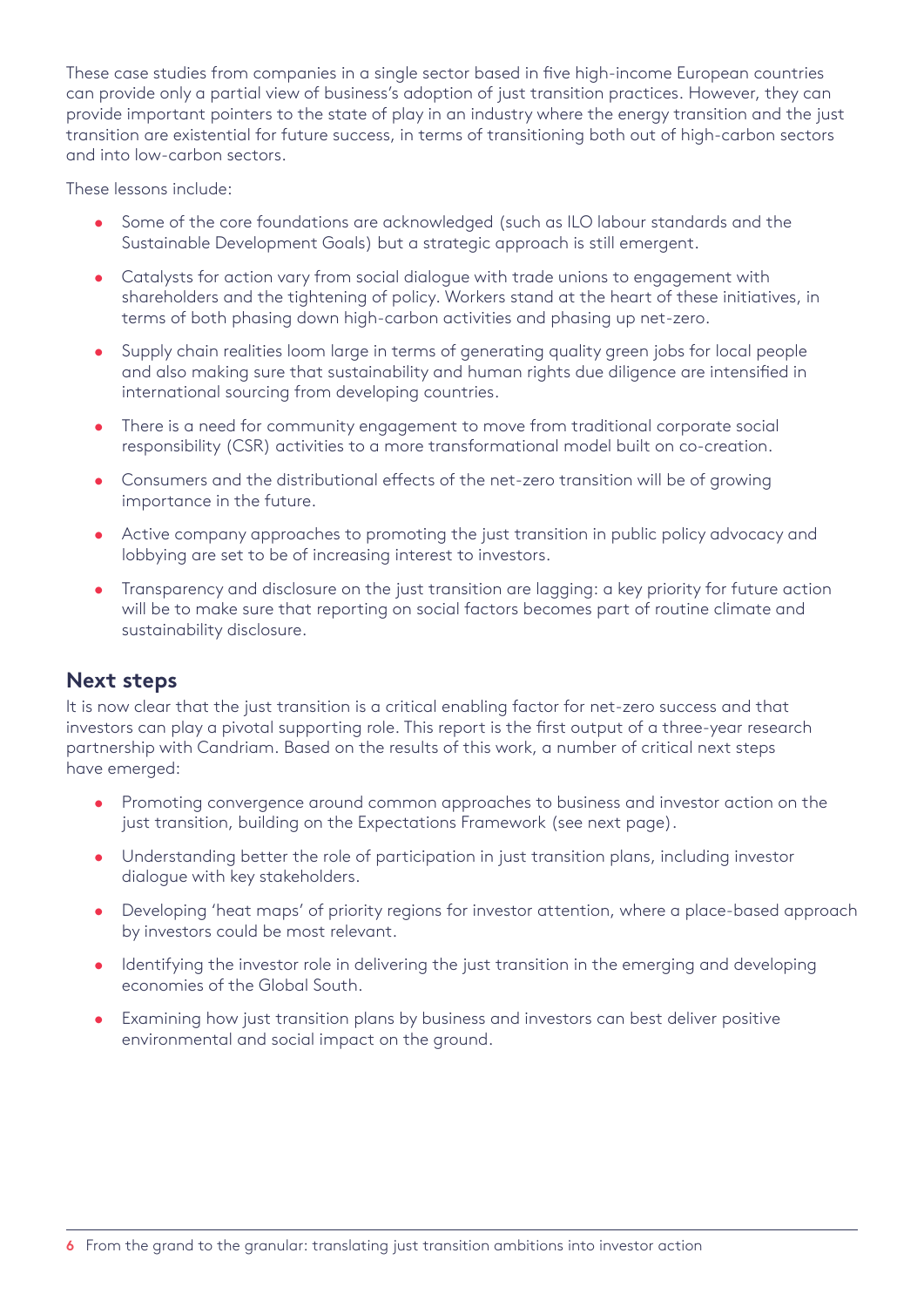## **Box 1. A framework of expectations of business on the just transition, for use by investors**

#### **1. Strategy**

- Establish a company strategy and plan for the just transition in the context of delivering netzero and resilience goals, to be adopted at the Board level with clear Board oversight.
- Incorporate the just transition in remuneration, planning, risk management, scenario exercises and capital investment as well as acquisitions and restructuring. This strategy should be based on established international frameworks and standards (including from the United Nations, International Labour Organization [ILO] and Organisation for Economic Co-operation and Development [OECD]) and should cover themes 2–7 below.
- Ensure social dialogue and representation of workers and trade unions in company-level climate decision-making and implementation.

#### **2. Workers**

- Deliver good jobs and decent work in the transition and respect for worker and human rights (including, for example, pay and benefits, job formality and contract length, skills development and training, health and wellbeing, diversity and inclusion, freedom of association and collective bargaining).
- Promote and provide reskilling and retraining, redeployment, or retirement support.

#### **3. Supply chain**

- Support suppliers (including small and medium-sized enterprises) through access to skills, finance and technology.
- Apply labour, [human rights](https://www.ihrb.org/uploads/reports/Just_Transitions_For_All_-_Business%2C_Human_Rights%2C_and_Climate_Action_-_IHRB_Nov2020.pdf) and environmental due diligence and policies along the supply chain, particularly in developing countries.

#### **4. Communities**

- Engage with local communities to address social risks of transitions to regional economies and promote local wellbeing, with a particular focus on vulnerable groups as well as wider sustainability considerations (such as biodiversity).
- **•** Partner with local communities to share value in net-zero and resilience investments. This needs to include engagement and respect for the rights of Indigenous communities.

#### **5. Consumers**

• Support consumers (notably vulnerable groups) by ensuring affordable access to key goods and services in the transition and enabling consumers to participate actively in the transition.

#### **6. Policy and partnerships**

• Advocate for the just transition to net-zero in industry associations and in lobbying of government, and support partnerships at the local, sectoral, national and global levels.

#### **7. Transparency and disclosure**

• Report on just transition policies and performance, including through Task Force on Climate-related Financial Disclosures (TCFD) reporting.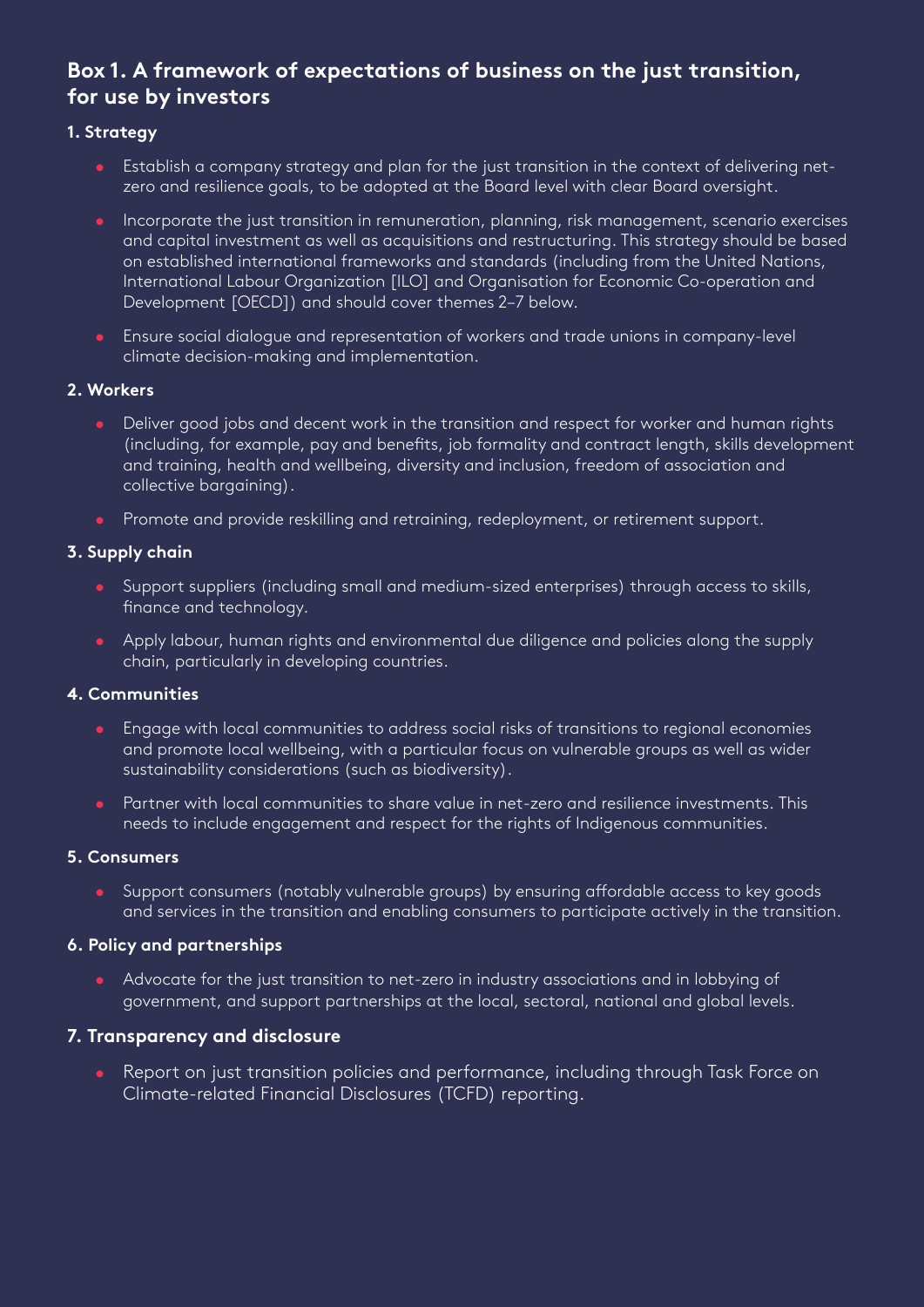## <span id="page-7-0"></span>**1. Introduction: entering a new phase**

Across the world, there is increasing commitment from governments, businesses and investors to make the transition to a resilient, net-zero economy. Alongside this, appreciation is growing of the fact that the just transition is a critical enabling factor in making this transformation a reality.

The just transition was embedded in the 2015 Paris Agreement to ensure respect for the labour and human rights of those impacted by climate action. This is not only the right thing to do, but it is also vital to building the social licence for potentially rapid and disruptive change. Mistakes made in previous industrial transitions, which resulted in 'rust-belts' across many economies, cannot be repeated with climate action. Moreover, COVID-19 has revealed and deepened inequalities and vulnerabilities in the global economy, underlining the need for the recovery to be both green and inclusive.

*A just transition for all towards an environmentally sustainable economy … needs to be well managed and contribute to the goals of decent work for all, social inclusion and the eradication of poverty.* 

#### International Labour Organization's Just Transition Guidelines (2015: 4)

More than five years after the Paris Agreement, high-level commitments to the just transition are being translated into practical action by a small but growing number of governments and businesses, often working with trade unions and other stakeholders. Investors are also recognising their responsibility and role in delivering a just transition. The task that lies ahead is how to translate this high-level ambition into operational steps that investors can take to deliver both integrity and impact.

This report sets out a framework of just transition expectations that investors can use in conducting due diligence and assessments of companies, engaging with portfolio holdings and allocating capital. The framework is based on international standards and emerging practice and we apply it to five companies in the European electric utilities sector to learn lessons for wider adoption. The report closes by highlighting areas for priority action by investors and others as the just transition moves from the margins to the mainstream of the climate agenda.

The rest of this introductory chapter outlines the rise of just transition as both a policy and investor imperative. Chapter 2 then identifies the key components of just transition expectations that investors could use, drawing on existing standards and initiatives. Chapter 3 presents lessons from our cases studies, and Chapter 4 concludes.

### **Policy: From high-level recognition to dedicated measures**

The global imperative for a just transition is contained in the 2015 Paris Agreement on climate change, which emphasises the need to ensure that climate action reflects the interests of workers and delivers "decent work" (UNFCCC, 2015). This was underpinned by the Just Transition Guidelines created by the International Labour Organization (ILO), which set out policy recommendations to ensure that a just transition contributes to the strategic goals of "decent work for all, social inclusion and the eradication of poverty" (ILO, 2015: 4). The issue gained further profile through the Solidarity and Just Transition Silesia Declaration that emerged from the COP24 UN conference in Katowice, Poland, in 2018 (Polish Government, 2018). And in 2019, close to 50 countries committed to developing just transition plans to connect climate action with social benefits at the UN Climate Action Summit (ILO, 2019).

Governments increasingly recognise that climate policies that fail to take into account the effects on employment, communities and consumers risk failure. The most prominent catalyst for this was the *gilets jaunes* protests, which began in response to a proposed carbon tax increase in France. Historically, climate policy in countries such as Australia and the USA has also been held back by concerns over the implications for jobs and wellbeing. In the Global South, the just transition imperative is rooted within fundamental priorities of economic and livelihood development (Robins, 2021).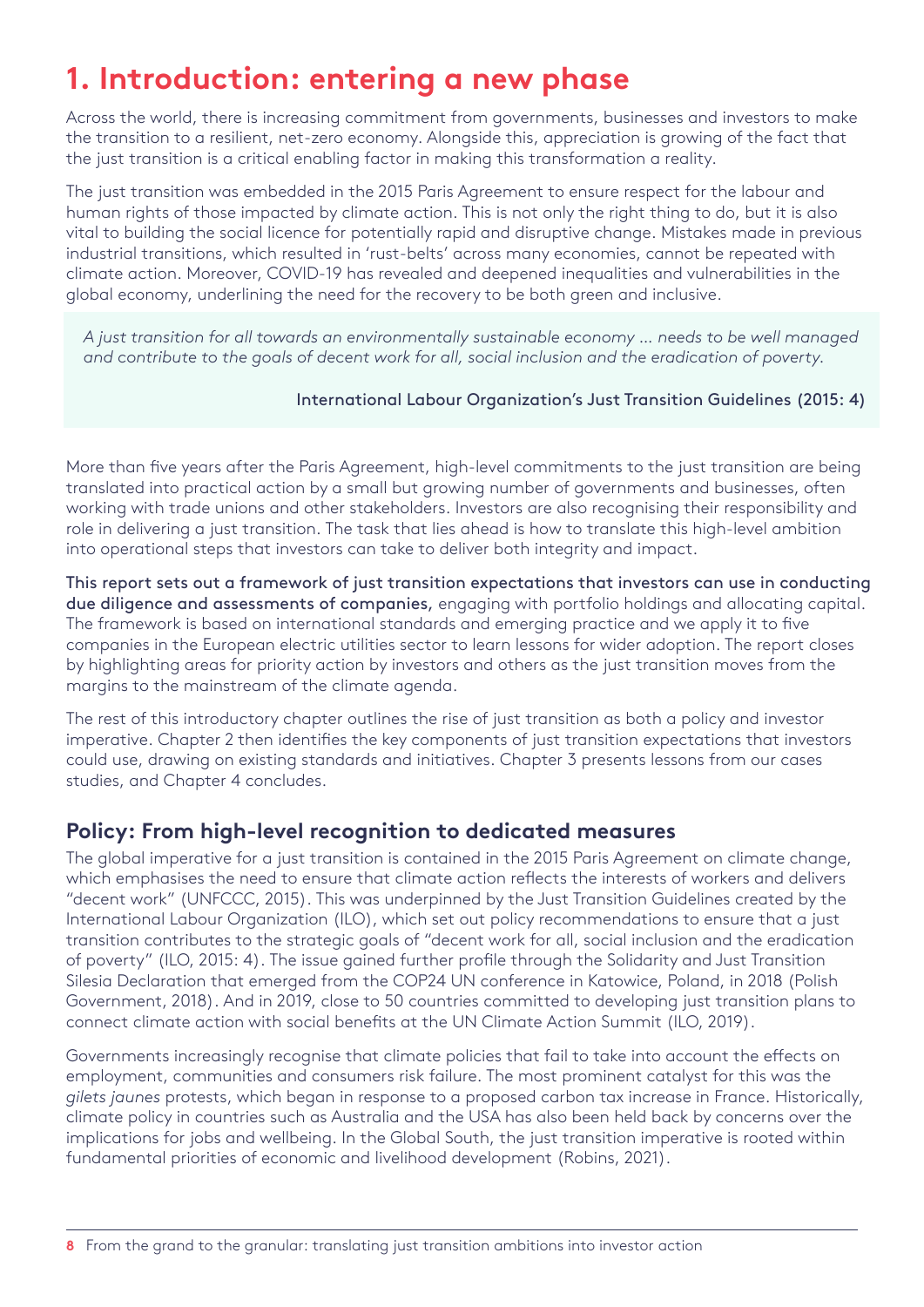#### *Just transition initiatives around the world*

A small but growing number of countries and jurisdictions are introducing specific just transition initiatives to tackle this challenge head on, including Canada, the EU, Germany, New Zealand, Scotland, South Africa, Spain and the USA. Some prominent examples include:

- In the EU, the just transition is a core part of the Green Deal programme. According to Commission President Ursula Von Der Leyen, "the [net zero] transformation ahead of us is unprecedented. And it will only work if it is just – and if it works for all. We will support our people and our regions that need to make bigger efforts in this transformation, to make sure that we leave no one behind" (European Commission, 2020). A Just Transition Mechanism has been established to overcome the economic and social costs of the climate transition in the most vulnerable coal and carbon-intensive regions (ibid., 2021). The aim is to mobilise €150bn by 2027 to support high carbon regions most affected by the EU Green Deal. Member states must engage in social dialogue with local authorities and social partners (employees and workers) and cooperate with communities and other stakeholders to develop territorial just transition plans, funded by a Just Transition Fund, alongside the European Investment Bank and private capital.
- In the United States, President Joe Biden's Executive Order on Climate Change stresses the job-creating potential of solutions to the climate crisis, underscoring the importance of climate action resulting in "good-paying union jobs" and an "equitable clean energy future". The order outlines a range of measures to promote environmental justice for disadvantaged communities (White House, 2021). Several individual states are also developing strategies: Colorado, for example, has released a Just Transition Action Plan (Colorado Department of Labor and Employment, 2020).
- In South Africa, President Cyril Ramaphosa made clear his commitment at the Leaders' Summit on Climate in 2021 to "contributing our fair share to reduce global emissions", doing this in the context of "overcoming poverty, inequality and underdevelopment". For Ramaphosa, this means that net-zero "must be based on a just transition that ensures that those who are most vulnerable in society do not get left behind". A just transition framework is being developed by the Presidential Coordinating Commission on Climate Change.

As we look ahead to the COP26 climate summit this November and beyond, the just transition is gaining traction as an essential element in the successful acceleration of the transition to net-zero, in both the energy system and wider economy (including the rural and agricultural sectors). In June 2021, the International Energy Agency's *Net Zero by 2050 Roadmap* estimated that the transition could create 30 million jobs across the energy system, with around five million job losses, and provide clean energy to 785 million people without electricity and 2.6 billion people without clean cooking solutions (IEA, 2021). The IEA has established a Global Commission on People-Centred Clean Energy Transitions to deliver better policies that enhance people's lives and protect the vulnerable, which will release its findings ahead of COP26.

As the transition picks up speed, the location of job losses and employment gains is receiving increasing attention, in the need to avoid 'stranded workers', 'stranded communities' and 'stranded countries', as well as to make sure that new green jobs are also quality jobs. Impacts are also beginning to be recognised beyond job effects. For communities that derive a substantial amount of their economic activity from unsustainable activities, such as a fossil fuel power plant, asset closure can also have significant effects on the community's tax income, affecting all public spending, including on new infrastructure. At the 2021 G7 Summit, leaders stressed the importance of the just transition, particularly in terms of the phase-out of coal power generation, so that "no person, group or geographic region is left behind" (G7 Ministers, 2021).

The efforts by governments described above are therefore welcome, not least to signal to business and investors the strategic importance of the just transition. But they still need to be scaled up across all countries and sectors and deepened to produce real-world outcomes. As UN General-Secretary Antonio Guterres made clear at the Powering Past Coal Alliance Summit in March 2021, there needs to be "a global effort to finally organise a just transition" (Guterres, 2021).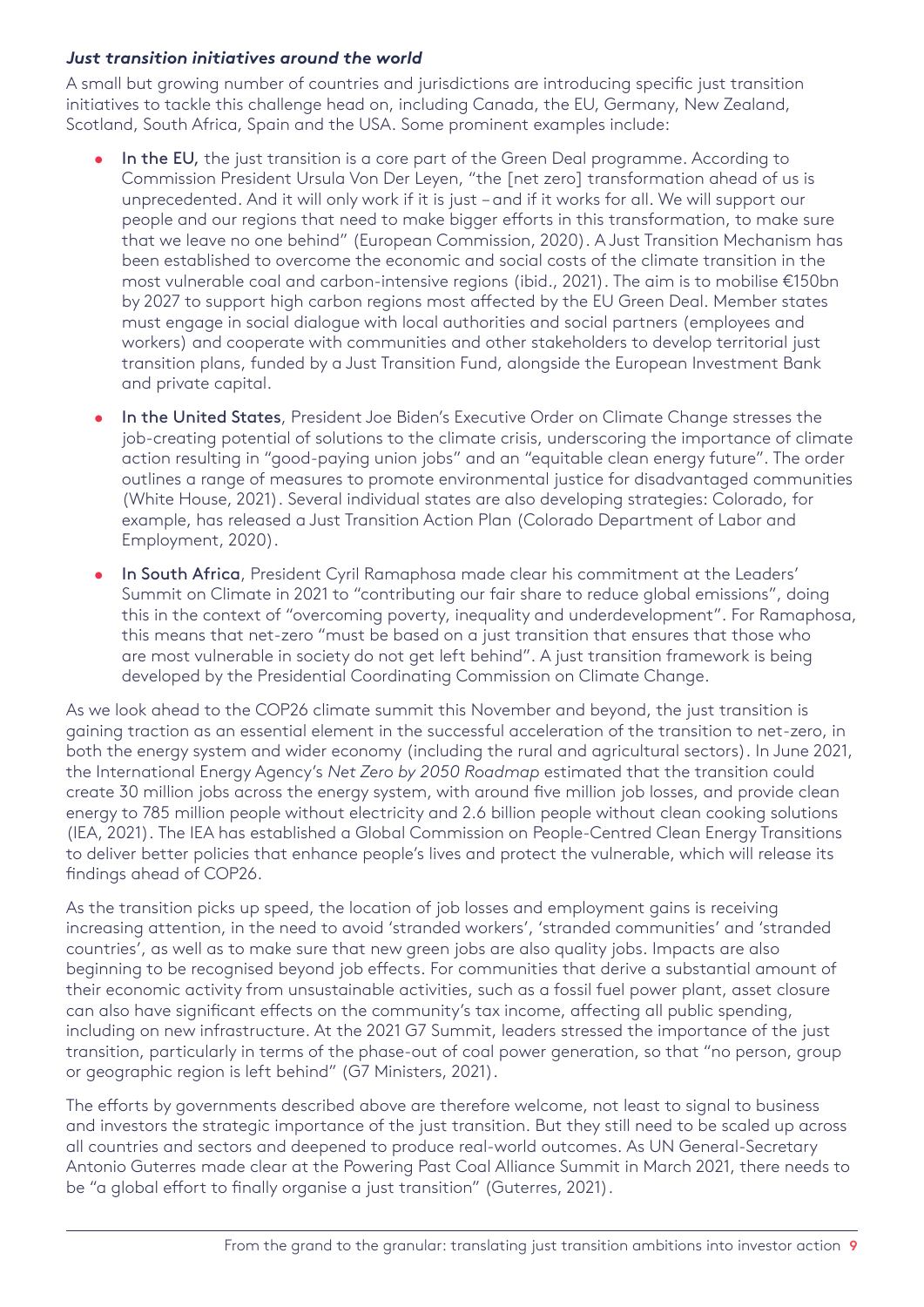### **Investors: from strategic commitment to early-stage implementation**

Governments hold the primary responsibility for delivering a just transition, with business, trade unions and civil society playing their role too. As the strategic case for the just transition has deepened, leading companies in the energy system have begun to formalise their responses as part of wider climate change strategies, including Anglo-American, BP, EDF, Enel, E.ON, Eni, Ørsted, and SSE.

Social dialogue between business and trade unions has been an important driver of some of these corporate approaches. For example:

- Danish energy group Ørsted is the global leader in offshore wind, moving away from carbonintensive oil and gas activity and aiming for carbon neutrality in energy generation by 2025. The company has committed to achieving this through a just transition. For example, it has a joint initiative with North America's Building Trades Unions (NABTU) to transition US union construction workers into the offshore wind industry (Ørsted, 2020).
- Swedish steel company SSAB plans to offer fossil-free steel by 2026 and to become carbonneutral by 2045 (SSAB, 2021). Union engagement is planned to ensure that decent, organised jobs will be kept throughout the company (Just Transition Centre et al., 2019).

Institutional investors have also recognised the importance of the just transition as a way of reducing systemic risk and delivering their fiduciary duties and a first guide for investors was produced in 2018 by the Grantham Research Institute and the Initiative on Responsible Investment, in collaboration with the Principles for Responsible Investment and the International Trade Union Confederation (Robins et al., 2018). Until recently, most investors have managed climate change primarily as an environmental driver of risk, return and responsibility. Yet, with the structural economic and social change required for the net-zero transition, a rounded perspective is needed to move away from economic, social and governance (ESG) silos that look at the 'E ', 'S' and 'G' issues separately.

Powerful reasons for investor action have emerged in recent years, including:

- Respecting social standards: For investors, efforts to support the just transition are a question of adhering to established human rights and labour standards such as the UN's Guiding Principles on Business and Human Rights and the Guidelines for Multinational Enterprises from the Organisation for Economic Co-operation and Development (OECD).
- Minimising systemic risk: Failing to uphold social standards and human rights in the transition also poses systemic economic, financial and political risks to climate action, potentially delaying or increasing the cost of the shift to net-zero. This in turn generates threats to the stability of long-term portfolios. Unjust transitions and the related impacts on social cohesion can also pose financial risks.
- Supporting sustainable development: The just transition is a way for investors to implement the Sustainable Development Goals (SDGs). For example, the just transition provides a strategic way for investors to connect action on clean energy (SDG 7) and climate change (SDG 13), while eliminating poverty (SDG 1), reducing inequalities (SDG 10) and delivering decent work (SDG 8).
- Delivering positive impact: An active approach to the just transition provides a lens through which investors can deliver positive social and environmental impact, thereby responding to increasing client and beneficiary demand.

Crucially for investors, taking steps to support the just transition is not an exercise in inventing a new area of activity: rather, it is about connecting the environmental and social dimensions, notably by applying well-established (but often weakly implemented) social and labour standards into climate action strategies.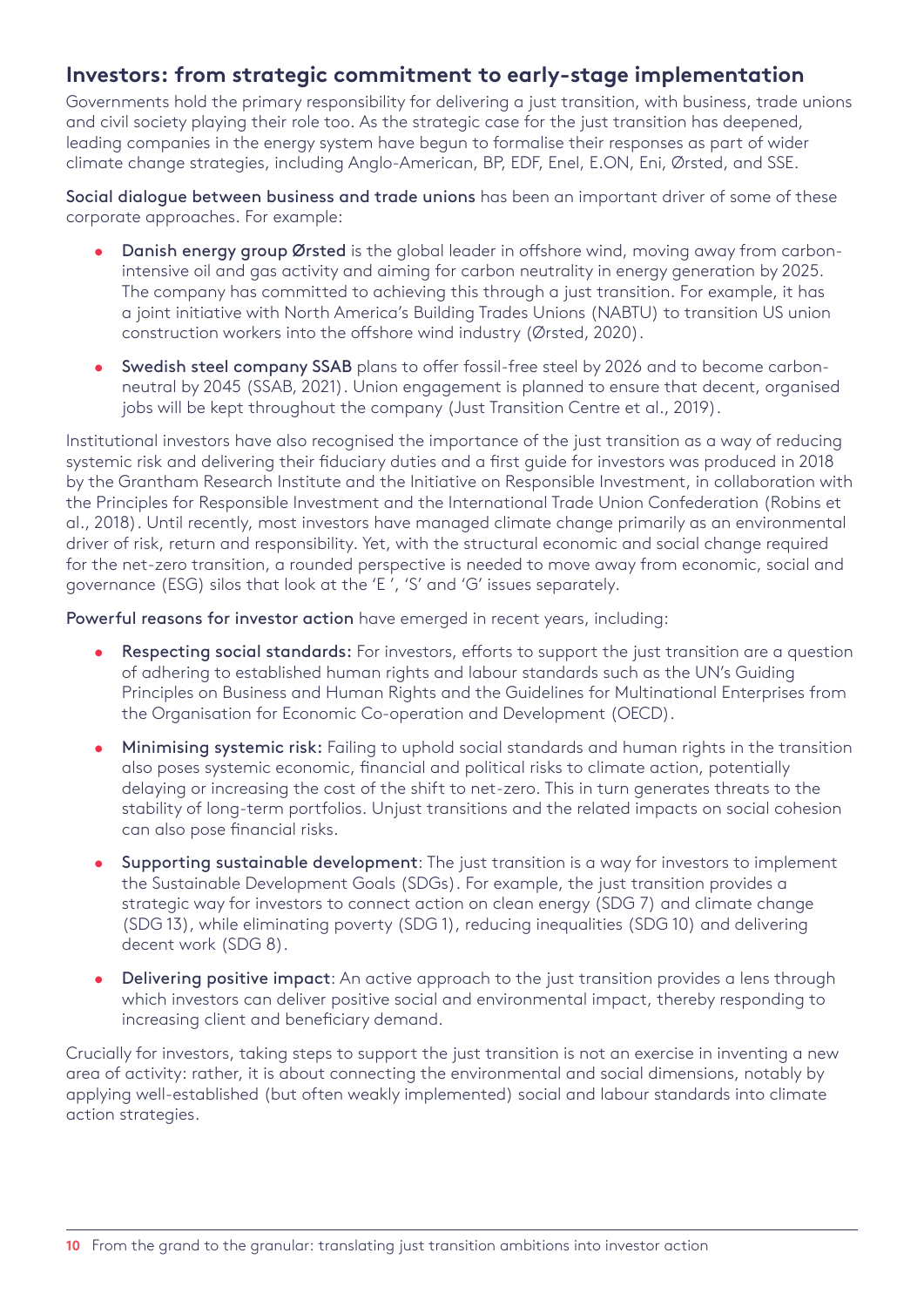Leading investors first signalled the importance they attach to the just transition in 2018, when more than 160 institutions with over US\$10 trillion in assets under management signed a statement of commitment (PRI, 2020). More recently, the just transition has been incorporated into the Climate Action 100+ Net-Zero Company Benchmark (see Chapter 2). Individual investors have also incorporated the just transition into shareholder engagement and dialogue with policymakers.

## **What is needed for effective investor action on the just transition?**

A recurring challenge facing investors is how to translate the high-level ambition of the just transition into operational action that brings real changes in corporate behaviour. A deeper understanding of what just transition means in practice is needed. A commonly agreed framework defining what can reasonably be expected from businesses will enable investors to incorporate the just transition into routine assessment of company performance, shareholder engagement initiatives and capital allocation as well as dialogue with policymakers and other stakeholders such as trade unions. Clear guidelines will also help businesses to report on their just transition initiatives and impacts. This in turn will allow investors to verify if just transition commitments have been achieved, thereby driving the necessary improvement in corporate performance.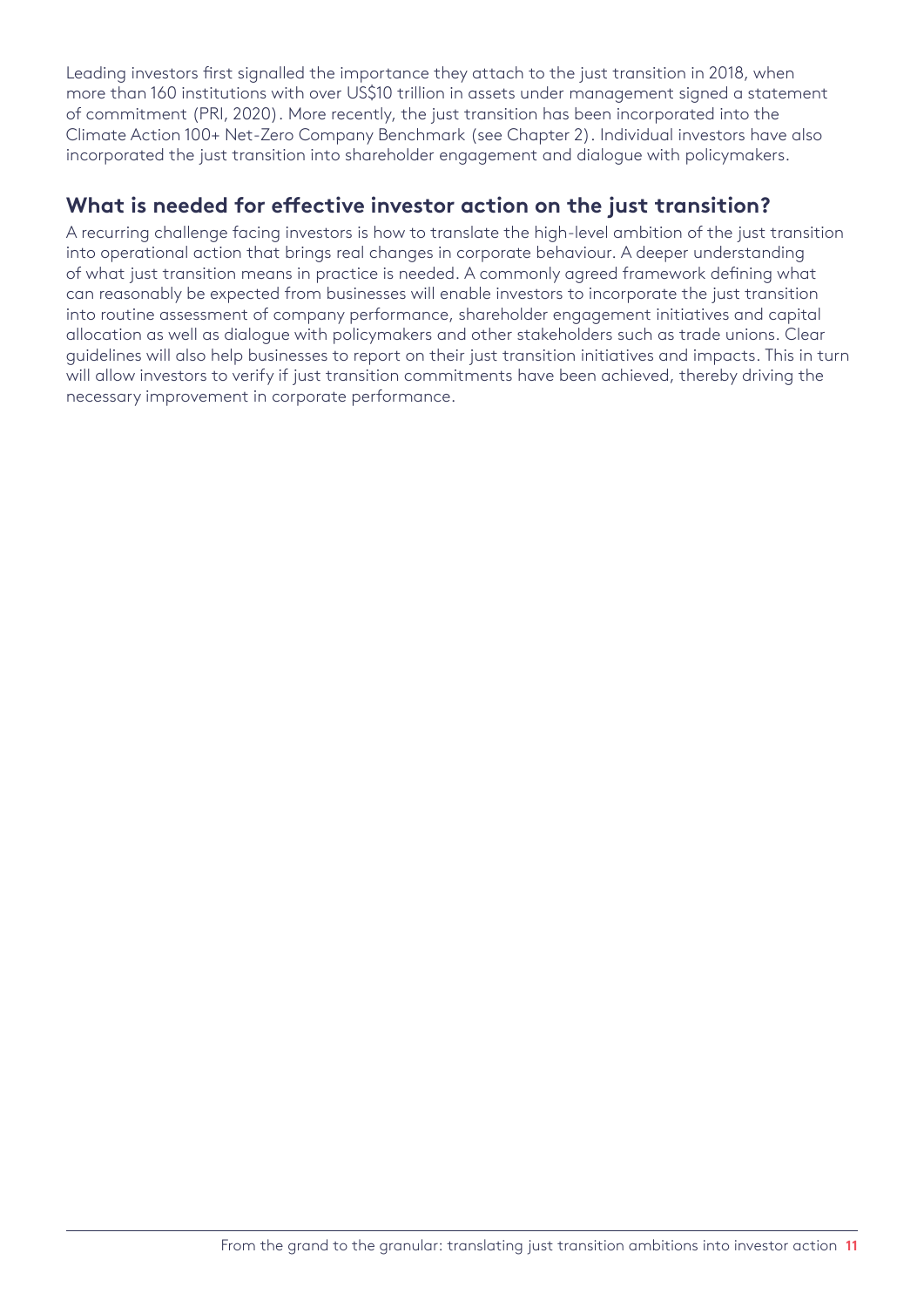## <span id="page-11-0"></span>**2. Building a framework of expectations**

A just transition means designing and delivering climate action so that it tackles existing inequalities and delivers social progress. The just transition is rooted in the world of work, but implications also extend to the supply chain. It is as important to consider communities and regions affected by the transition as the impacts it can have on consumers. Increasingly, the challenge is how to make netzero "fair for all", in the words of Scotland's Just Transition Commission, which has defined the policy challenge as follows: "Governments design policies in a way that ensures the benefits of climate change action are shared widely, while the costs do not unfairly burden those least able to pay, or whose livelihoods are directly or indirectly at risk as the economy shifts and changes" (Just Transition Commission, 2021: 13).

## **Unpacking the just transition**





#### *Source: Authors*

In this chapter, we focus on the key components – outlined in Figure 2.1 – of expectations investors can reasonably have of businesses on the just transition, looking particularly at the worker dimension. Many of these foundations are already in place, in terms of specific criteria and the metrics that can be used to measure adoption. They are enshrined in international conventions and guidance, national frameworks and regulations, and business and social initiatives. An investor framework of just transition expectations should build upon these.

The chapter also examines specific initiatives to assess corporate performance and early-stage examples of investor expectations for specific sectors.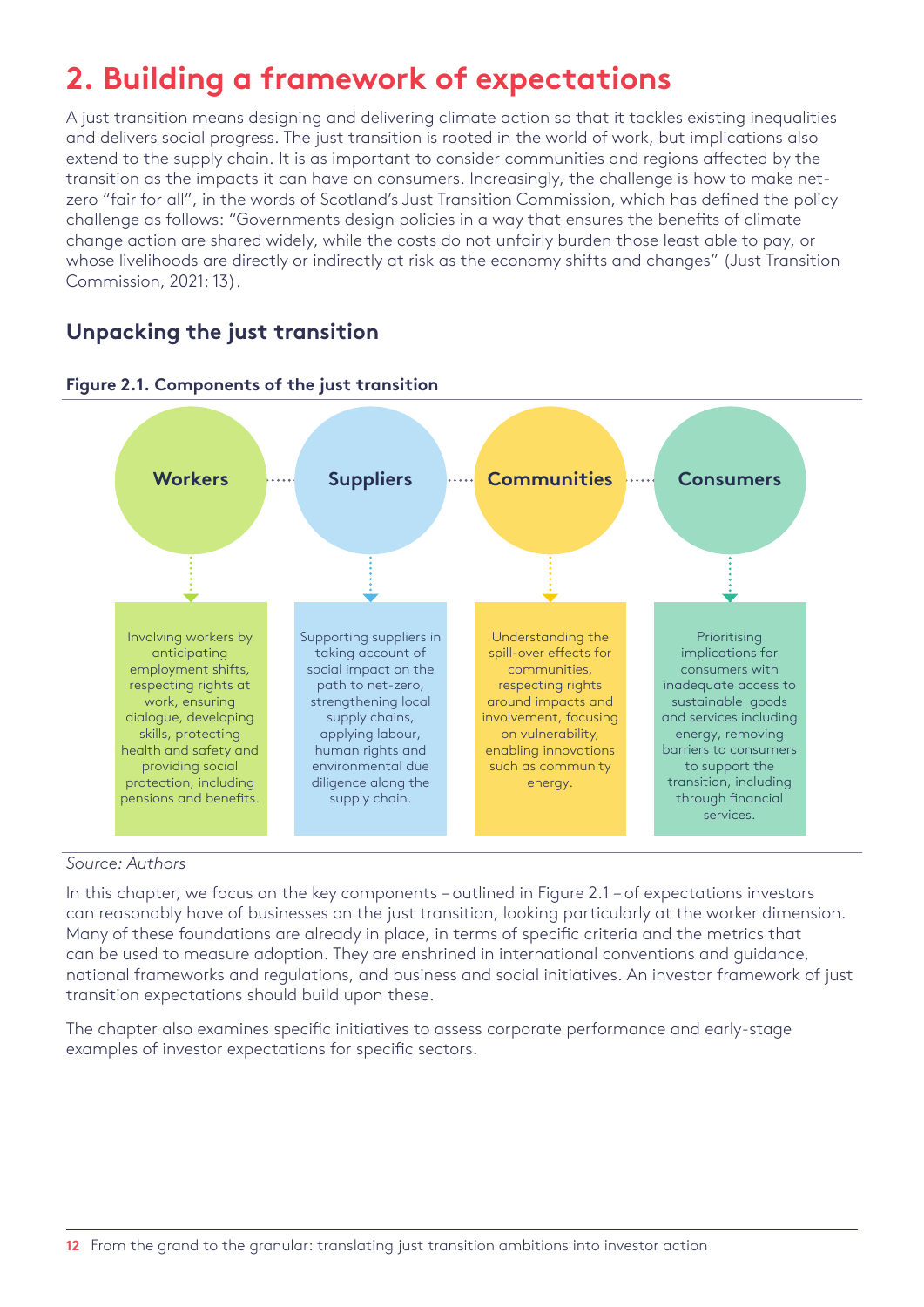## **International policy frameworks**

#### *The UN: International Labour Organization and human rights standards*

The International Labour Organization is a UN body with a mandate to negotiate global rules and standards for the world of work. It has a unique tripartite structure involving governments, business and trade unions (ILO, 2021). This was strengthened in 1998 with the adoption of the Declaration of Fundamental Principles and Rights, which obliges all state-members of the ILO to respect certain key principles, regardless of whether or not they have ratified individual conventions. The Declaration set a gold standard in terms of the freedom of association and the right to organise, collective bargaining, preventing forced labour, equal remuneration, preventing discrimination in respect of employment and occupation and the abolition of child labour (Rodley and Sheeran, 2013). In 2008, this was supplemented by the Declaration on Social Justice for a Fair Globalisation, which provides a strong social dimension to globalisation (ILO, 2008).

The ILO was also the first organisation to develop a comprehensive framework for the just transition. Its *Guidelines on Just Transition* (ILO, 2015: 3) form a compilation of "country policies and sectoral strategies towards environmental sustainability, the greening of enterprises, social inclusion and the promotion of green jobs", building upon the ILO's existing labour standards. A key aim is to ensure "coherent policies across the economic, environmental, social, education/training and labour portfolios […] to provide an enabling environment for enterprises, workers, investors and consumers to embrace and drive the transition towards environmentally sustainable and inclusive economies and societies" (ibid.: 6). The ILO Guidelines thus look beyond the climate frame and consider environmental sustainability more generally.

The Guidelines' key policy areas for the just transition include: macroeconomic and growth policies; industrial and sectoral policies; enterprise policies; skills development; occupational safety and health; social protection; active labour market policies; social standards and rights; social dialogue and tripartism. In sum, the Guidelines provide high-level policy foundations that can be translated into specific expectations for business that investors can use.

The ILO standards are incorporated into most other multilateral social benchmarks. *The Guiding Principles on Business and Human Rights* (known as the UNGPs), endorsed by the UN Human Rights Council (UN, 2011), refer to them as the core foundation of the human rights protection framework alongside the International Bill of Human Rights (1948). Indeed, rather than introducing new standards as such, the UNGPs have extended the scope of actors that are obliged to comply to include businesses, while also setting out policies and processes that they should have in place. These include a firm policy commitment to human rights protection, a human rights due diligence process and procedures to remedy any adverse human rights impacts. Business and human rights good practice can strengthen just transition efforts by ensuring access to information and meaningful participation and by bringing awareness of a wider range of impacts: the integration of existing business and human rights standards can help to screen business and policy tools associated with the just transition (Ward, 2020).

#### *The OECD*

The OECD's *Guidelines for Multinational Enterprises (MNEs)* are addressed specifically to businesses (including institutional investors), particularly those involved in international trade and investment. Recognising the challenges posed by globalisation and building upon the existing social standards (primarily ILO conventions and the UNGPs), the Guidelines for MNEs extend the catalogue of principles to also cover such aspects as combating bribery, fair taxation and competition, protecting consumer interests, responsible behaviour with regard to innovation and technology, and protection of the environment, public health and safety. The Guidelines form an important compass for businesses committed to both environmental and social objectives, including within the context of just transition.

The OECD has also published *Responsible Business Conduct for Institutional Investors,* a guidance document to support implementation of the due diligence recommendations of the Guidelines for MNEs across their portfolios (OECD, 2017). The guidance outlines the steps that need to be taken in the process of due diligence, including around the integration of responsible business conduct considerations in investor policies, identification of risks, mitigation of negative impacts, and disclosure. This due diligence approach offers a valuable tool for investors to identify social risks from climate change. As highlighted in a recent investor briefing by ShareAction (2021), human rights due diligence can be a blind spot for many investors in terms of the just transition.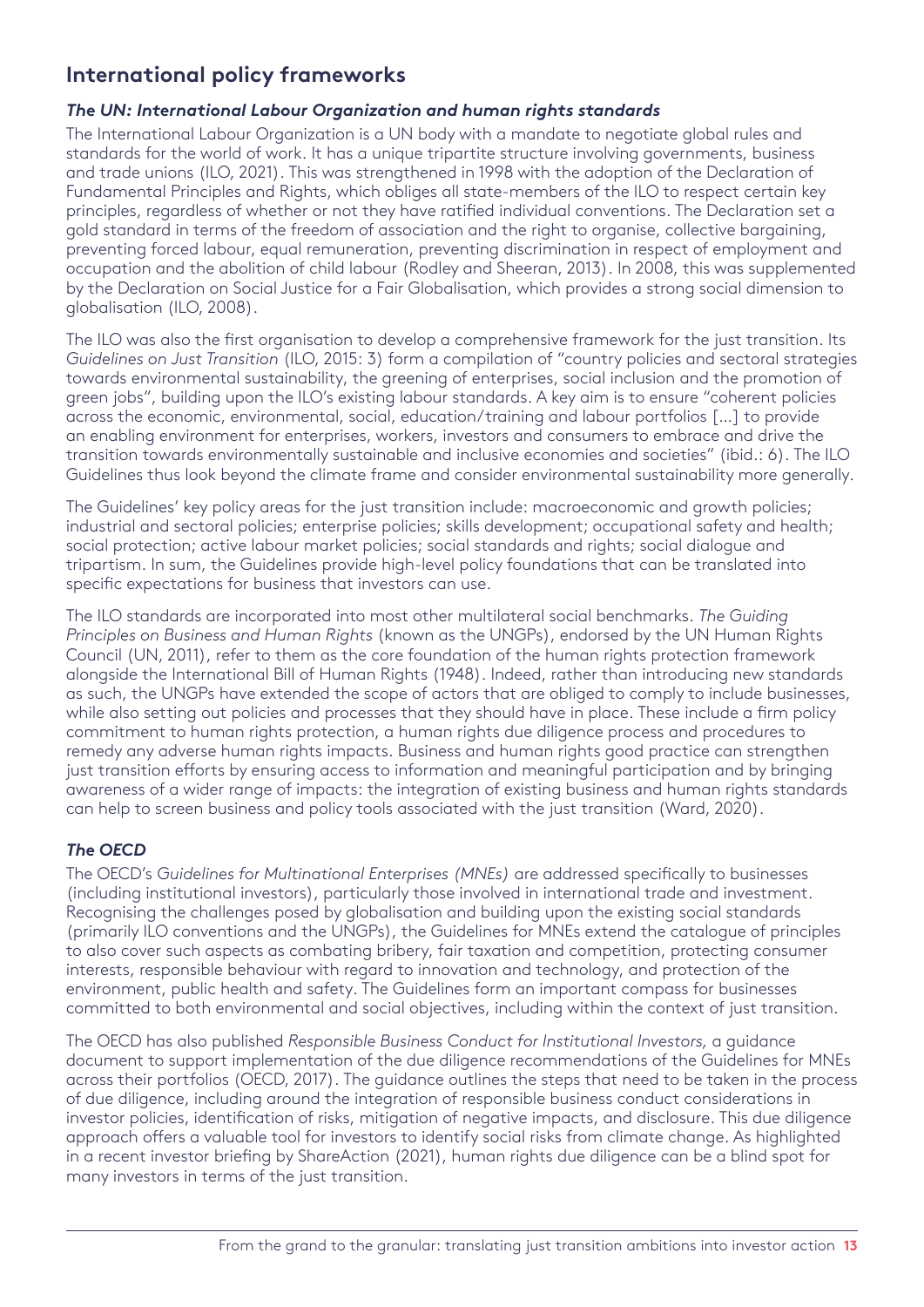#### *The European Union*

With its taxonomy for sustainable activities, the EU is taking first steps to develop an environmental classification of business activities that also includes a social element. The Taxonomy Regulation sets out that compliance with minimum social safeguards, based on the UNGPs and the OECD Guidelines for MNEs, is a precondition for economic activities to be classified as environmentally sustainable (Regulation [EU] 2020/852). Additionally, the EU has formed a working group, as part of the Platform on Sustainable Finance, to advise the European Commission on extending the taxonomy to social objectives. The working group has recommended that the social taxonomy could include both a process-based dimension (based on ensuring decent work, promoting consumer interests and enabling inclusive and sustainable communities) and an activity-based dimension (based on improving accessibility of products and services for basic human needs and improving accessibility to basic economic infrastructure) (Platform on Sustainable Finance, 2021).

The EU taxonomy also looks beyond climate by incorporating 'do no significant harm' principles for other environmental factors, including biodiversity. Linking the green and social taxonomies could be a promising way of developing an integrated approach to the just transition. In addition, the EU has set out the European Pillar of Social Rights Action Plan, containing concrete actions and headline 2030 targets to deliver 20 key principles and rights designed to achieve fair labour markets and social protection systems.

### **Social partner and stakeholder approaches**

Building on the policy measures outlined above, social partners and stakeholders have developed tools and guides for business and investors to make the just transition an operational reality.

#### *ITUC and The B Team*

The Just Transition Centre established by the International Trade Union Confederation (ITUC) has been promoting the practical implementation of the just transition. With The B Team business initiative, the ITUC has published a business guide to the just transition (Just Transition Centre and The B Team, 2018). The guide responds directly to the need of companies for operational advice on how to implement a just transition. It approaches the just transition from the perspective of risk and the corresponding opportunities, thereby providing a clear business case for taking action. The guide is firmly rooted in the ILO's guidelines, translated into plain language. It sets out key principles to guide business action, notably:

- Rights: Respect, protect and promote human and gender rights, particularly rights related to work.
- Social dialogue: Ensure social dialogue between workers via their unions and companies, and consultation with key stakeholders.
- Plan: Anticipate and plan for how the transition to net-zero emissions will affect employment and communities, both positively and negatively, and also how workers and communities will face climate risk, and strive to build resilience.
- Sustainable development: Choose emissions reduction plans that also promote sustainable development – that drive environmental sustainability, jobs and decent work, social inclusion and poverty eradication.
- Social protection: Ensure and support adequate and sustainable social protection for job losses and displacement.
- Retraining: As part of just transition plans and their implementation, prioritise retraining and redeployment of workers, and ensure and support skills development, particularly for vulnerable workers.
- Policy: Advocate for rapid and just action on climate change, and policies and investments that support a just transition.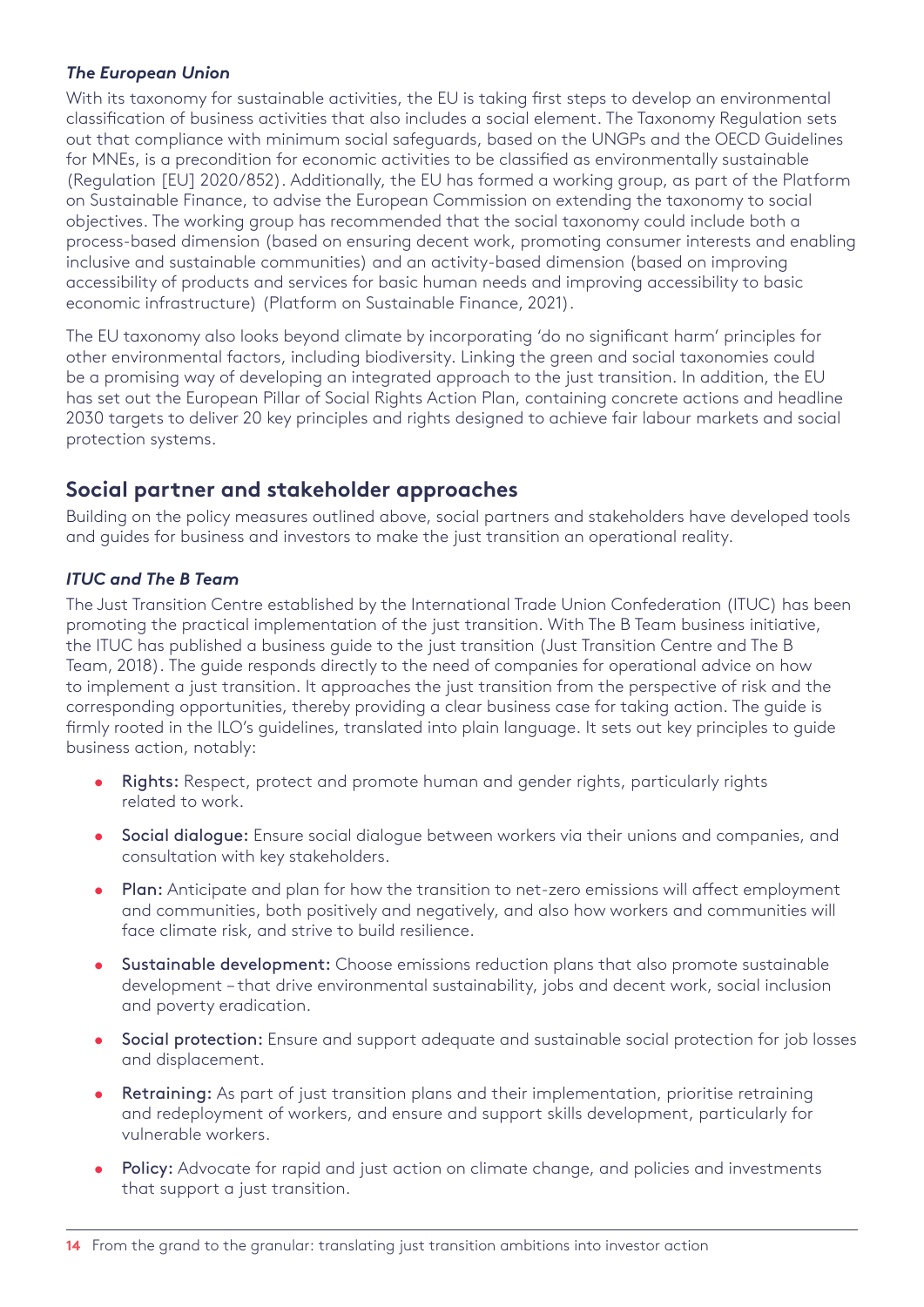#### *World Benchmarking Alliance*

The World Benchmarking Alliance (WBA), which provides open-source benchmarks to assess the sustainability performance of 2,000 of the world's most influential companies, is designing a framework for assessing companies on the just transition (WBA, 2021). The WBA has in-depth experience with social performance frameworks, most prominently in the form of its Corporate Human Rights Benchmark: this provides a comparative snapshot, assessed annually, of the largest global companies, considering their policies, processes and practices on human rights and how they respond to serious allegations within that context. The design of the Benchmark's methodology is based on the UNGPs, and includes the application of over 80 weighted indicators across six measurement themes, including governance and policy, systems and process, performance, including specific practices, responses to allegations, and overall transparency (Corporate Human Rights Benchmark, 2020).

The WBA intends to assess 450 companies in high-emitting sectors by 2023 on their contribution to a just transition, by assessing their alignment with climate goals alongside their approach to social challenges of decarbonisation. The WBA's evaluation will form part of its Climate and Energy Benchmark based on its existing low-carbon and social indicators, to be complemented by newly developed just transition indicators. The latter will be identified on the basis of international norms, frameworks and standards, with draft indicators having been published.

The WBA's just transition framework will be organised under six topics:

- 1. Engaging in meaningful social dialogue and stakeholder engagement on a just transition
- 2. Developing and implementing just transition planning, which respects and promotes workers', communities' and affected stakeholders' fundamental rights
- 3. Minimising the impact of employment dislocation caused by the transition to a low-carbon economy, by creating and providing or supporting access to green and decent jobs
- 4. Enabling job creation, retention and redeployment through appropriate skills development and training
- 5. Contributing to social protection, paying fair taxes and managing the impact of the lowcarbon transition on social protection in just transition planning and related activities
- 6. Advocating for policies and regulation that support a just transition and avoiding undermining policies that are just-transition-friendly. (WBA, 2021)

Under each of these topics, the methodology will include multiple granular elements which will be evaluated. Key topic three, for example, is broken down into public commitments, assessment and disclosure of risks of employment dislocation, and concrete measures a company can take to create and support access to green and decent jobs. In line with WBA's general approach to scoring, indicators will be assessed on a three-point scale. Looking at the WBA's results in aggregate will give a useful picture of where businesses currently stand generally on just transition efforts and, over the coming years, how companies progress.

#### *Climate Action 100+*

Climate Action 100+ (CA100+) brings together over 570 investors with more than US\$54 trillion in assets under management to coordinate investor engagement with 167 companies that account for over 80% of corporate industrial greenhouse gas emissions. The first iteration of the CA100+ Net-Zero Company Benchmark was launched in March 2021 (CA100+, 2021). The Benchmark was developed with the Transition Pathway Initiative (TPI)1 as the research and data partner. The Benchmark assesses companies across 10 overarching indicators, with related sub-indicators and metrics. The indicators include topics such as the publication of short-, medium- and long-term greenhouse gas reduction targets as well as climate policy engagement. For companies in the upstream oil and gas, electric utilities and automotive sectors, CA100+ provides supplementary capital allocation assessment indicators.

<sup>1</sup> See [www.transitionpathwayinitiative.org/](http://www.transitionpathwayinitiative.org/)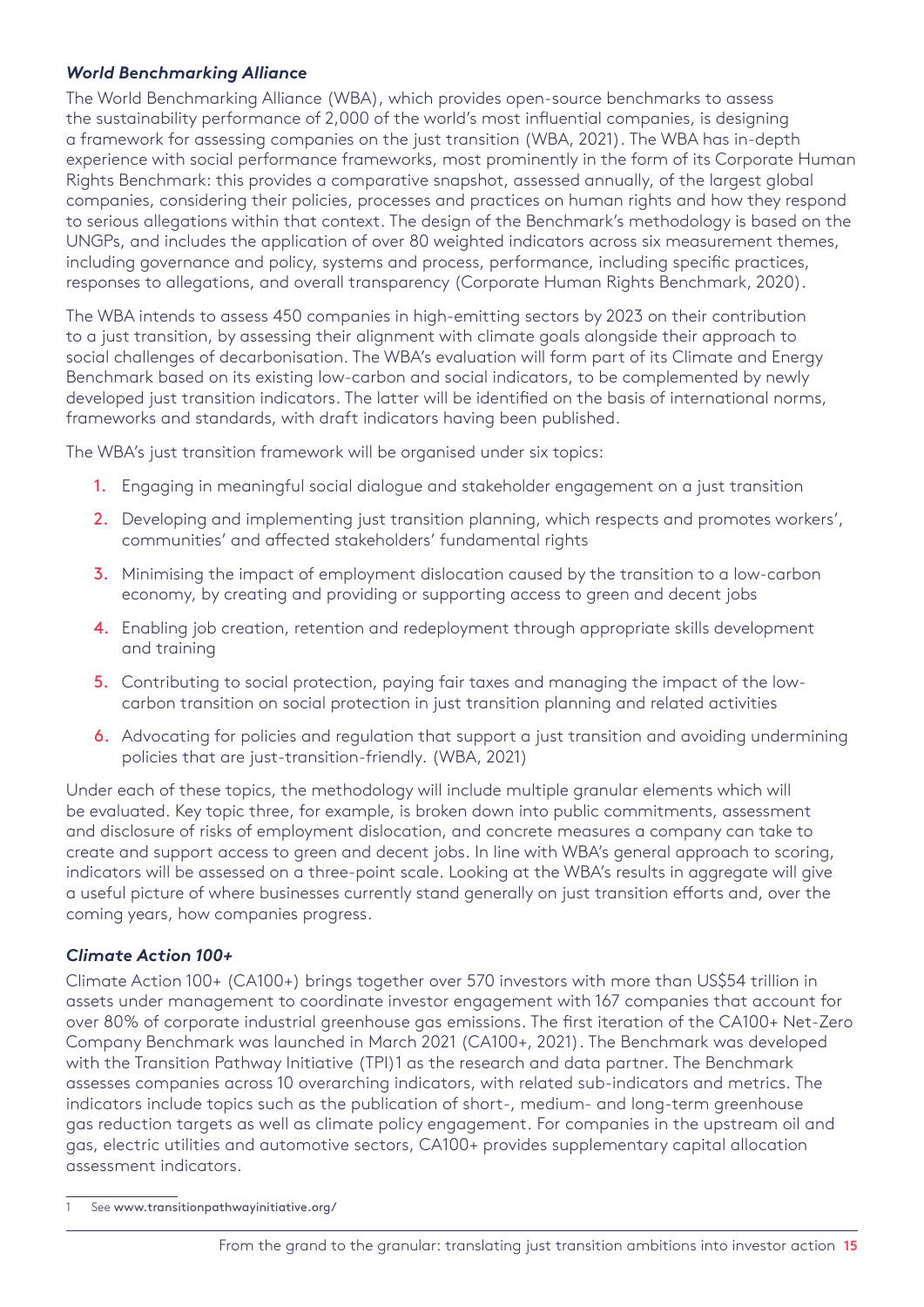One of the 10 indicator sets focuses on the just transition. This will evaluate whether a company "considers the impacts from transitioning to a lower-carbon business model on its workers and communities" (CA100+, 2021). CA100+ is currently developing just transition indicators, for inclusion in the next iteration of the Benchmark. In late 2020, TPI, the Grantham Research Institute on Climate Change and the Environment and Chronos Sustainability were asked by CA100+ to develop proposals for a just transition indicator for inclusion in future iterations of the Benchmark. Building on a process of research and in-depth dialogue with social partners and stakeholders (including investors, researchers and trade union representatives), the group submitted a report to CA100+ in March 2021, presenting the results of the project and offering suggestions on the just transition indicator. In line with the other CA100+ indicators, just transition performance will be assessed following a 'traffic light' gradation: red will indicate that a company is not meeting any of the indicator's criteria, amber that it is partially meeting the criteria, and green for meeting all the criteria.

Taken together, the forthcoming assessment and benchmarking exercises by the WBA and CA100+ will provide an important stimulus to company action, not least by linking the results to shareholder engagement. Alongside these, we are also seeing the start of just transition frameworks from the business sector.

#### *The Council for Inclusive Capitalism*

The Council for Inclusive Capitalism, in partnership with BP and BCG, is leading an initiative to develop unified principles and a framework for action for companies to manage their net-zero transition in a way that is just for their workers, communities and customers. The Council's Just Energy Transition workstream is bringing together leading companies, investors and non-profit entities to build on existing research and collaborate with efforts such as the Sustainable Markets Initiative, Climate Action 100+, the World Business Council for Sustainable Development, and the World Benchmarking Alliance to provide clarity for companies on actions that promote a just transition. The Council plans to release the framework in 2021.

#### *Other frameworks and approaches*

The Paris Agreement makes clear that the just transition imperative must be delivered "in accordance with nationally defined development priorities" (UNFCCC, 2015: 2). Global standards are central to steering action on the just transition but need to be applied in often very different country circumstances. Additional frameworks can be promoted by investors to ensure that just transition efforts are locally appropriate, such as free, prior informed consent approaches for Indigenous communities and community benefit agreements (see Shareholder Association for Research and Education, 2020; Gross, 2008). In addition, existing national initiatives can be used and upgraded to deliver the just transition, thus avoiding the need to 'reinvent the wheel'. In Box 2.1 on the next page, we examine two national-level approaches that are connecting investors with business action on the just transition.

#### *Investor experience with the utilities sector*

Sector-specific realities are another differentiating factor in just transition approaches. So far, the utilities sector has seen the most development of formal published expectations of companies, which is unsurprising given the intrinsic nature of net-zero to utilities companies' business models, their significant contribution to global emissions, their anchor position in local economies and their role in providing critical services through digitisation.

An early attempt to analyse the state of play in terms of just transition performance in the utilities sector was made by the asset management firm Candriam in its report A Just Energy Transition: Impacts on European Power Producers (Candriam, 2020). The report recognised investors' responsibilities as stewards to understand corporate performance and to engage with company management as well as trade unions. It highlighted the need for stronger disclosure on the just transition to enable a better assessment of risks and opportunities (for example, on the work companies are conducting with unions on reskilling).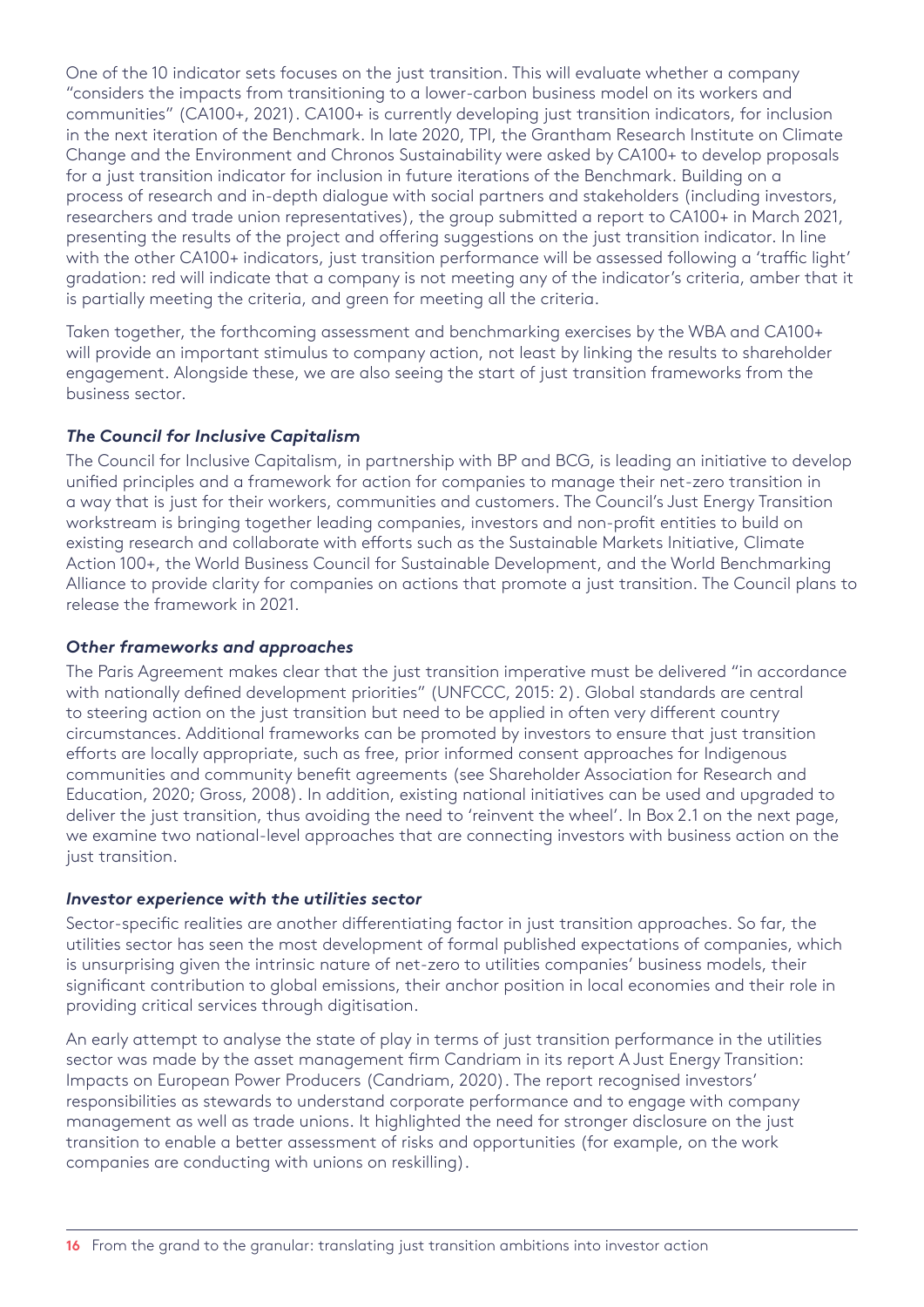## **Box 2.1. Taking a national approach – examples of France and the UK**

In France, Finance for Tomorrow (F4T) is working on a series of briefings for financial institutions, showing how they can incorporate specific stakeholder groups into their just transition strategies. Two papers have been published so far, on workers and consumers, with two more forthcoming, on communities and society at large. The integration of just transition considerations into investment strategies as well as shareholder engagement are seen as key action points for investors around the just transition (F4T, 2021a). The reports point out that the consumer angle has so far often been overlooked in the just transition even though it is a key pillar for ambitious action across sectors and ensuring no one is left behind (F4T, 2021b).

In June 2021, Finance for Tomorrow launched 'Investors for a Just Transition', a coalition of 12 asset managers and asset owners committed to engaging with companies, encouraging them to integrate the social aspects of the transition into their strategies and to highlight best practices within key industries.

In the UK, an investor roadmap for the just transition was published in 2019 by the Grantham Research Institute and the University of Leeds, providing recommendations for investment strategy, shareholder engagement, capital allocation and policy dialogue (Robins et al., 2019). The roadmap recognised the importance of a place-based approach to investor action, focusing on the Yorkshire and Humber region. This was complemented by an equivalent strategy for the UK's banking sector (Robins et al., 2020). Building on these reports, the Financing a Just Transition Alliance was established with more than 30 members to implement the combined recommendations (Grantham Research Institute, 2020).

The Place-based Climate Action Network (PCAN) has developed a Just Transition Jobs Tracker, which identifies the employment implications of the transition by sector and locality, providing a 'heat map' showing where just transition strategies could be most relevant (Sudmant et al., 2021). About one in five workers across the UK will be affected by the transition, with the largest impacts in the construction, manufacturing and transport sectors. The Alliance has also been examining how the just transition can be translated into practice by using existing approaches such as the Social Value Framework (Muller and Robins, 2021).

Alongside shareholder engagement, one of the practical applications of the just transition will be through the green sovereign bond programme, where the UK Government has committed to report on social cobenefits as well as environmental impact (HM Treasury, 2021)

The Initiative for Responsible Investment (IRI) at the Harvard Kennedy School made an early attempt to set out just transition expectations for investors in the utilities sector (Wood and Brunsting, 2020). This underlined the systemic nature of the net-zero transition, requiring a focus on public policy and civic activism as well as corporate practices. Investors thus need to take a holistic approach to engaging corporations on the just transition, with special attention given to stakeholder engagement. Focusing on the energy sector in the United States, the IRI's expectations place emphasis on how the just transition is incorporated into core governance systems, net-zero plans and political engagement by companies. They focus on the organisational aspects of the just transition, such as linking Board remuneration to just transition objectives as a form of accountability mechanism and having particular regard for women and people of colour within the context of job creation.

Addressing the just transition agenda for European utilities, in 2020 Royal London Asset Management and Friends Provident Foundation published their expectations as investors, leading on from their shareholder engagement across the sector that started in 2018 (RLAM and FPF, 2020). They set out why the just transition is important for investors and why "companies that acknowledge this challenge and plan for a Just Transition, will be more likely to deliver on their commitment to low-carbon growth". The expectations focus on workers, supply chains, communities and consumers across the electricity sector and call for companies to produce a Just Transition strategy, to build on early and active dialogue (for example, with workers and unions) as well as to adhere to core labour and human rights standards to ensure that new jobs deliver decent work. These expectations have been used as the basis for shareholder engagement across the sector, including with some of the case studies featured in the next chapter (EDF, SSE and E.ON).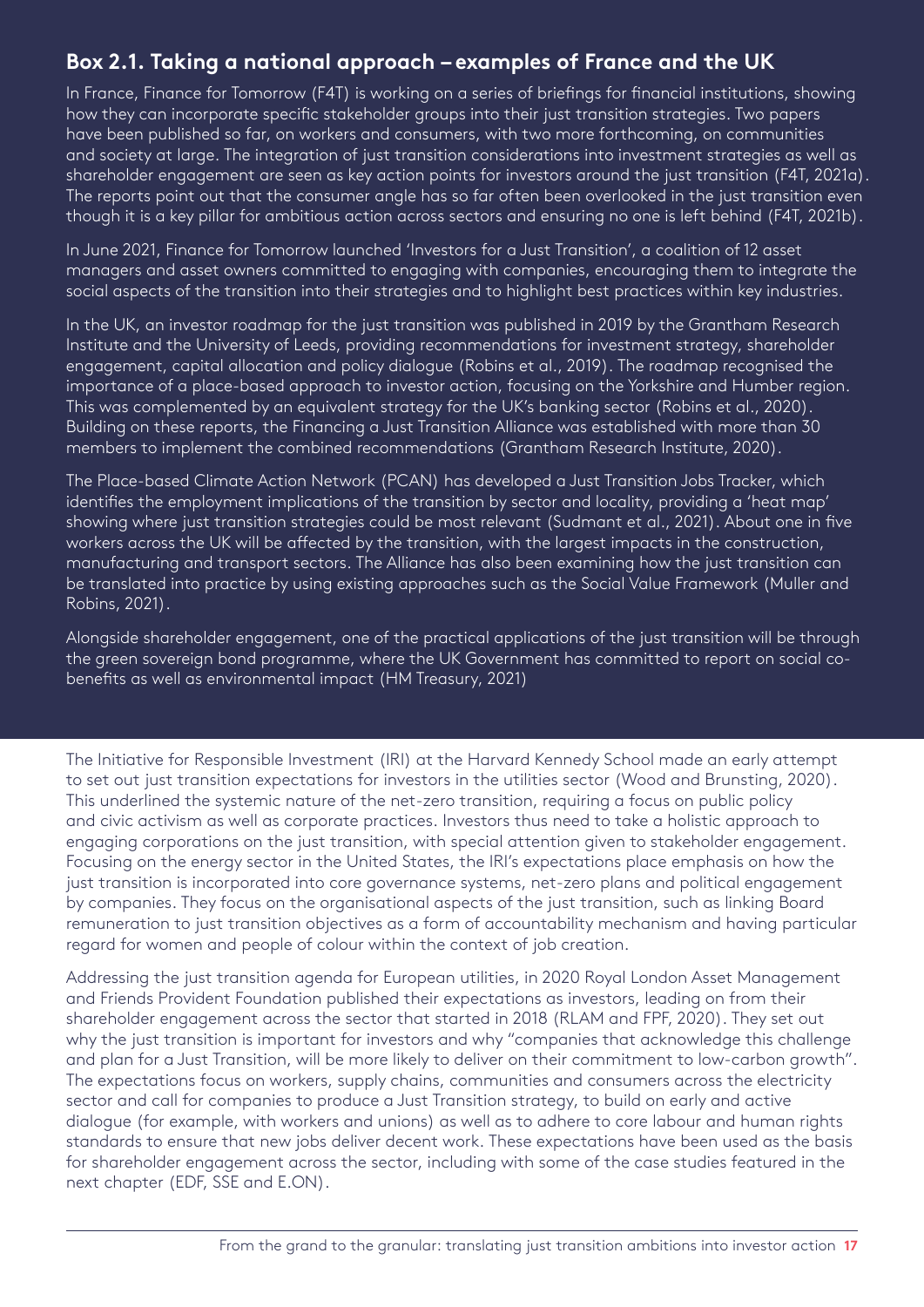## **Box 2.2. A framework of expectations of business on the just transition, for use by investors**

#### **1. Strategy**

- Establish a company strategy and plan for the just transition in the context of delivering net-zero and resilience goals, to be adopted at the Board level with clear Board oversight.
- Incorporate the just transition in remuneration, planning, risk management, scenario exercises and capital investment, as well as acquisitions and restructuring. This strategy should be based on established international frameworks and standards (including the Guiding Principles on Business and Human Rights [UNGPs], the Sustainable Development Goals, ILO labour standards and the OECD Guidelines for Multinational Enterprises). The strategy should cover themes 2–7 below.
- Ensure social dialogue and representation of workers and trade unions in company-level climate decision-making and implementation

#### **2. Workers**

- Deliver good jobs and decent work in the transition and respect for worker and human rights (including, for example pay and benefits, job formality and contract length, skills development and training, health and wellbeing, diversity and inclusion, freedom of association and collective bargaining).
- Promote and provide reskilling and retraining, redeployment or retirement support.
- Take a comprehensive approach beyond direct employees (for example, including living wages for all contractors).

#### **3. Supply chain**

- Support suppliers (including SMEs) so that they can prosper in the just transition through access to skills, finance and technology; this could include a place-based emphasis on suppliers and services.
- Apply labour, human rights and environmental due diligence and policies along the supply chain, particularly in developing countries. Labour, human rights and sustainability standards that businesses commit to for their own operations should extend to the supply chain.

#### **4. Communities**

- Engage with local communities to address the social risks of transitions to regional economies and promote local wellbeing. This inclusion of community voice needs to be firmly rooted from project planning onwards and include a particular focus on vulnerable communities as well as wider sustainability considerations (such as biodiversity).
- Partner with local communities to share value in net-zero and resilience investments (including community engagement and respect for Indigenous communities).

#### **5. Consumers**

- Support consumers, including vulnerable groups, in terms of improving access to key goods and services in the transition and ensuring they are affordable.
- Enable consumers to participate actively in the transition.

#### **6. Policy and partnerships**

- Advocate for the just transition within the context of supporting Paris-compliant decarbonisation targets in industry associations and in lobbying of government.
- Support partnerships for the just transition to net-zero at the local, sectoral, national and global levels.

#### **7. Transparency and disclosure**

Report on just transition policies and performance, including on the six themes above, including through Task Force on Climate-related Financial Disclosures (TCFD) reporting.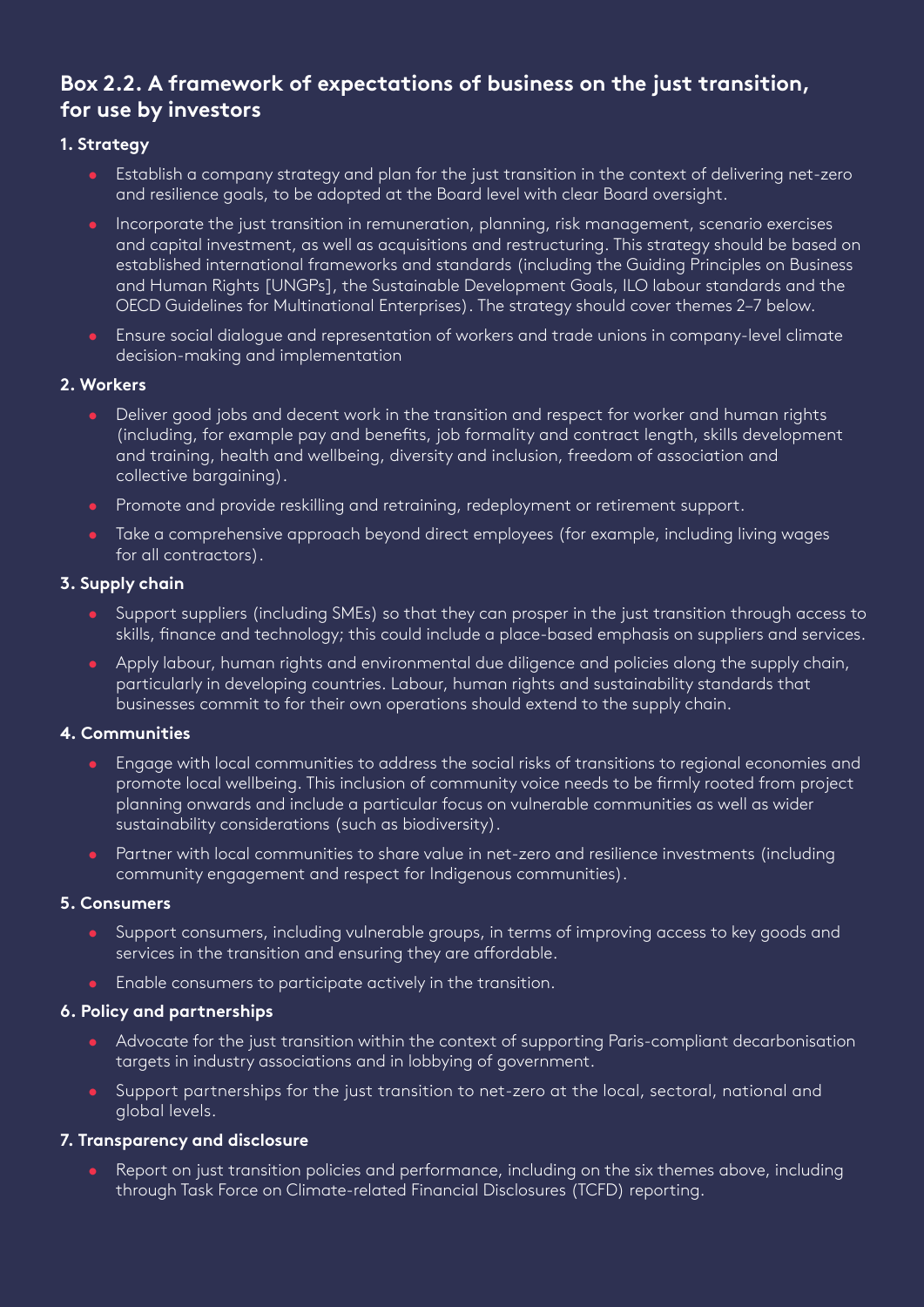## **A consolidated set of just transition expectations**

Drawing from these policy and stakeholder frameworks as well as the early-stage applications by investors, we have developed a consolidated set of seven just transition expectations. These combine the governance dimension (in terms of strategy, policy dialogue and transparency) with a stakeholder component, including workers, communities, supply chains and consumers. The intention is that this framework can be used in investment assessment and due diligence, shareholder engagement and stewardship as well as capital allocation decisions for portfolio companies. By incorporating these expectations into investment appraisal and due diligence, shareholder engagement and capital allocation practices, investors can ensure they minimise systemic risk, support sustainable development and contribute to positive social impact. The Expectations Framework is set out in Box 2.2 on the previous page.

The framework is designed to be relevant to all sectors and regions. Clearly investors will need to adjust their expectations towards portfolio companies depending on their industry, geographical location and their size. The consumer dimension, for example, will be particularly relevant in sectors that cover basic needs, such as energy, food and transport. Where place-based frameworks catering to local needs are available, these can be used alongside international frameworks.

## **Reporting frameworks for the just transition**

Transparency and disclosure are key aspects of our just transition Expectations Framework as these enable third parties, including investors, to understand companies' strategic plans and to track performance. To ensure that reporting is done in a practical and efficient way, the just transition needs to be anchored in existing and future reporting frameworks, particularly at a time when efforts are underway to bring convergence to environmental, social and governance (ESG) disclosure.

In terms of reporting frameworks, companies could use the structure provided by the Task Force on Climate-related Financial Disclosures (TCFD). The TCFD does not currently include the human or social dimensions of the transition, but its approach (including strategy, risk, governance and metrics) provides a familiar structure for business and investors. In addition, incorporating the just transition in TCFD disclosure would be an important way of mainstreaming the just transition (see Robins et al., 2018).

The International Financial Reporting Standards (IFRS) Foundation's efforts to accelerate convergence in global sustainability reporting standards could be an important driver of widespread and comparable sustainability disclosure, including on the just transition.

Concrete indicators and metrics will need to form a core part of disclosure. The Reporting Exchange by the World Business Council for Sustainable Development (WBCSD) offers a broad overview of reporting requirements and frameworks as well as indicators relating to ESG in general, and can serve as a useful resource for investors.2

Among leading reporting frameworks that are already widely used today, certain elements specific to the just transition can be identified. To aid companies and investors, we have compiled the just transition-related indicators and metrics in the following three frameworks: the Global Reporting Initiative, the Workforce Disclosure Initiative and the Sustainability Accounting Standards Board. That analysis is contained in the Appendix.

We explore how this framework comes to life in the European utilities sector, focusing on five company case studies, in Chapter 3 below.

<sup>2.</sup> See<https://www.reportingexchange.com/>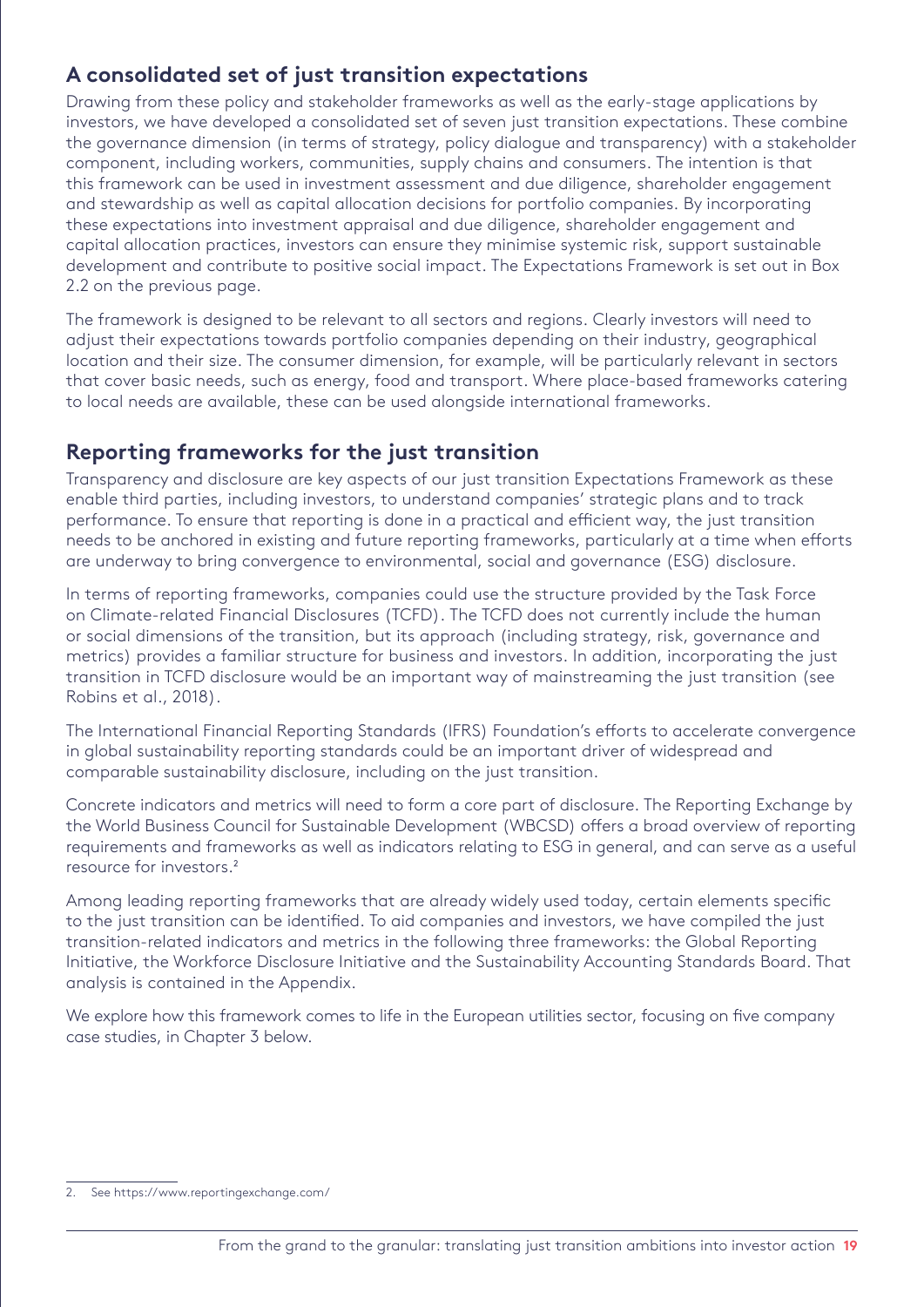## <span id="page-19-0"></span>**3. Lessons from practice: case studies**

To explore the value of this framework, this chapter examines the experience of five European utility companies: Enel, EDF, SSE, E.ON and ZE PAK. The case studies are based on desk research, company interviews and insights from stakeholders. The intention of the case studies is not to provide a 'rating' of just transition efforts but rather to learn lessons from emerging corporate practice that can inform the next phase of investor, business and stakeholder action. The case studies are presented in order of their historical commitment to action on the just transition.

### **Case study 1: Enel**

*The purpose is to have a fair transition that will bring benefits to all stakeholders and manage it without causing destabilising effects for the most vulnerable countries or the most exposed regions of the planet.* 

Simone Mori, Head of Europe, Enel

#### *Introduction*

Enel is an Italian-listed multinational power company, more than 70% privately owned. Its workforce of over 65,000 operates in more than 30 countries. Enel's renewable energy arm, Enel Green Power (EGP), is the largest private renewable energy producer in the world.

Enel has committed to reducing direct greenhouse gas emissions by 80% by 2030, compared with 2017, in line with a pathway to 1.5°C of warming as certified by the Science Based Targets initiative (SBTi). Moreover, Enel has committed to reducing indirect emissions related to gas retail by 16% in the same time horizon and aims to be carbon-neutral by 2050. Enel's 'management quality' has been continuously rated at the highest level (4) since 2016 by the Transition Pathway Initiative (TPI),3 indicating that the company makes a strategic assessment of climate considerations. In 2019, Enel issued the world's first general purpose sustainability-linked bond, connected to Sustainable Development Goal 7, 'Affordable and clean energy', creating a link between finance and sustainability targets.

Enel has pioneered a formal approach to the just transition. In 2009, Enel signed a CSR agreement with Italian unions and in 2013 a framework agreement with global union federations.

#### *Strategy*

Enel's sustainability plans consist of specific objectives over three-year periods, the current one covering 2021–23. These objectives are updated annually, giving Enel the flexibility to increase its ambition as new solutions become available. The strategy is organised around three pillars: energy transition, people-centricity, and ESG factors (including commitments to a number of SDGs). The just transition cuts across these three pillars.

<sup>3</sup> TPI defines 'management quality' as "the quality of companies' management of their greenhouse gas emissions and of risks and opportunities related to the low-carbon transition. … Companies' management quality is assessed against a series of indicators, covering issues such as company policy, emissions reporting and verification, targets, strategic risk assessment and executive remuneration." See <https://www.transitionpathwayinitiative.org/methodology>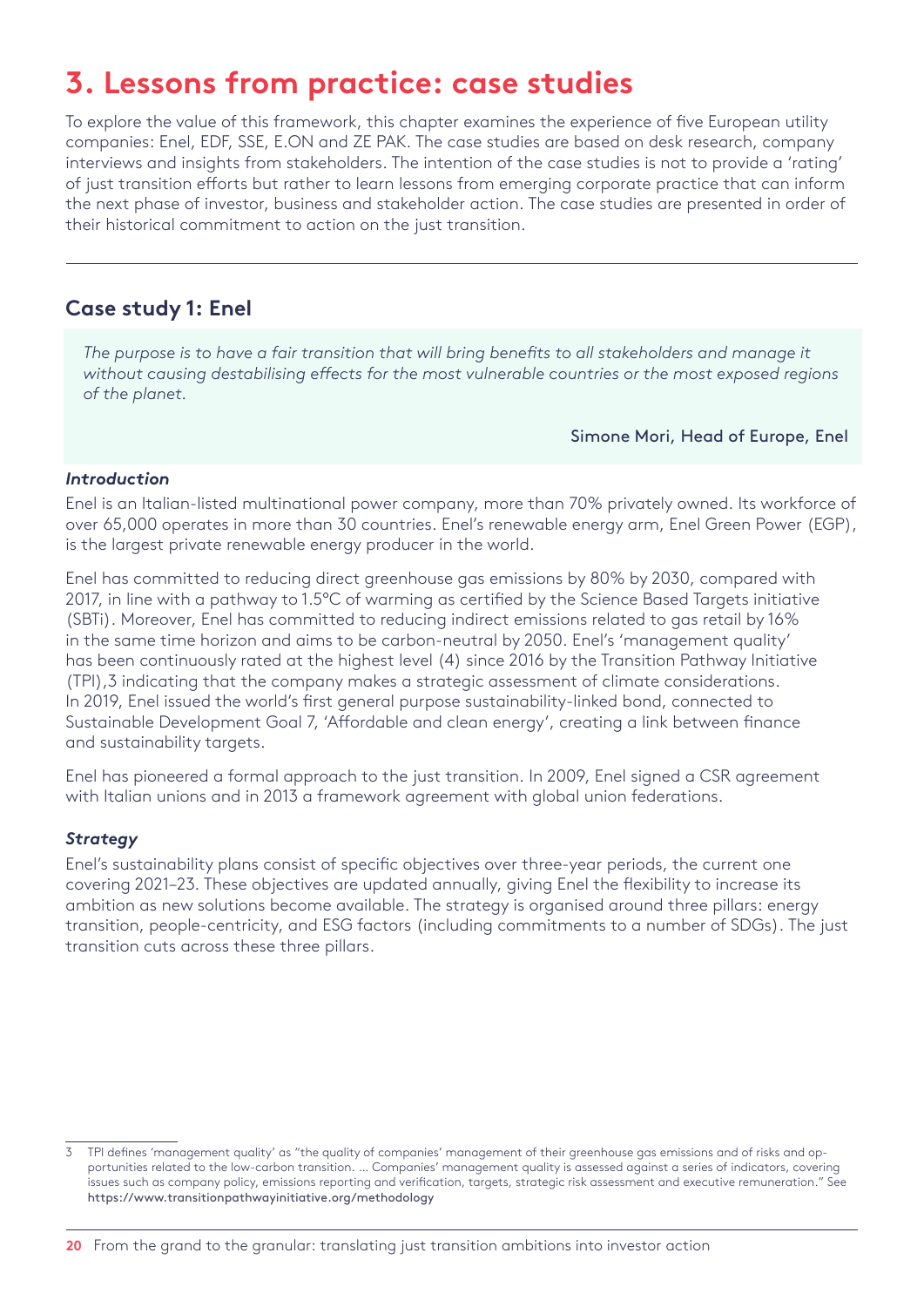#### **Figure 3.1. Enel's sustainability strategy**



#### *Source: Enel (2021)*

Enel's integrated value creation model positions sustainability as a central pillar of the company's strategy and supports the achievement of the SDGs, considering climate action (SDG 13) at the core of the whole strategy and focusing then on the decarbonisation of electricity generation, supporting the achievement of SDG 7, infrastructure development and electrification solutions, in line with SDG 9, and promotion of digital and platform development, in line with SDG 11.

In terms of corporate governance, during 2020 climate change was addressed in 12 of Enel's 16 board meetings (Enel, 2021). One of the focus areas was the management of worker impacts in light of Enel's decarbonisation targets and planned up- and reskilling programmes.

#### *Workers*

Launched in 2015, Enel's 'Futur-e' projects are designed to promote an inclusive transition in the areas surrounding power plants affected by decommissioning. The stated aim is to repurpose existing structures and infrastructure, with the involvement of local stakeholders, to create value for local communities through sustainable economic growth and the creation of jobs. The projects involve 23 power plants and a mining area in Italy and four coal-fired production facilities in Spain. According to Enel, all affected workers have so far been re-employed or retired. Following on from the success of the Futur-e initiative, the approach will be extended to cover more than 40 sites globally.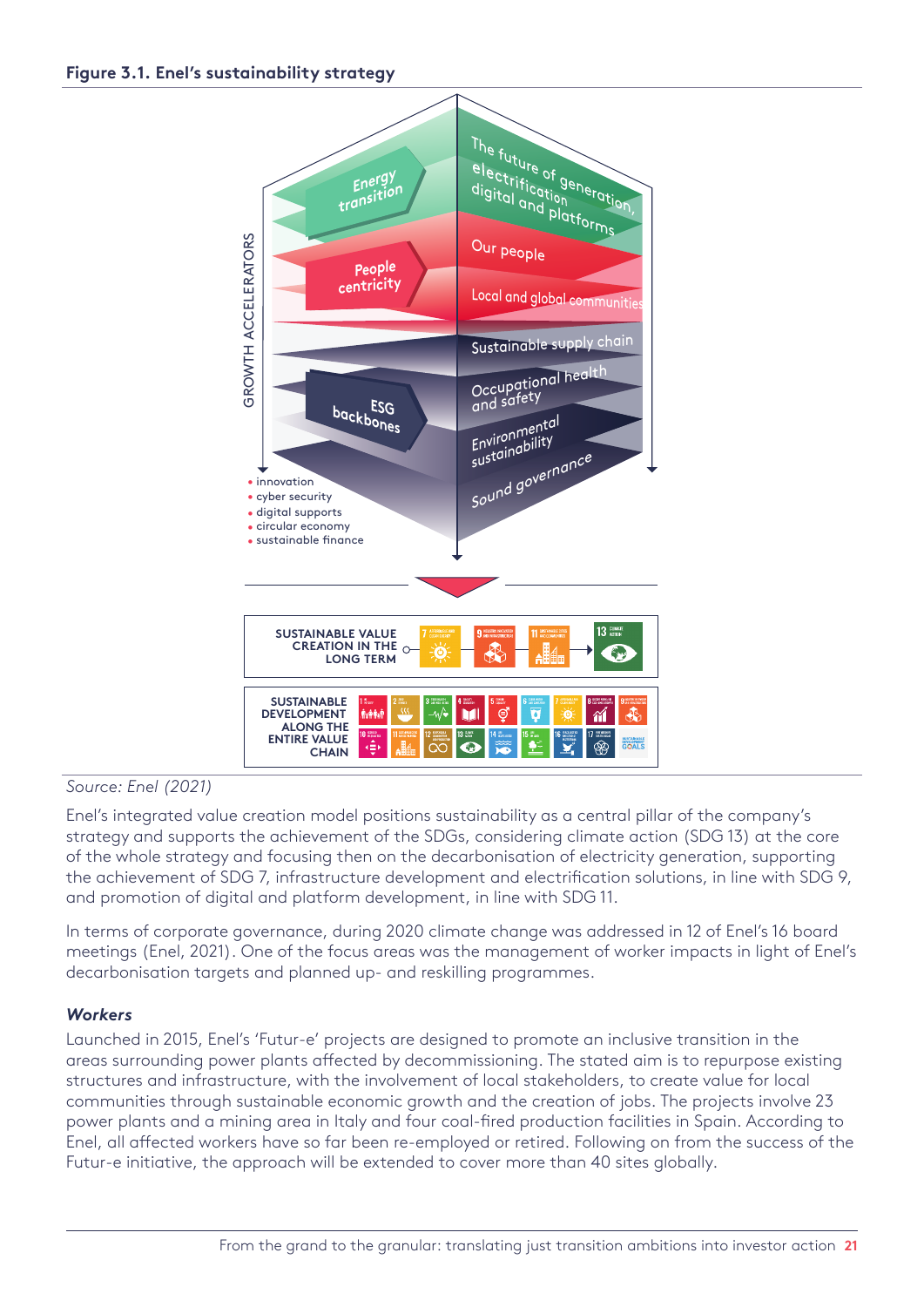#### The Futur-e projects are organised around four action areas, focusing on workers:

- Proactive job search for directly affected staff members
- Promotion of economic activities and employment in the area
- Education and training, to bring about the professional retraining of those who will be directly affected and to maximise re-employment at new plants of Enel
- Municipal sustainability, covering initiatives to mitigate the fiscal impact that the closures are having on the municipalities in which the plants are located.

#### Enel has also reached a framework agreement with its global unions and a just transition agreement with its Italian unions. Together, these two agreements establish:

- A commitment to respect human rights and to guarantee fair labour practices, including in Enel's supply chain
- Knowledge transfer from elderly to young workers through apprenticeships
- Dedicated training focused on internal mobility and the creation of new skills
- A commitment to retention, retraining and redeployment, as opposed to retrenchment, particularly for workers at thermal plants
- Early pensions for older workers.

#### *Supply chain*

Enel applies a human rights due diligence process across its value chain in the countries in which it operates. This includes an assessment of perceived risk, which results from stakeholder consultations and covers labour, local community and environmental rights issues (Enel, 2021). Enel also has global sustainability criteria, evaluating suppliers on their use of renewable energy, sustainability certification along their production chain, and their application of circular economy solutions.

#### *Communities*

In addition to its contractually binding dialogue with trade unions, non-binding engagement with local institutions has been instrumental in Enel's move away from high-carbon assets. Several power plants have been or will be repurposed as logistics hubs, tourist or cultural sites and biotechnology centres. In Porto Tollo, for instance, a tourist hub is expected to create 400 direct jobs by 2023 through a collaborative effort with local stakeholders (Enel, 2019).

Community efforts also extend to increasing access to energy in developing countries. For example, Enel Green Power contributed to energy access in Panama by electrifying more than 400 homes in the community of Cerro Iglesias (EGP, 2020b). And with Cederberg Matzikama AIDS Network, EGP built a health clinic in the small farming community of Paleisheuwel, South Africa, to enable regular access to healthcare for residents living near EGP's solar power plant (EGP, 2019).

#### *Consumers*

Enel guarantees some form of support to vulnerable customers in all countries in which it operates, contributing to combating energy poverty. This is mainly provided through government support targeted at vulnerable households in paying their electricity and gas bills (Enel, 2021).

#### *Policy and partnerships*

Enel's position is to actively support public policies aiming to achieve the goals set out in the Paris Agreement that are in line with a just transition. Through stakeholder dialogue platforms called 'Energy Transition Roadmaps', Enel explores the environmental, economic and social characteristics of national-level decarbonisation scenarios in a number of countries in which it operates. Enel is also active in ad hoc policy advocacy. For example, it campaigned for ambitious climate targets and a systemic integration of just transition principles in the development of the EU Climate Law.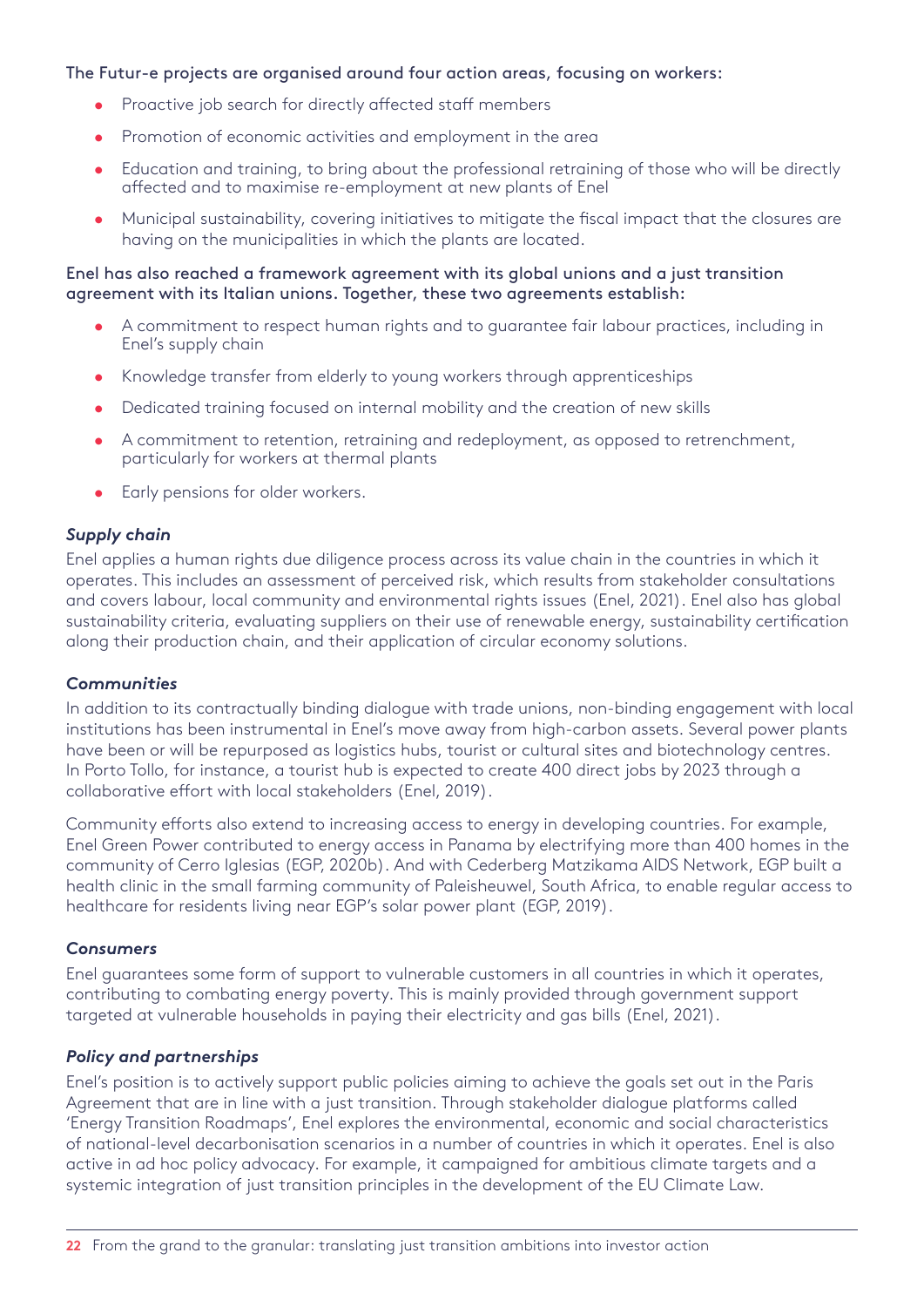<span id="page-22-0"></span>Since 2005 Enel has been a member and since 2016 a board member of the business network CSR Europe, through which it inputs into discussions on the just transition and it has helped organise a just transition roundtable in the context of the European SDG Summit held in 2020 (Enel, 2021).

On the research side, the Enel Foundation has partnered with the International Energy Agency (IEA) for its Glass House Project (Enel Foundation, 2021). The project aims to enhance energy sector employment data and further the understanding of upcoming labour market shifts in the transition to a sustainable economy. The Enel Foundation also recently contributed to a study on solutions to ensure low-income households and vulnerable communities are not negatively affected by climate policies (Enel Foundation, 2020). In their 'E-quality' study, the electricity sector association Eurelectric and the Enel Foundation analysed how different policies affect households based on their income level and gave policy recommendations aimed at achieving fair outcomes. Eurelectric advocated for these recommendations in the context of the EU recovery package (Enel, 2021).

#### *Transparency and disclosure*

Enel reports its performance annually in its Sustainability Report, disclosing progress on its SDG-related targets.

#### *Company lessons and planned next steps*

For Enel, promoting the energy transition in a fair and just way should be seen as an opportunity to promote the development not only of the business but all stakeholders. Enel sees the reduction of energy poverty in the energy transition as paramount, requiring tools that empower consumers and upskilling opportunities for employees to support stable incomes.

### **Case study 2: EDF**

#### *Introduction*

EDF is a French-listed multinational utility, over 80% owned by the French state with a global workforce of more than 165,000. The company has set a target of reducing direct greenhouse gas emissions by 50% by 2030 (compared with 2017) and become carbon-neutral by 2050 in all geographical areas, with the latter goal encompassing scope 1, 2 and 3 emissions. Targets are SBTi-certified as being aligned with a well-below 2°C pathway. EDF's management quality has been rated 4 by the Transition Pathway Initiative since TPI made its first assessment in 2018, which indicates EDF has made a strategic assessment of climate considerations.

EDF describes its approach to the just transition as being anchored in social dialogue with national government, workers and their unions, and local government, as well as strong engagement with local economic actors. The company formalised its just transition focus in its agreement with global trade unions, signed in 2018. The just transition has formed part of investor discussions. In May 2021, EDF launched its first social hybrid bond with proceeds to be used for capital expenditures contracted with SMEs.

#### *Strategy*

EDF's corporate social responsibility (CSR) commitments are grouped around four key themes, drawing on the SDGs assessed as most relevant for EDF, as illustrated in Figure 3.2.

EDF's commitments include some central elements of the just transition, including health and safety, diversity and inclusion, ethics and human rights, energy access, dialogue and consultation, and responsible regional development.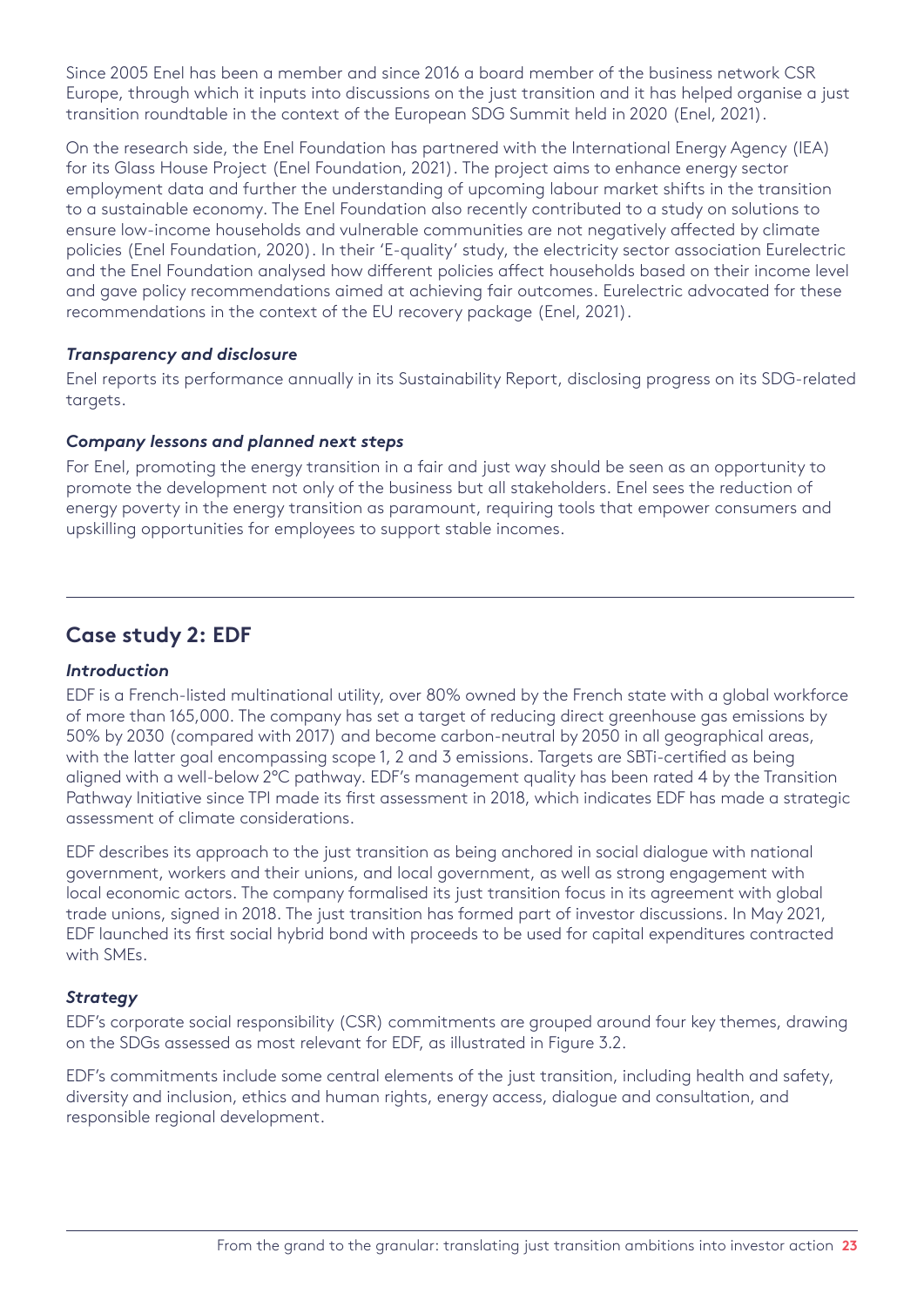



*Note: The included SDGs are those defined as priorities in the World Business Council for Sustainable Development's report 'An SDD Roadmap for Electric Utilities' Source: EDF*

#### *Workers*

In 2018, EDF signed a four-year global framework agreement with its trade unions on corporate social responsibility (EDF, 2018). This built on previous agreements and dialogue and is based on a joint recognition that the company "can only be sustainable by combining economic performance and social progress". It covers 13 priority areas, including human rights, ethics, health and safety, gender equality, suppliers, skills, social protection, local economic development and supporting a just transition. A dialogue committee evaluates the implementation of the agreement annually.

EDF follows a 'one employee, one future' approach to the closure of its assets: this means that the relocation of workers is decided on a case-by-case basis, taking into account each employee's personal situation and constraints. According to EDF, in France, assets are not closed down until all employees have found alternative opportunities. In response to COVID-19, EDF has also started targeted employment initiatives for sectors such as the aeronautical sector that have been especially hard-hit.

In the UK, EDF has an agreement with its trade unions on the approach taken when its assets reach the end of their generating life. The approach takes into account the aspirations of employees and focuses on reskilling, training and enabling relocation to other assets and areas of the organisation. In this context, the collective agreement with the National Joint Council signed in May 2021 for defuelling EDF's advanced gas-cooled reactor (AGR) nuclear power stations sets out the principles for the transition and improves clarity and certainty for employees.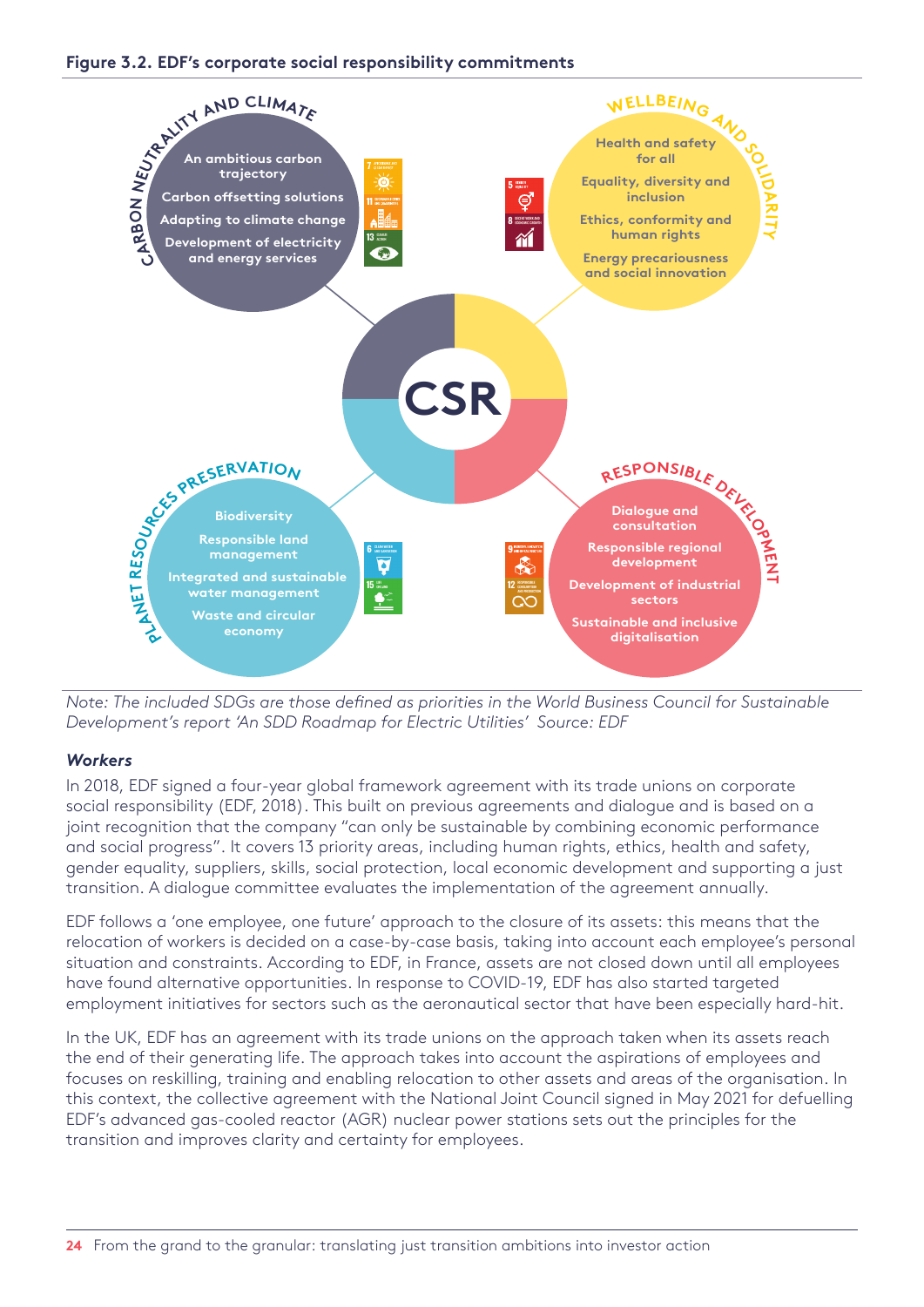#### *Supply chain*

All EDF's supplier contracts include environmental, social and human rights clauses. In 2020, EDF updated its procurement practices in line with the French 'Duty of Care' law. The risk analysis of suppliers covers a range of CSR issues such as environmental performance, compliance with human rights and working conditions. The inclusion of SMEs in its procurement practices is a central element for EDF with the annual rate of procurement from these companies being a key performance indicator that EDF tracks. The company also offers reverse factoring to its suppliers in collaboration with BNP Paribas, allowing suppliers to pre-finance their invoices and benefit from lower interest rates. EDF is currently piloting an extension of its reverse factoring in partnership with EcoVadis, a provider of CSR value chain assessments, to incorporate nuanced preferential interest rates based on the supplier's sustainability credentials.

#### *Communities*

EDF states an aim to systematically organise a process of transparent and open dialogue and consultation for every new project it starts around the world by 2030. At the moment, new projects worth more than €50 million have already progressed through consultation, including the collection of and response to stakeholders' opinions and the inclusion of local and Indigenous peoples' voices in the consultation process (EDF, 2021). In Saint-Nazaire, a city on France's west coast, dialogue and consultation with local organisations involved in environmental protection and fishermen helped improve a wind farm project and adjust it to suit local characteristics.

One innovation has been the development of local, voluntary Ecological Transition Contracts, which are agreed between local authorities, the state and regional socioeconomic actors to manage the consequences of plant closures. The intention is that each area can design its Ecological Transition Contract around its own specific priorities, such as clean and efficient energy, mobility and urban planning as well as rural economy, agriculture and biodiversity. The contract model has been piloted close to Aix-en-Provence in the South of France, where a large fossil-fuelled power station was replaced with a solar power plant.

#### *Consumers*

EDF is engaged in numerous initiatives surrounding energy poverty. For instance, the company organises 'solidarity workshops' in underprivileged neighbourhoods to inform residents on how to renovate their homes and reduce their energy consumption. EDF is also involved in the French Agency for Home Improvement's 'Habiter Mieux' (better living) programme, under which more than 500,000 homes occupied by vulnerable households have been renovated. Linked to French government schemes, the company actively helps low-income households reduce their energy bills and CO2 emissions, for example by awarding bonuses for replacing fossil fuel boilers with heat pumps (EDF, 2021).

#### *Policy and partnerships*

EDF is active in research around energy poverty. In France, this led to the company being involved in the work of the National Fuel Poverty Monitoring Centre (EDF, 2021).

#### *Transparency and disclosure*

EDF discloses in line with the Global Reporting Initiative (GRI) Sustainability Reporting Standards and in July 2021 published its first impact report focused on its CSR contribution and impacts towards the nine SDGs that are most relevant to EDF. These were identified in partnership with the World Business Council for Sustainable Development (WBCSD) and provide a framework for connecting the social and environmental dimensions of the transition.

#### *Company lessons and planned next steps*

EDF describes its social policies, agreements with labour unions and focus on leaving no one behind as being central to its corporate identity. However, it also sees strong government policy as essential to support businesses to deliver a just transition. Clearer guidance is needed for companies to bring together their often isolated environmental and social initiatives and encourage more ambitious action on the just transition.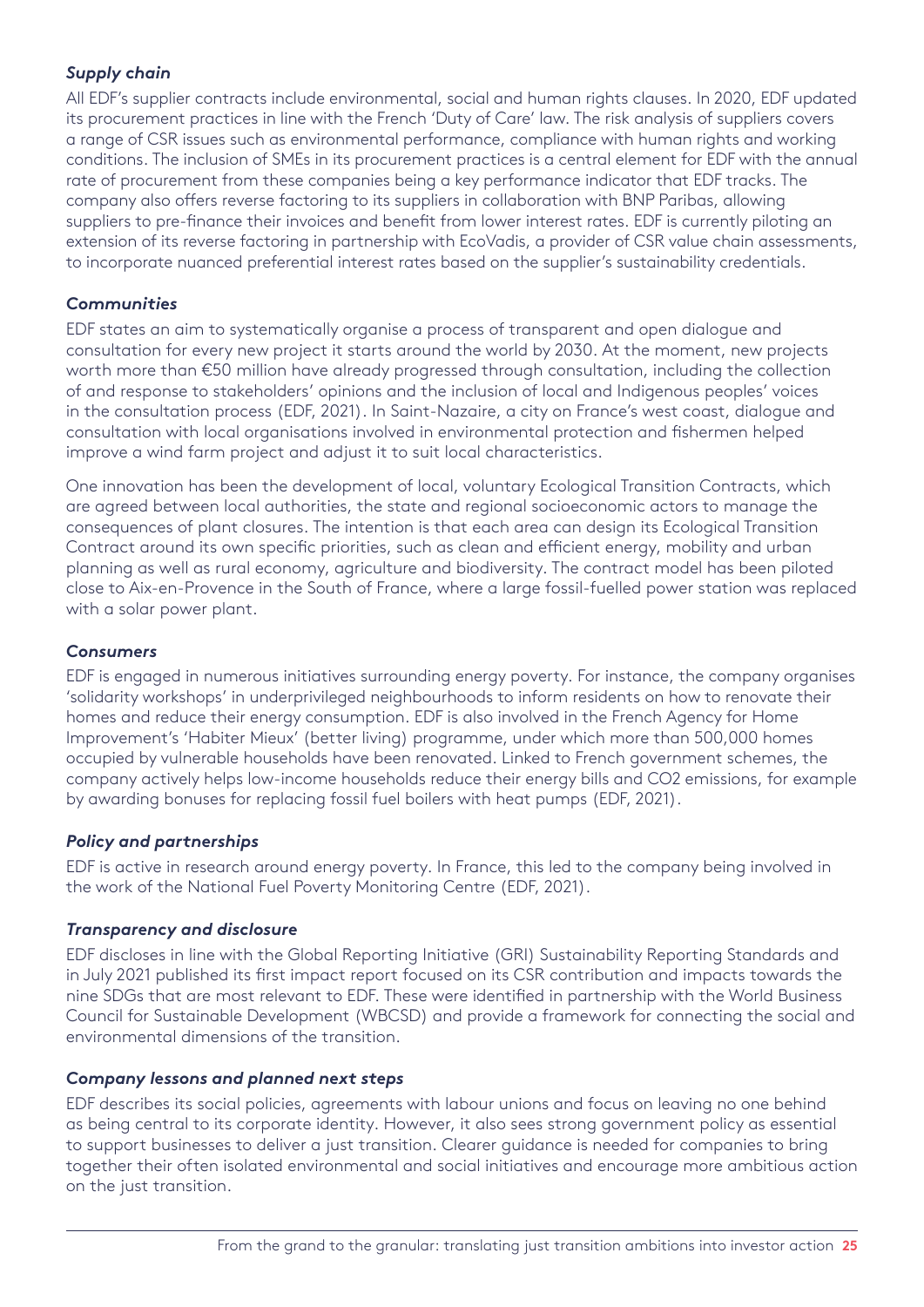## <span id="page-25-0"></span>**Case study 3: SSE**

*The prize of a fair and just transition to net zero is that the actions and investments required to decarbonise energy systems attract long-term public support and legitimacy.* 

#### Alistair Philips-Davies, CEO, SSE, 2020

#### *Introduction*

WSSE is a UK-listed energy company with the largest renewable energy capacity across the UK and Ireland. The company employs a workforce of around 12,000. SSE's decarbonisation goals consist of reducing carbon intensity by 60% by 2030 compared with 2018, and reaching net-zero by 2050. Its targets, covering all scopes of business activity, are verified by the Science Based Targets initiative as being in line with a pathway leading to well-below 2°C of warming. Given the recent update of the SBTi methodology for a 1.5°C pathway, SSE committed to review its targets by 2025 to align with this most ambitious benchmark to date. The management quality score assigned to SSE by the Transition Pathway Initiative has stood at 4 since 2016, indicating SSE has made a strategic assessment of climate considerations.

SSE was the first company in any sector to develop a dedicated just transition strategy. The strategy followed engagement by shareholders, led by Royal London Asset Management (RLAM) and Friends Provident Foundation (FPF) on the back of their statement of investor expectations. In August 2020, after discussions with SSE's management, FPF and RLAM requested a formal strategy at SSE's Annual General Meeting. The strategy was published in November 2020. SSE was also represented on Scotland's Just Transition Commission, which concluded its final report to Scottish Ministers in March 2021.

#### *Strategy*

SSE's Just Transition Strategy sets out how the company will approach the social implications of delivering net-zero by 2050 and decreasing its emissions by 50% by 2034, from jobs and training, to working with communities and ensuring no one is left behind (SSE, 2020). The strategy sets out a detailed plan of the approach the company is taking to achieve a just transition out of fossil fuels and into a net-zero-compliant business model. Its principles sit under five themes: good green jobs, consumer fairness, building and operating new assets, looking after people in high-carbon jobs, and supporting communities. The strategy includes detailed solutions for all vulnerable stakeholder groups, notably workers, with enhanced focus on inclusion and diversity, local communities, local businesses and consumers. Quantitative analysis of the job creation potential of the 'transition in' is also incorporated.

Through the embedded consultation mechanism, SSE invites stakeholders to provide comments on the strategy's contents and commits to ongoing dialogue with stakeholders.

The original plan was drawn up by SSE's Sustainability team, who worked closely with each of SSE's business units and engaged with the company's workers who were represented by the unions. The final version was approved by the SSE Board and incorporated as its official business strategy.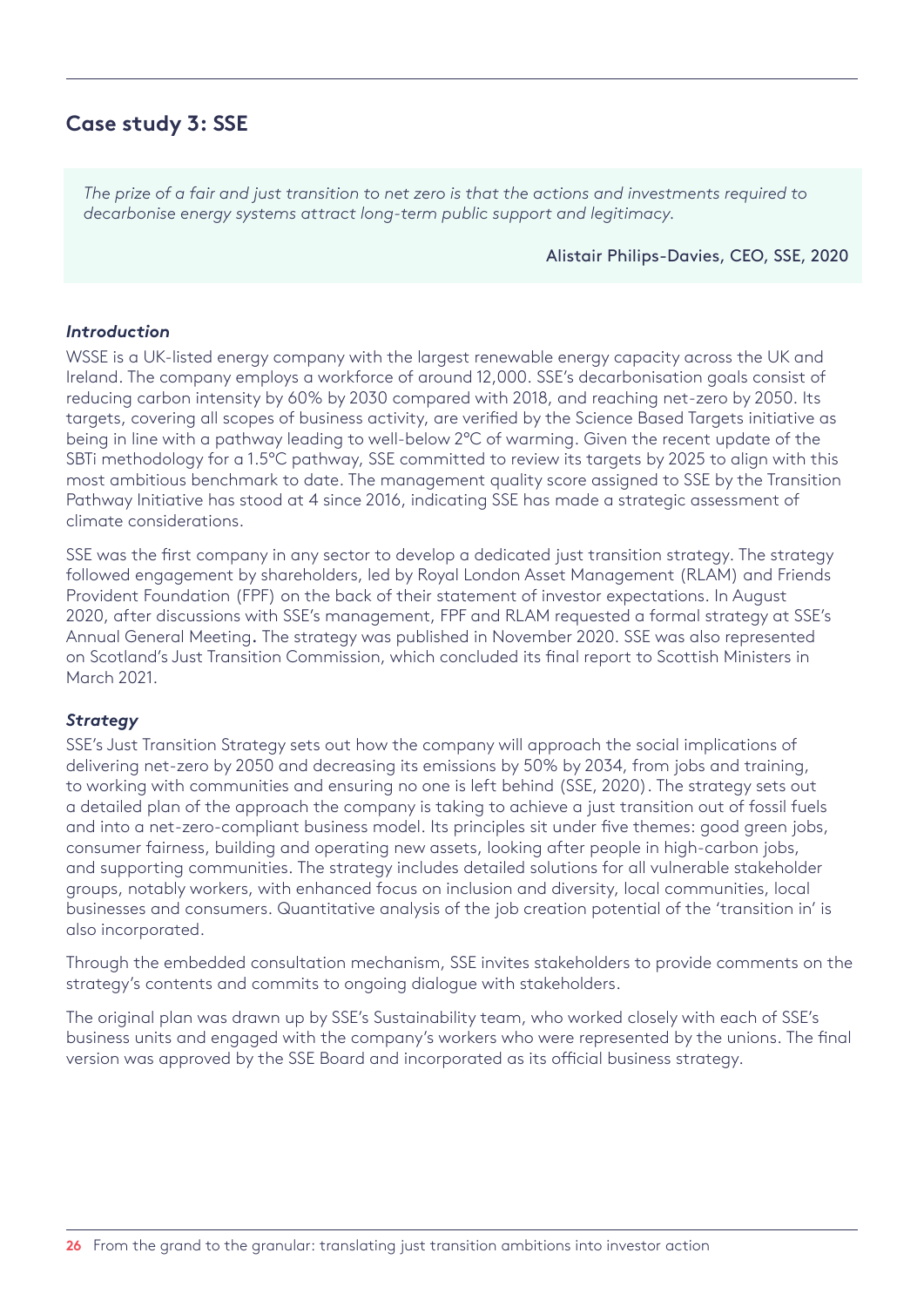

*Source: SSE (2020)*

#### *Workers*

The strategy provides a roadmap for the company's management on how to deliver a just transition, but it also serves as a long-term assurance that its workers and stakeholders can rely on when making their own plans. Through its eight worker-focused principles, it includes a commitment to making detailed and transparent assessments on how many jobs are at risk from the transition out of the fossil fuel-reliant business model towards one compliant with the net-zero target, and how many new ones will be created as a result. It further sets out the company's plans on how the existing workforce will be supported so they can become part of the transition rather than being left behind. Retraining and redeployment form key pillars of SSE's stated commitment to its workers and discussion with unions are a key element of asset closure decisions.

#### *Supply chain*

Two principles have supply chains at their core. SSE's stakeholders have asserted that supporting domestic supply chains is an essential component of the just transition. Through strategic engagement, the company looks to promote economic opportunities to local and national suppliers. SSE is also investing actively in the development of local supply chains, which it sees as relatively weak currently. The company is supporting the establishment of GE's new blade manufacturing facility on Teesside, located in Northeast England. The facility is expected to create hundreds of local green jobs. SSE's joint venture project with Equinor and Eni, to build the world's largest offshore wind farm at Dogger Bank, has placed the first orders from the new factory. SSE also shows commitment to human rights standards through its due diligence of suppliers.

#### *Communities*

With six of the strategy's 20 principles primarily focusing on communities, related to the risks of transitioning out of high-carbon activities and to the opportunities of transitioning into sustainable activities, SSE demonstrates a clear community focus. SSE has 46 community benefit funds across the UK and Ireland, spanning the lifetime horizons of its wind farms. Through these funds, SSE actively supports the local economy and people. SSE Renewables is currently exploring innovative solutions for community support through shared ownership structures. All of SSE's major projects have 'Liaison Officers', who are charged with managing community engagement with local stakeholders for new projects and establishing engagement processes in the operation and deconstruction phases. The company also engages in stakeholder consultation around site closure and considers the future value of repurposing decisions for communities in the context of local development and sustainability plans (SSE, 2020).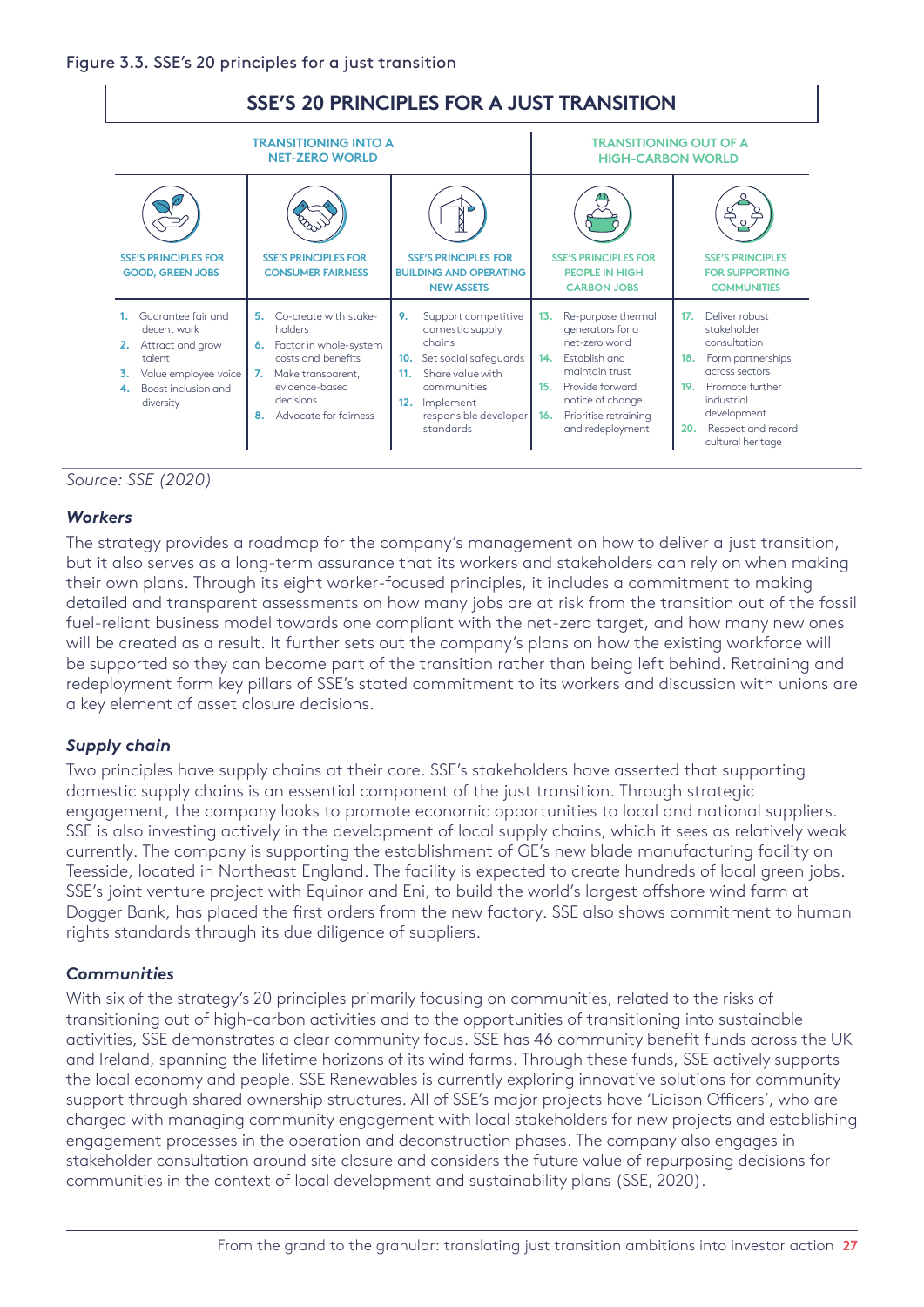#### <span id="page-27-0"></span>*Consumers*

Four of SSE's principles are based on consumer fairness, including stakeholder integration in decisionmaking and considering whole-system costs and benefits of investments in a transparent and publicly accessible way (SSE, 2020). SSE's stated intention is to enable decision-making that results in a more equitable allocation of costs for consumers. SSE's electricity distribution company was one of the funders of a recent report on social justice in the future energy system (Centre for Sustainable Energy, 2020). The report sets out how the transition to net-zero in the energy sector can be both smart and fair and includes recommendations to the sector regulator, government, consumer advocates and practitioners.

#### *Policy and partnerships*

SSE's Chief Sustainability Officer, Rachel McEwen, was a member of the Scottish Just Transition Commission, which in its final report recommended measures to maximise economic and social opportunities and minimise risks related to the pathway to net-zero (Just Transition Commission, 2021). The company is also engaged in advocacy efforts around building up local supply chains, arguing for a task force aiming to increase the proportion of UK-produced renewable components in the electricity sector and for government incentives to enhance manufacturing capability of low-carbon equipment.

#### *Transparency and disclosure*

The first update on the implementation of the Just Transition strategy was made in SSE's 2021 Annual Report and Sustainability report, positioning the just transition as part of SSE's social contract and commitment to decent work (SSE, 2021a; 2021b).

#### *Company lessons and planned next steps*

SSE sees its Just Transition Strategy as a first step in a long-term process. SSE has recognised that delivering a just transition can be a challenge, not least in terms of ensuring that local workers benefit from the expansion of renewables such as offshore wind.

## **Case study 4: E.ON**

#### *Introduction*

E.ON is a German-listed energy company with a workforce of over 75,000 in 15 countries. The company's operations are heavily focused on the distribution of electricity and gas. E.ON aims to reduce scope 1 and 2 emissions by 75% by 2030 and 100% by 2040 compared with 2019. Concerning its scope 3 emissions, E.ON targets a 50% reduction by 2030 and a 100% reduction by 2050. E.ON's management quality has been scored 4 by the Transition Pathway Initiative since TPI first assessed the company in 2018, indicating that E.ON has made a strategic assessment of climate considerations. TPI assesses E.ON's emission intensity as being aligned with a 'below 2 degrees' pathway in 2049. E.ON has committed to set SBTi-verified emission targets in line with the 1.5°C pathway.

Following a major restructuring exercise, E.ON has produced its initial thinking on the just transition efforts, which it has detailed in a supporting paper for its climate-related disclosures (E.ON, 2021a). This was triggered by engagement with Royal London Asset Management and Friends Provident Foundation, who were requesting transparency on strategy and activities. Based on investor discussions, E.ON analysed its existing environmental and social efforts and brought previously isolated initiatives together under a just transition umbrella.

#### *Strategy*

In 2021, E.ON published a first approach to how it is managing the social aspects of net-zero to deliver a just transition (E.ON, 2021a). This is framed in terms of winning social acceptance for the transition, notably regarding community support for clean energy infrastructure, changing consumer behaviours and investor backing for long-term decarbonisation. The approach is rooted in global human rights and ILO standards along with a social partnership approach with employee representatives.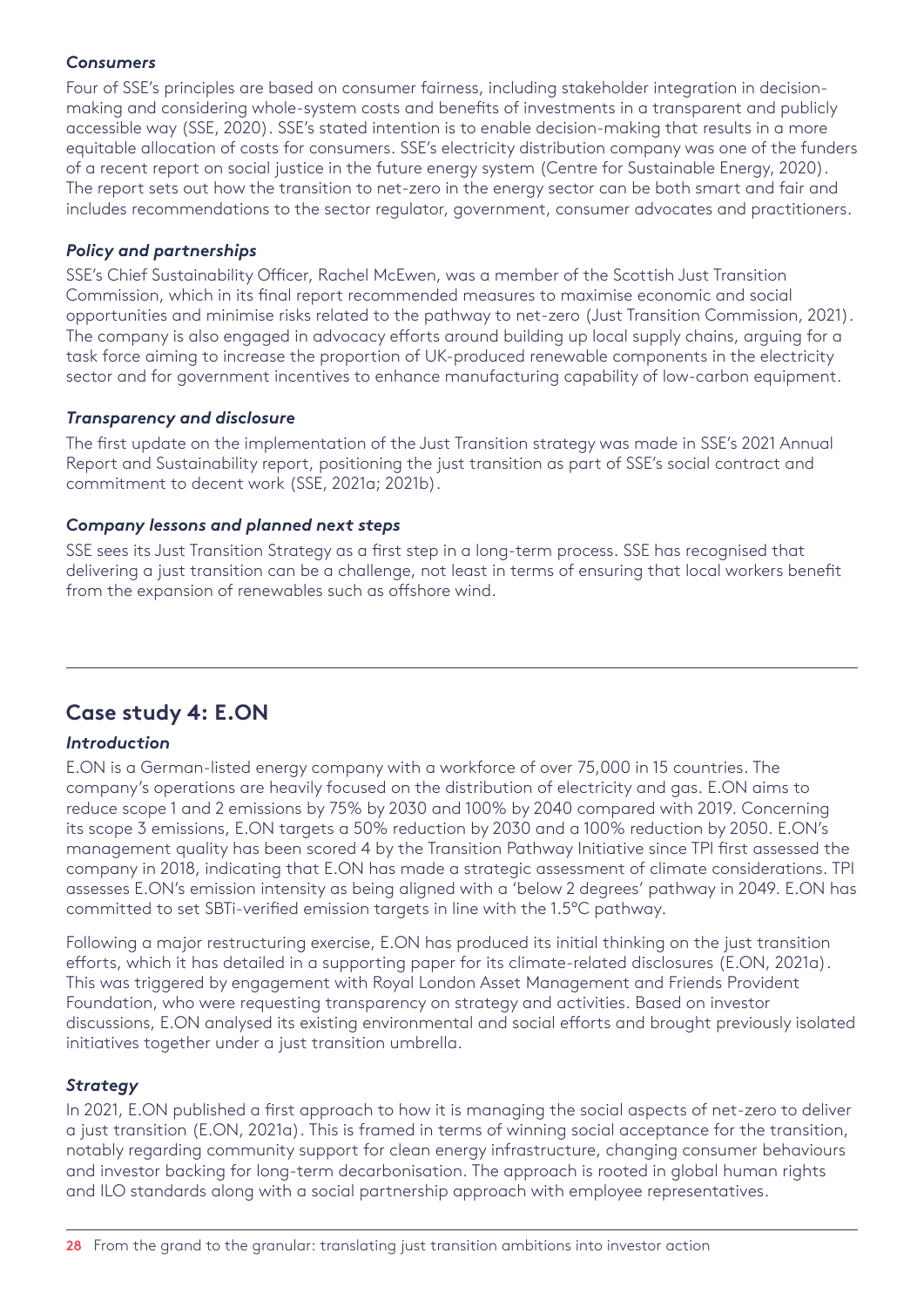#### *Workers*

E.ON presents an important case for analysing just transition action as it has already undergone structural change driven by climate change imperatives. In 2016, it spun off and eventually sold its traditional power businesses, transferring the sections that will be most impacted from the net-zero transition along with the responsibility to see affected workers through the net-zero transition. In 2020 it completed an asset swap with German energy company RWE, spinning-off of its large-scale renewable power generation assets. The spin-offs involved negotiations with unions, as is customary in Germany, but did lead to some redundancies. Through providing learning platforms, E.ON says it is fostering the development of what it considers 'future-fit' skills (E.ON, 2021c).

#### *Supply chain*

E.ON states a commitment to ensuring respect for human rights in its supply chain and expects suppliers to meet minimum ESG performance standards. The company's supplier qualification process includes a formal commitment to comply with E.ON's Supplier Code of Conduct, forming a binding agreement to adhere to the ethics standards set out by E.ON (E.ON, 2021c).

#### *Communities*

Community buy-in is a major priority in E.ON's just transition approach. Board members of regional offices of the company in Germany meet annually with municipal shareholders to discuss critical issues. In different regions E.ON places a focus on empowering communities through innovative technologies – for example, through its SmartQuart project, which is exploring how individual neighbourhoods can achieve a climate-neutral energy supply using smart network technology. The project focuses on three representative German municipalities: a sparsely populated rural town (Kaisersesch in Rhineland-Palatinate) and two densely populated urban areas (Essen and Bedburg in North Rhine-Westphalia) (E.ON, 2021c).

#### *Consumers*

Since 2015, E.ON's Customer Immersion programme has brought senior managers and employees into direct contact with residential and business customers. E.ON also provides assistance for vulnerable customers, include helping customers find out whether they qualify for government support schemes and partnering with other organisations to finance insulation for customers' homes (E.ON, 2021c).

#### *Policy and partnerships*

E.ON is engaged in many organisations, including as a member of the steering committee of Agora, a German think tank, the Green Recovery Alliance, and the Stiftung 2°, a foundation dedicated to climate protection. E.ON has published its position on various topics of relevance for policy discussions (E.ON, 2021b).

#### *Transparency and disclosure*

A first statement on its just transition approach has been published, alongside the company's existing ESG reporting framework.

#### *Company lessons and planned next steps*

According to E.ON, one key challenge for companies looking to actively contribute to the just transition is to formulate credible commitments and demonstrate progress on the basis of defined targets. The company views clear government policy foundations as essential to enhance planning security for businesses and support just transition performance.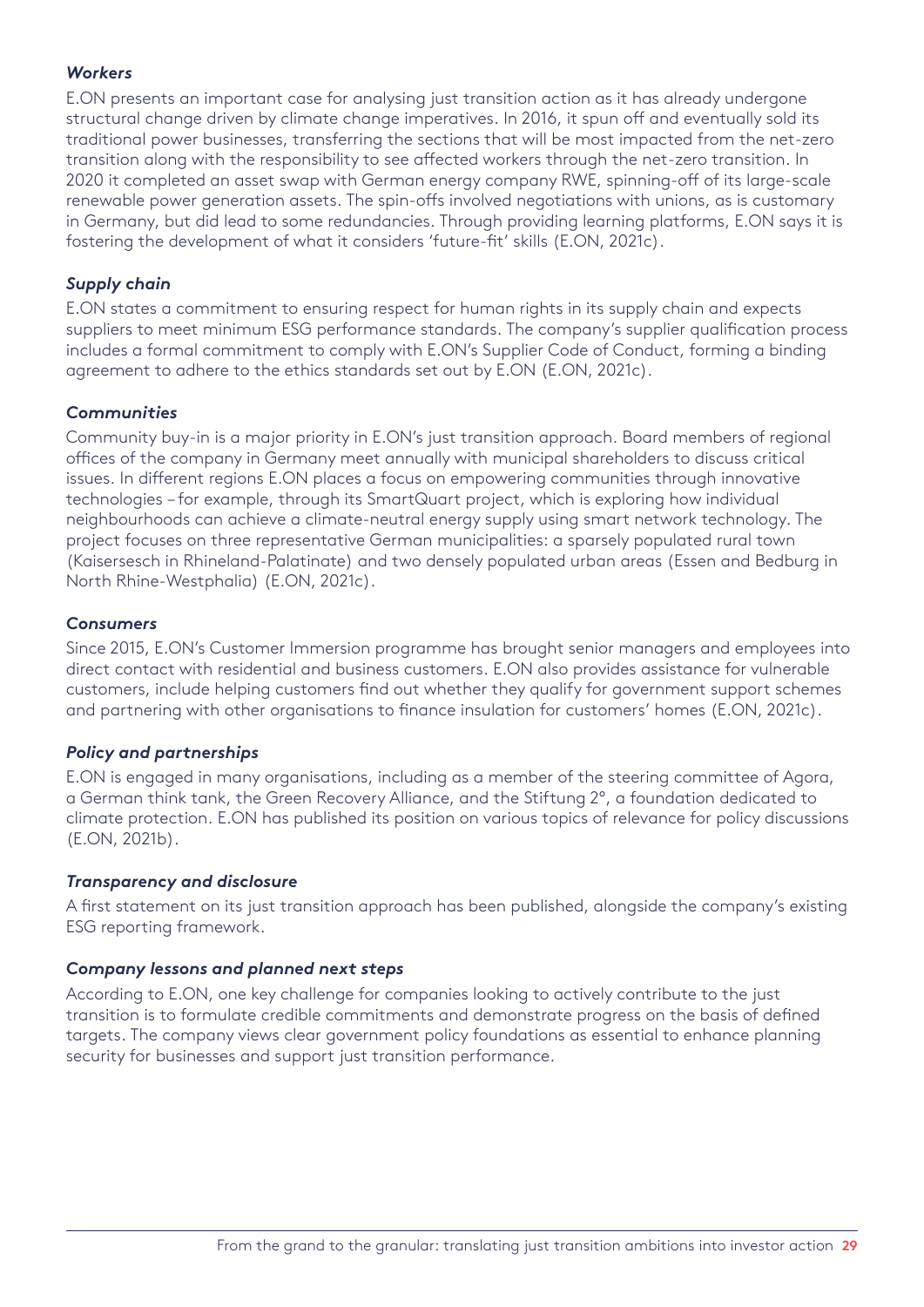## <span id="page-29-0"></span>**Case study 5: ZE PAK**

#### *Introduction*

ZE PAK is a Polish-listed energy company, majority-owned by a private investor who acquired it in 2012 as part of the last stage of the company's full privatisation. It is currently focused on lignite-based electricity generation in the Eastern Wielkopolska region and has a workforce of around 4,000. ZE PAK aims to scale up its energy production from renewable sources and the production and use of hydrogen while reducing its energy production from coal. The company is committed to closing all of its lignite plants by 2030, after which it plans to be active only in renewable energy generation (including biogas and biomass) and emerging technology solutions such as hydrogen and energy storage.

#### *Strategy*

The growing risk that lignite could become a stranded asset had led the investor to consider writing off the investment. However, the EU's growing policy ambition enacted through the Green Deal along with the establishment of the EU Platform for Coal Regions in Transition as well as the Just Transition Fund and Mechanism prompted ZE PAK to develop a plan to transition out of the lignite business and into renewables, with support from the European funds.

In 2020, ZE PAK initiated a pilot programme targeted at reskilling its workers, stating the desire to ensure that lignite workers and affected communities are not left behind in the net-zero transition. The programme is being delivered on the initiative of the board, which intends to utilise the labour potential of ZE PAK in projects established locally – in large-scale solar photovoltaic (PV) farms but also in the future in the small-scale solar PV installations business. The programme was designed in cooperation with labour unions and is part of the new Green Strategy of ZE PAK Group (ZE PAK, 2021), which includes switching from lignite to clean energy while maintaining as many jobs for the company's workers as possible. To date, ZE PAK has financed the reskilling programme from its own funds. However, scaling up in the future will be financed by the EU Just Transition Fund and Mechanism, along with other EU cohesion funds.

#### *Workers*

Eastern Wielkopolska is one of the regions in Poland most heavily impacted by the transition towards climate neutrality. It intends to reach this goal by 2040, a decade earlier than the EU-wide goal. As a result of these ambitious plans, several thousand jobs will be lost.

ZE PAK's programme aims to contribute to a just transition in the region by ensuring that workers who wish to undertake new jobs in the PV industry receive not only appropriate training and skills but also support in finding employment. Unfortunately, not many new jobs are being created locally in Konin, even though the transition in the region has already started and the fossil-fuel-reliant installations will be phased out by 2025, or 2030 at the latest (Instrat for WWF Poland, 2021). Often new energy operations (e.g. in the solar energy industry) rely on cheap labour to keep costs low and therefore the relatively highly-skilled and well-paid workers from ZE PAK are having difficulties finding attractive jobs in those projects.

Through its pilot programme, ZE PAK built a renewable energy training centre at the Konin Power Plant and constructed mock-ups of roofs to teach its workers how to install solar panels. The first courses started in October 2020 and more than a dozen employees have now gained the appropriate qualifications. A first set of former miners have already found employment in Esoleo, a sister company of ZE PAK and the contractor and developer of PV farms. Esoleo is building one of the largest photovoltaic farms in Poland with a capacity of 70 MW, close to a recently decommissioned lignite power plant and mine in Brudzew, near Konin (Greater Poland region) (ZE PAK, 2020a; 2020b; Poznan, 2021). In 2021, the company established several cooperation agreements with local municipalities, aimed at employing former miners at public service companies run by regional governments heavily impacted by the closure of ZE PAK.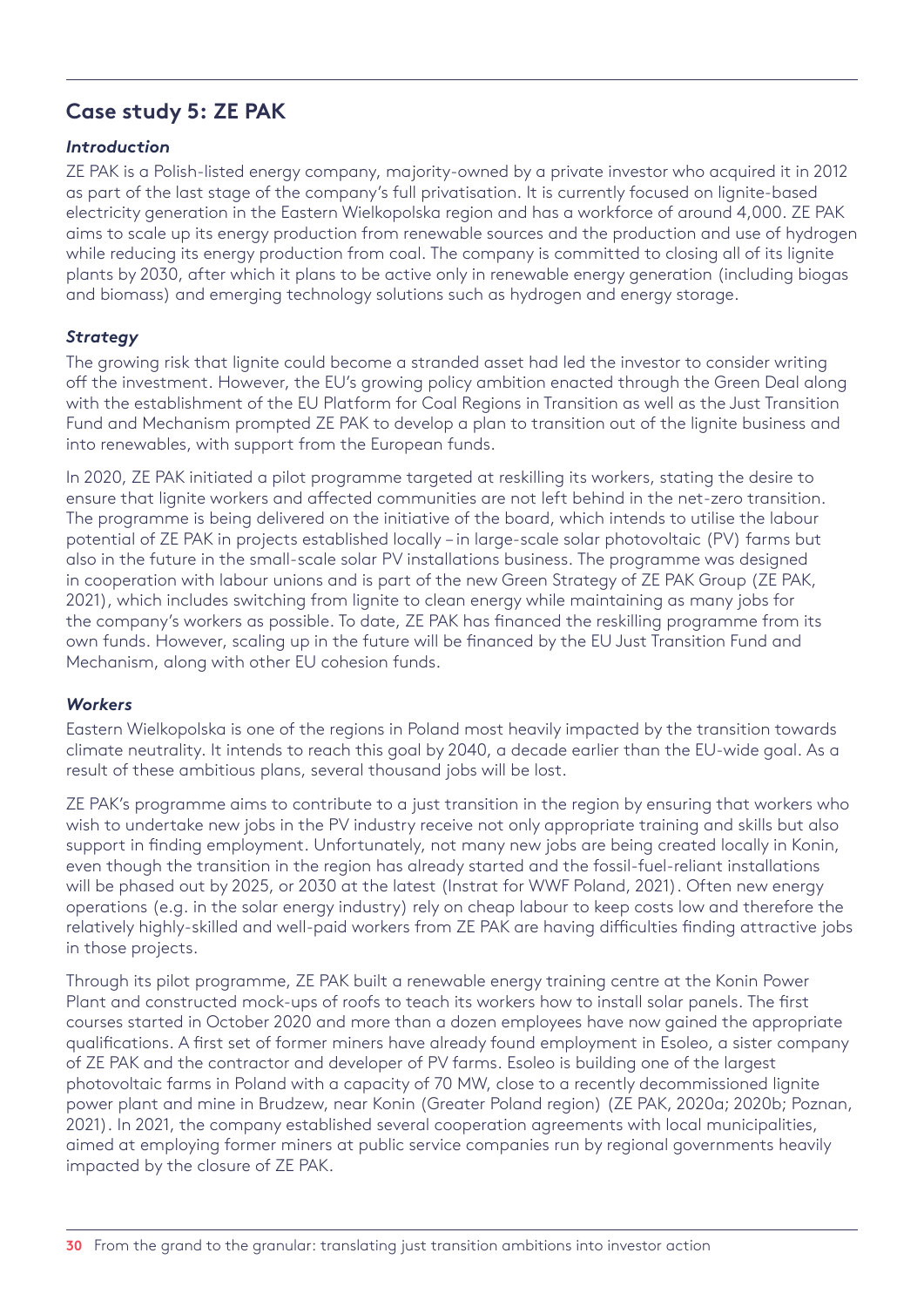<span id="page-30-0"></span>ZE PAK is planning a much larger outplacement and training project for 2,500 workers financed from the EU Just Transition Fund. The company's stated vision is that each employee is allocated money that could go to training or to the new employer to finance part of the employment costs. The company is working on implementing such a programme for miners and energy specialists from the ZE PAK Group.

#### *Supply chain*

The supply chain is not currently part of ZE PAK's programme.

#### *Communities*

Instead of hiring only external workers, new energy installations are commissioned with the use of the local value chain, including labour force from the phased-out industry. ZE PAK also mitigates the risk that new jobs created regionally are eventually filled by people from outside of the region who do not require support by supporting local job creation under a PPP framework with the affected municipalities (WOES, n.d.).

#### *Consumers*

The consumer dimension has not yet been incorporated into ZE PAK's programme.

#### *Policy and partnerships*

The success of the strategy is dependent on the EU's just transition programmes and the partnershipbuilding that this involves. This has included EU institutions (such as the European Commission), national bodies (WWF Poland, Instrat Foundation), regional partners (Association for Social Enterprises), and labour unions (ZZ KADRA, KWB Konin).

#### *Transparency and disclosure*

ZE PAK currently measures impacts only in terms of the number of workers who have been trained and are finding new jobs in Esoleo. In the future, if the programme is scaled up, ZE PAK could consider extending the metrics to include qualitative aspects, such as the quality of new jobs and the level of worker satisfaction.

#### *Company lessons and planned next steps*

In ZE PAK's experience, the declaration of a clear and Paris-compatible lignite phase-out date (by 2030) has unlocked funding and investment opportunities for utilities that face the challenge of being left with stranded assets. Partnership and dialogue with key stakeholders, pursued as part of the just transition process, is mitigating the risk of local opposition. A crucial next step for the company will be to ensure that the reskilling programme can be scaled up as the transition accelerates, and that workers leaving the lignite industry can find new jobs without financial incentives having to be provided by ZE PAK.

### **Taking stock of current practice**

These five case studies from companies in a single sector based in five high-income European countries can provide only a partial view on business adoption of just transition practices. They can, nevertheless, provide important guidance of the state of play in an industry whose survival and future success are dependent on the energy transition and the just transition.

#### *Overarching findings and lessons*

1. Strategy – shared foundations, but still emergent: Strikingly, the four international examples (EDF, Enel, E.ON and SSE) all draw from similar foundations in terms of core sustainability and human rights frameworks, albeit to different extents (e.g. how many of the SDGs they commit to) – see Table 3.1. However, the ways in which these have been brought together into a distinctive strategy for the just transition vary widely. Only SSE has a dedicated strategy on the just transition.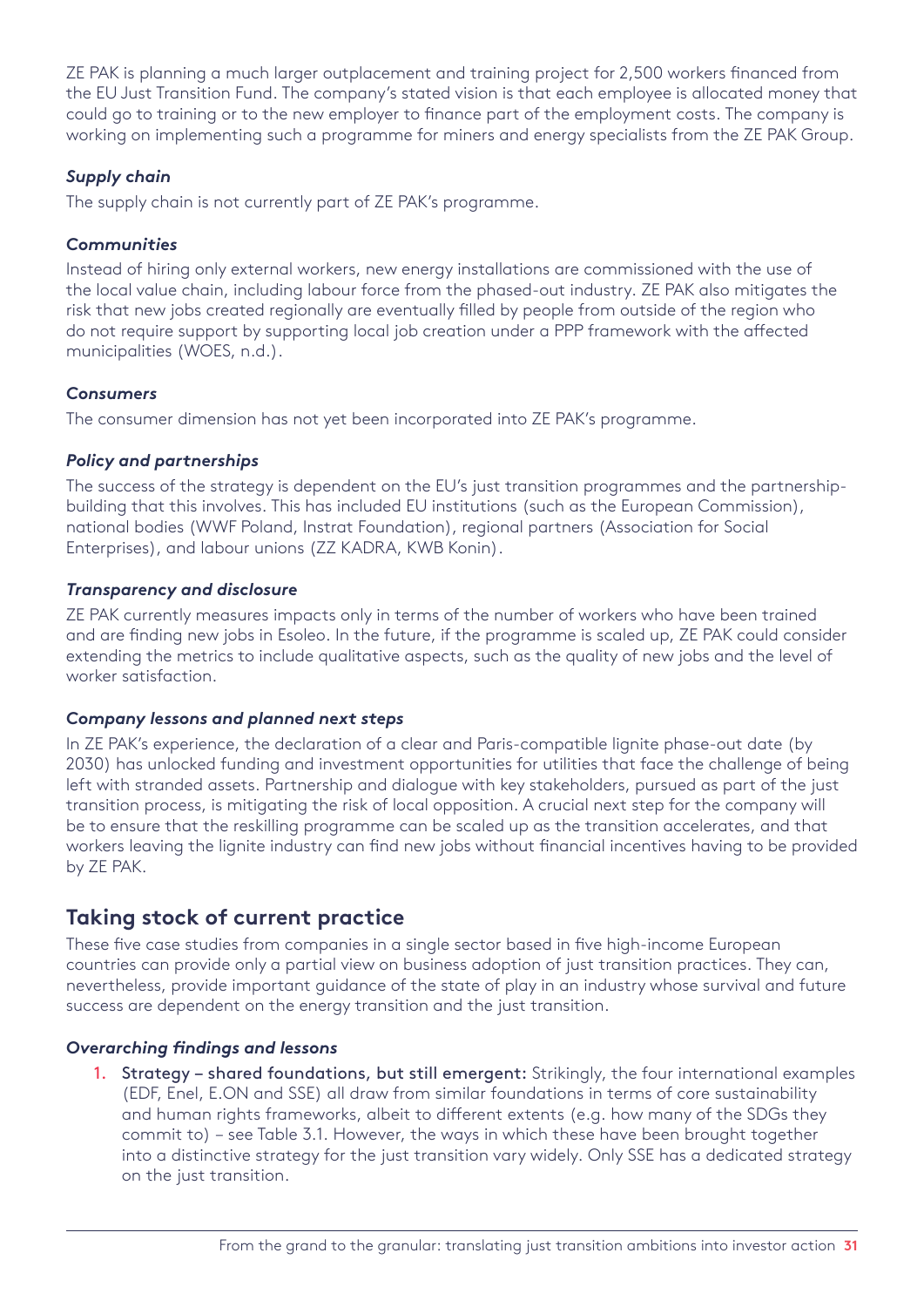| <b>Standard</b>                                                                    | <b>Companies</b> |            |            |             |
|------------------------------------------------------------------------------------|------------------|------------|------------|-------------|
|                                                                                    | <b>Enel</b>      | <b>EDF</b> | <b>SSE</b> | <b>E.ON</b> |
| <b>ILO conventions on</b><br>workers' rights                                       |                  |            |            |             |
| <b>Guiding Principles on</b><br><b>Business and Human</b><br><b>Rights (UNGPs)</b> |                  |            |            |             |
| <b>Sustainable</b><br><b>Development Goals</b>                                     |                  |            |            |             |
| <b>OECD Guidelines for</b><br><b>Multinational</b><br><b>Enterprises</b>           |                  |            |            |             |

Other sustainability strategies contain commitments to the just transition flowing from agreements with their trade unions (including EDF's and Enel's). The investor role in triggering a joined-up response has been pivotal in this sector, notably in the case of SSE and E.ON. For ZE PAK, the introduction of the EU's just transition programmes has been a key factor. For the international companies a critical theme is the global implementation of just transition strategies and policies in all operations and not just home countries. With regard to resilience and adaptation to climate impacts, a strategic approach will need to be taken by businesses that includes community impacts as a central pillar from the planning stage onwards.

- 2. Workers at the heart of company practice: Standing at the heart of the transition in the utilities sector, the worker dimension is a priority focus in our case studies, highlighting the importance of social dialogue and agreements with trade unions in the process of change. As the transition accelerates, a robust just transition strategy will become ever-more important to anticipate the implications for workers. A comprehensive approach across operations worldwide (including for contractors) and a focus on job quality in the new net-zero energy system emerge as critical themes for the future.
- 3. Supply chain recognising extended responsibility: The promise of the just transition becomes real when new supply chains deliver quality jobs for local people in affected regions (as highlighted in the SSE example). Following through for a just transition also ensures that sustainability and human rights considerations are upheld at supplier companies from developing countries. This is emerging as a key social risk in the shift to a net-zero energy system.
- 4. Communities from corporate social responsibility to co-creation: Energy companies have long had CSR programmes to improve conditions in neighbouring communities. The transition requires these initiatives to become more dynamic and strategic: community relations need to move from a steady state to a transformational model. EDF's Ecological Transition Contracts, created through a process of co-construction, are worthy of further assessment as a model for other companies, sectors and regions.
- 5. Consumers broadening the scope: Access to essential services (such as energy) is quickly rising up the just transition agenda, not least in terms of the way that net-zero will affect different consumers differently and also to end long-standing energy access issues, whether fuel poverty in high-income countries or a fundamental lack of modern energy in the developing world. This dimension needs to be strengthened in the future.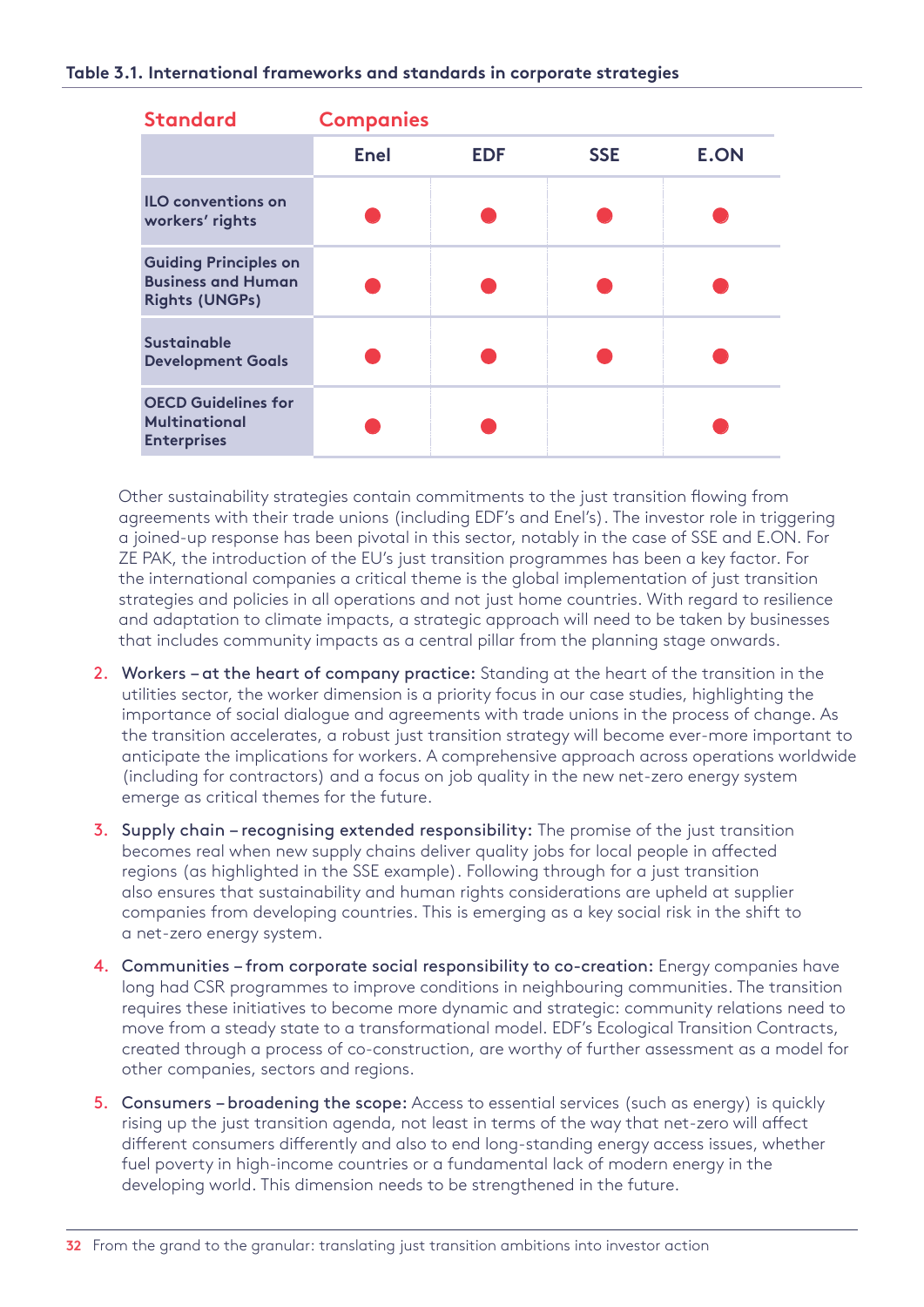- 6. Policy and partnerships essential for a systemic solution: Investors are increasingly focused on how the companies in which they invest are incorporating positive approaches to climate action in their lobbying and dialogue with policymakers. This now needs to extend to the just transition to ensure fairness and resilience of policy frameworks. The case studies underscore the essential importance of government action for the just transition and provide early examples of how companies are both responding to and contributing to policy frameworks. Gaps continue to exist and one next step would be to examine the position on just transition issues taken by leading trade associations.
- 7. Transparency and disclosure still early-stage: Disclosure is essential for investors and other stakeholders to hold companies to account. Major initiatives are underway to consolidate ESG reporting frameworks. Looking across the five case studies, reporting is bespoke, with limited consistency between companies. A key priority will be to make sure that reporting on the just transition becomes part of routine climate and sustainability disclosure: the entrance of new assessment initiatives, led by Climate Action 100+ and the World Benchmarking Alliance, will be an important catalyst for this.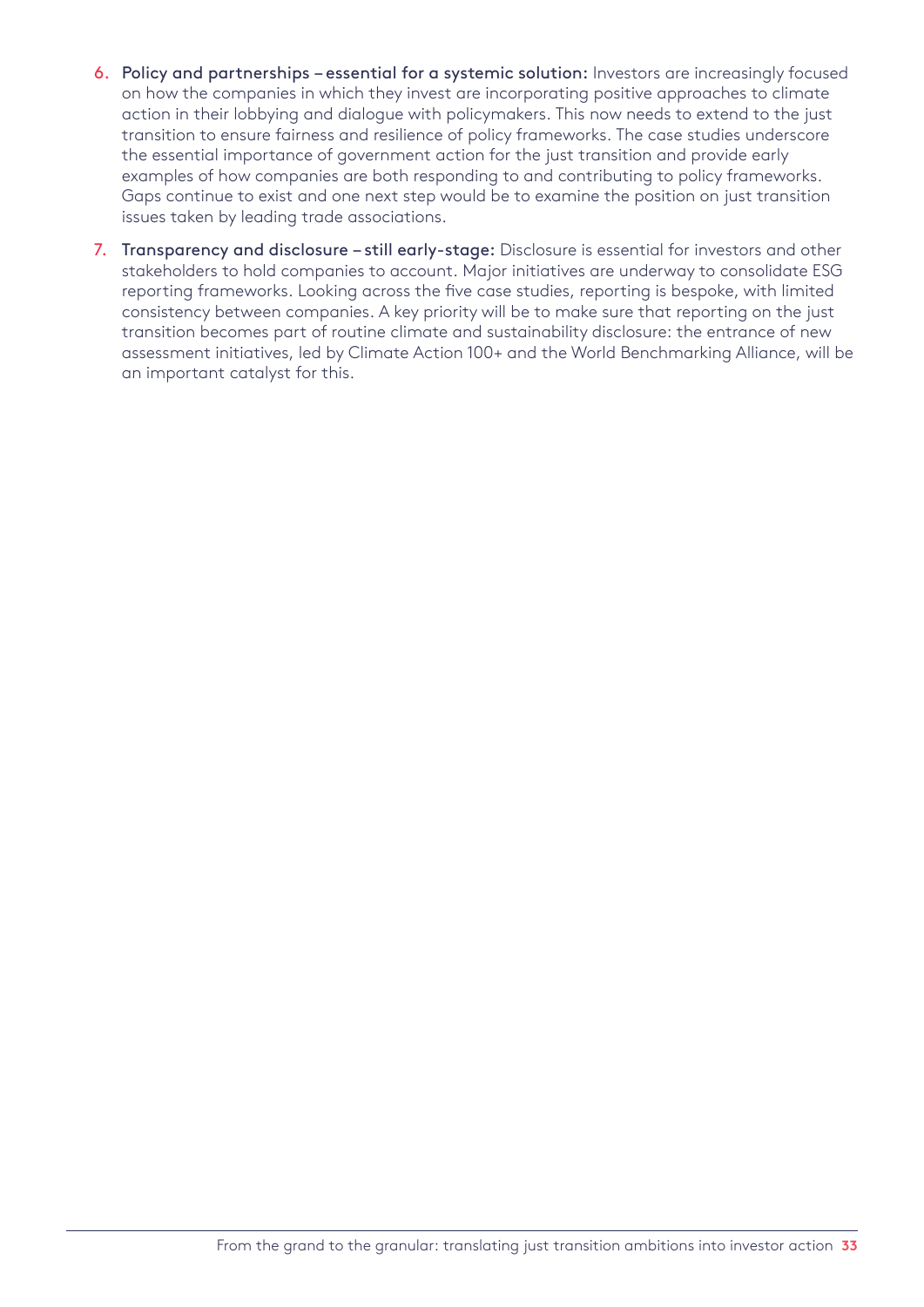## <span id="page-33-0"></span>**4. Conclusions and the road ahead**

The just transition is increasingly acknowledged as an essential component of a successful shift to a net-zero economy. Leading governments, businesses and trade unions, civil society organisations and also investors are taking the first steps to translate high-level commitments into practical action. Initial champions are emerging, notably in the energy sector, showing how businesses can start to make the just transition an operational reality. But these efforts remain incomplete, both in terms of depth within companies and breadth across sectors and regions.

The case studies in this report focus on companies that have made intentional efforts to advance the just transition. This still remains the exception rather than the rule. Investors can work with business, trade unions, civil society and policymakers to end this exceptionalism. The just transition needs to become part of every business plan and financing strategy for climate action. It needs to move into the mainstream so that the social impacts of the move to a net-zero economy are routinely included in decision-making processes. This will require a significant scale-up of effort from all parties, not least by investors. As the pace of the transition accelerates, upgrading just transition initiatives has become an urgent priority so that social consequences can be anticipated and shaped in advance.

The Expectations Framework presented in this report is one tool that investors can use to make sure that just transition considerations are embedded across their portfolios. The forthcoming work by Climate Action 100+ and the World Benchmarking Alliance to introduce robust assessment approaches will add to the incentives and the pressures on companies to drive forward the development of strategic approaches and will enable investors to monitor progress on just transition performance.

## **Our future focus**

This report is the first output of a three-year research partnership with Candriam. Based on the results of this work, we will continue to conduct research and dialogue to support real world decision-making that deepens the justice of climate action. We will focus on five priorities that have emerged from the preparation of this report:

- 1. Promoting convergence towards common approaches: The Expectations Framework builds on existing commitments and emerging practice. It is designed to help investors avoid 'reinventing the wheel', enable standardisation (and thus reduce cost) and ensure that just transition efforts have integrity, comparability and scalability. We have designed the Expectations Framework as a tool for fostering convergence around common approaches, and look forward to working with others on improving it and connecting it with other efforts.
- 2. Understanding the role of participation in just transition plans: The just transition has both a distributional dimension and a critical procedural aspect, not least in terms of how stakeholders, such as workers, communities and consumers, are involved in decisions that affect them. Social dialogue with workers and community engagement should be integral to corporate decision-making. Investors can also play a role in engaging with company stakeholders, labour unions and key community leaders. Clearly, countries have very different traditions and models for participation in the workplace, in localities and at the national level. But developing replicable models for worker and community participation is a critical next step for businesses and for investors to support.
- 3. Developing 'heat maps' of priority regions for investor action: The social benefits and social risks resulting from the net-zero transition have a profound spatial dimension, both within and between countries. These are not distributed equally, making place-based action a crucial element of a just transition. Companies will need to manage this for all their operations, and investors will need to understand at the aggregate corporate level how the place-based dimension is being considered across a company's operations. To understand where to focus their attention, heat maps could be developed which pinpoint where particular attention is needed, such as the Just Transition Jobs Tracker for the UK. These heat maps would provide the basis for place-based approaches from investors, which could address some of the critical social issues in the transition, such as the tension between local job benefits and global sourcing.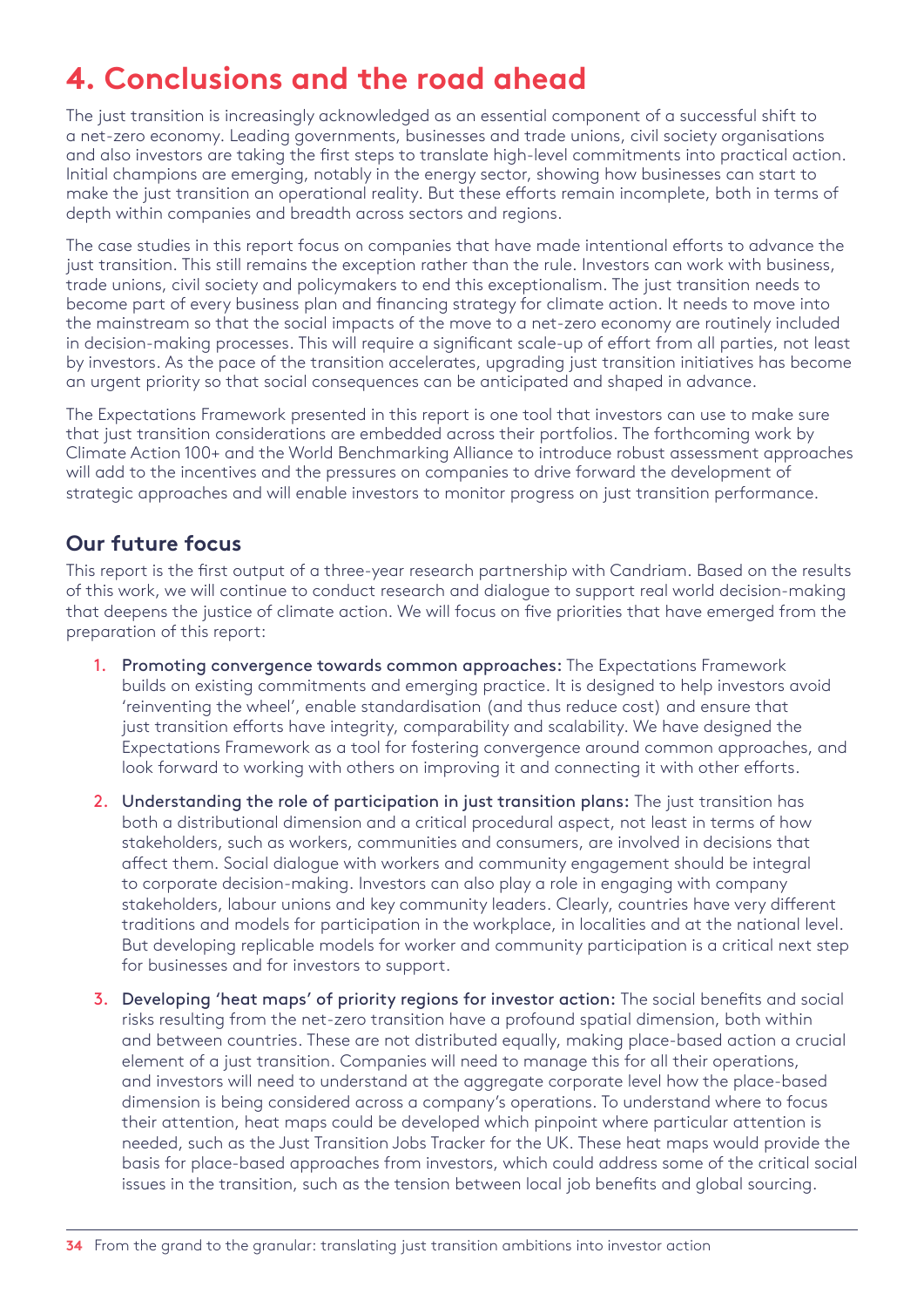- 4. Identifying the investor role in the Global South: The real test for the just transition will come in the emerging and developing economies of the Global South. This is where the greatest amount of investment for net-zero and climate resilience is needed, but where real constraints exist in terms of access to and cost of capital and where social safeguards are weakest. The growth of global supply chains has masked and increased the complexity of just transition issues, such as offshoring carbon, human rights, labour standards, community benefits and wider environmental impacts. For investors, tackling this will mean understanding how the just transition can be realised in their portfolios across three dimensions: first, in the subsidiaries of developed world listed firms; second, in emerging market listed assets; and third, in the supply chains connected to the Global South. Partnerships with development finance institutions will be particularly important to build strong policy foundations, develop innovative financial solutions and reduce financial risks,
- 5. Supporting real world outcomes and impact: Ultimately, the just transition is about tangible improvements to people's lives as workers, community members, consumers and citizens in the shift to the net-zero economy. Government policies, corporate strategies along with investor actions – and the many processes that they involve – are means to an end. The credibility of the just transition will be enhanced by showing how business action is leading to real world outcomes. We are keen to understand better how investor support for the just transition can be connected with real positive environmental and social impact, as a matter of principle but also to show how effective steps to a just transition can help accelerate climate action by reducing social risks and generating upside social opportunities.

### **Feedback**

We look forward to your feedback on the Expectations Framework and its adoption (and adaptation) by investors. We would also welcome suggestions for taking this agenda forward to make the shift from grand ambitions to granular applications of the just transition.

Please contact [N.V.Robins@lse.ac.uk](mailto:N.V.Robins@lse.ac.uk) with your feedback.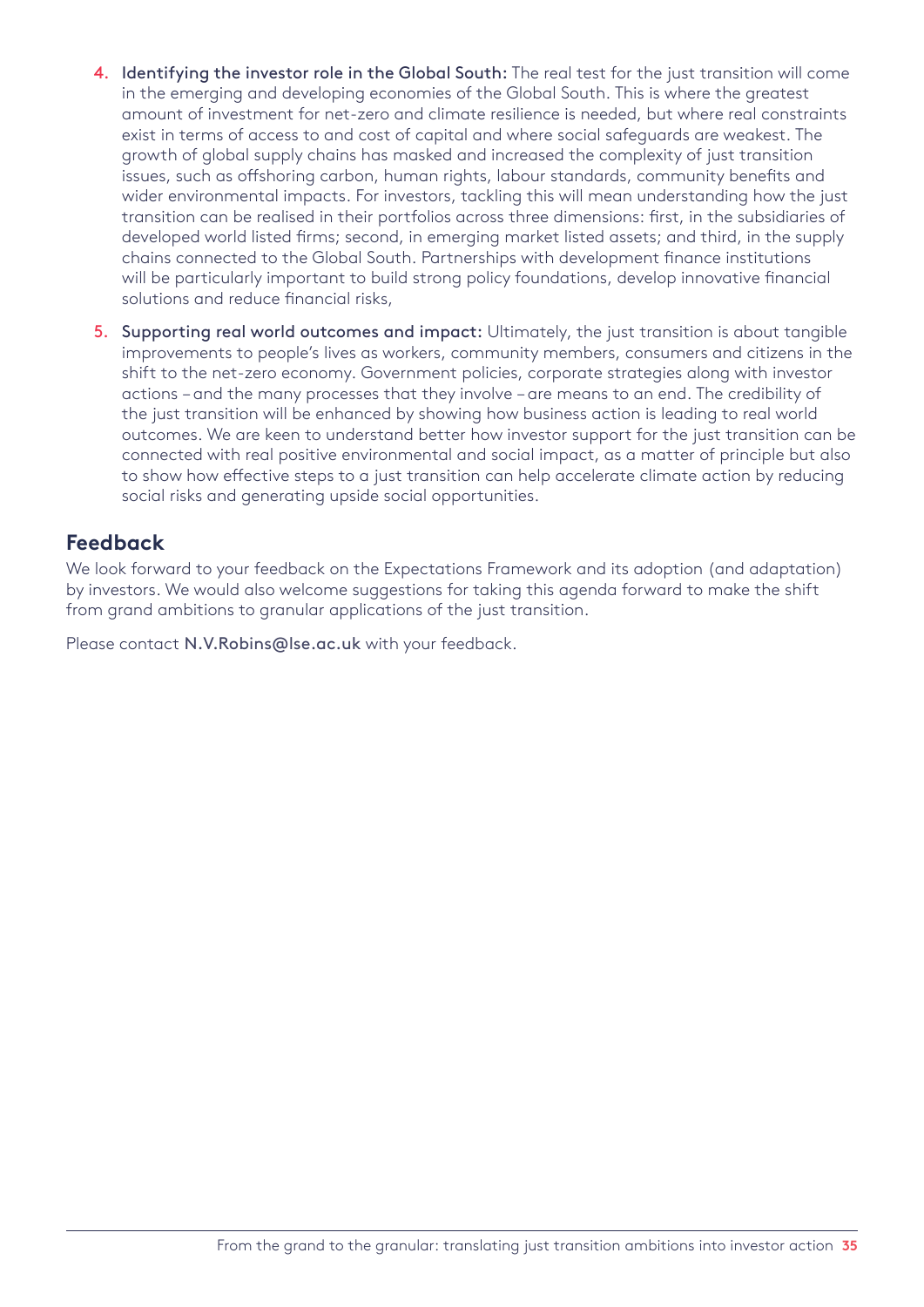## <span id="page-35-0"></span>**Appendix: Elements of established reporting frameworks relevant to the just transition Expectations Framework**

|                 | <b>Global Reporting Initiative</b>                                                                                                                                                                                                                                                                                                                                                                                                                                                                                                                                                                                                                                                                                                                                                                                                                         | <b>Workforce Disclosure Initiative</b>                                                                                                                                                                                                                                                                                                                                                                                                                                                                                                                                                                                                                                                                                                               | <b>Sustainability Accounting Standards Board</b>                                                                                                                                                                                                                                                  |
|-----------------|------------------------------------------------------------------------------------------------------------------------------------------------------------------------------------------------------------------------------------------------------------------------------------------------------------------------------------------------------------------------------------------------------------------------------------------------------------------------------------------------------------------------------------------------------------------------------------------------------------------------------------------------------------------------------------------------------------------------------------------------------------------------------------------------------------------------------------------------------------|------------------------------------------------------------------------------------------------------------------------------------------------------------------------------------------------------------------------------------------------------------------------------------------------------------------------------------------------------------------------------------------------------------------------------------------------------------------------------------------------------------------------------------------------------------------------------------------------------------------------------------------------------------------------------------------------------------------------------------------------------|---------------------------------------------------------------------------------------------------------------------------------------------------------------------------------------------------------------------------------------------------------------------------------------------------|
|                 | An independent international organisation,<br>headquartered in Amsterdam with regional<br>offices around the world, that helps businesses,<br>governments and other organizations<br>understand and communicate their<br>sustainability impacts.<br><b>Source:</b> Global Sustainability Standards Board<br>(2020)                                                                                                                                                                                                                                                                                                                                                                                                                                                                                                                                         | Established in 2016 by a coalition of investors,<br>aiming to improve corporate transparency and<br>accountability on workforce issues through its<br>annual company survey and engagement<br>programme.<br>Source: ShareAction (2020)                                                                                                                                                                                                                                                                                                                                                                                                                                                                                                               | Provides tailored standards for 77 industries for<br>corporate disclosure of the most financially<br>relevant ESG issues to investors.<br><b>Source:</b> Sustainability Accounting Standards<br>Board (2018a, 2018b, 2018c, 2018d)                                                                |
| <b>Strategy</b> | 103-2: The management approach and its<br>components (including policies, commitments,<br>goals and targets for each material topic)<br>103-3: Evaluation of the management approach                                                                                                                                                                                                                                                                                                                                                                                                                                                                                                                                                                                                                                                                       | 1. Governance:<br>• Workforce matters shaping company<br>strategic planning<br>Commitments to human rights standards<br>$\bullet$<br>approved at Board level<br>2. Risk assessment and human rights due<br>diligence:<br>Incorporating workforce issues in COVID-19<br>recovery plans                                                                                                                                                                                                                                                                                                                                                                                                                                                                |                                                                                                                                                                                                                                                                                                   |
| <b>Workers</b>  | 401-2: Benefits provided to full-time employees that<br>are not provided to temporary or part-time<br>employees<br>401-3: Parental leave<br>402-1: Minimum notice periods regarding<br>operational changes<br>403-1: Occupational health and safety<br>management system<br>403-2: Hazard identification, risk assessment, and<br>incident investigation<br>403-3: Occupational health services<br>403-4: Worker participation, consultation, and<br>communication on occupational health and safety<br>403-5: Worker training on occupational health and<br>safety<br>403-6: Promotion of worker health<br>403-7: Prevention and mitigation of occupational<br>health and safety impacts directly linked by<br>business relationships<br>403-8: Workers covered by an occupational health<br>and safety management system<br>403-9: Work-related injuries | 2. Risk assessment and human rights due<br>diligence:<br>Process for identifying and assessing<br>workforce risks and opportunities in direct<br>operations<br>Consultations with workers<br>Actions taken to prevent and mitigate<br>human rights issues<br>3. Workforce composition:<br>Gender balance<br>State and trends of workforce on contingent<br>contracts<br>4. Diversity and inclusion:<br>Actions taken to improve diversity and<br>inclusion<br>Workforce data related to race and ethnicity,<br>including leadership positions<br>Workforce in leadership positions by gender<br>$\bullet$<br>Parental leave policy<br>$\bullet$<br>Discrimination and harassment policies and<br>incidents<br>5. Workforce wage levels and pay gaps: | IF-EU-320a.1, EM-CO-320a.1-2 and EM-EP-320a.1-<br>2: Workforce health and safety:<br>Incident and fatality rates<br>Management of accident, safety and long-term<br>health and safety risks<br>EM-CO-310a.1-2: Labour relations:<br>• Workforce covered under collective bargaining<br>agreements |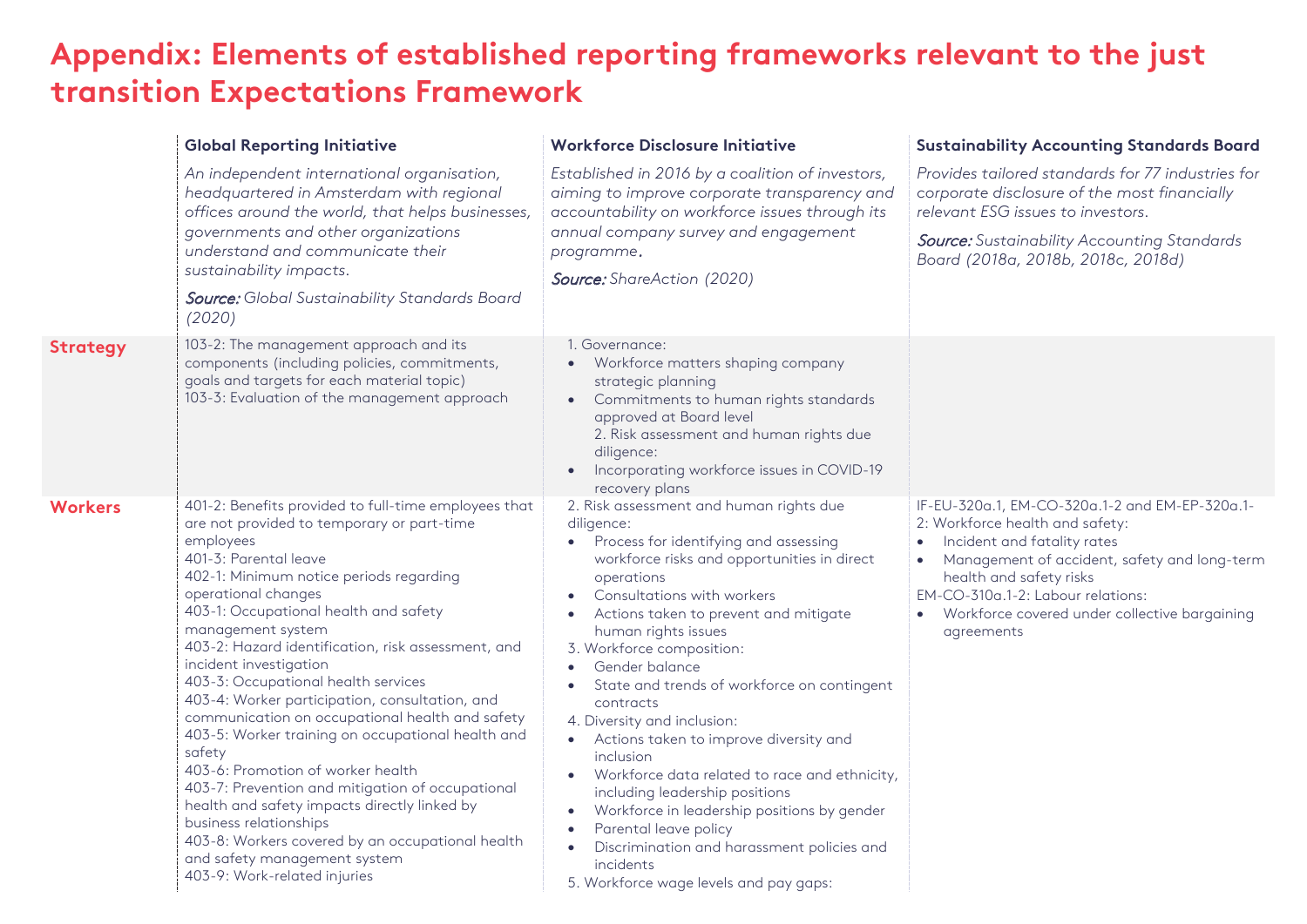|                     | 403-10: Work-related ill health<br>404-2: Programmes for upgrading employee skills<br>and transition assistance programmes<br>405-1: Diversity of governance bodies and<br>employees<br>405-2: Ratio of basic salary and remuneration of<br>women to men<br>406-1: Incidents of discrimination and corrective<br>actions taken<br>407-1: Operations in which the right to freedom of<br>association and collective bargaining may be at risk<br>408-1: Operations at significant risk for incidents of<br>child labour<br>409-1: Operations at significant risk for incidents of<br>forced or compulsory labour<br>410-1: Security personnel trained in human rights<br>policies or procedures<br>411-1: Incidents of violations involving rights of<br>Indigenous peoples<br>412-1: Operations that have been subject to human<br>rights reviews or impact assessments<br>412-2: Employee training on human rights policies<br>or procedures<br>412-3: Significant investment agreements and<br>contracts that include human rights clauses or that<br>underwent human rights screening<br>419-1: Non-compliance with laws and regulations in<br>the social and economic area (including labour<br>issues) | Gender and ethnicity pay gaps and actions<br>taken to reduce these<br>Employees paid minimum wage or just above<br>$\bullet$<br>6. Employee turnover rates:<br>Turnover rates disaggregated by gender<br>$\bullet$<br>Changes in turnover rates<br>7. Training and development:<br>Means to identify and address skills gaps and<br>$\bullet$<br>training, including social dialogue<br>8. Health, safety and wellbeing:<br>Measures to identify and manage health and<br>$\bullet$<br>safety risks<br>Consultation with workers<br>$\bullet$<br>Incidents<br>$\bullet$<br>Mental health safeguarding<br>Measures to protect the physical and mental<br>$\bullet$<br>health of workers during the COVID-19 crisis<br>9. Worker voice and representation:<br><b>Consultation process</b><br>$\bullet$<br>Collective bargaining<br>$\bullet$<br>Worker participation in corporate decision-<br>$\bullet$<br>making<br>Worker feedback<br>10. Grievance mechanisms for workers |  |
|---------------------|-------------------------------------------------------------------------------------------------------------------------------------------------------------------------------------------------------------------------------------------------------------------------------------------------------------------------------------------------------------------------------------------------------------------------------------------------------------------------------------------------------------------------------------------------------------------------------------------------------------------------------------------------------------------------------------------------------------------------------------------------------------------------------------------------------------------------------------------------------------------------------------------------------------------------------------------------------------------------------------------------------------------------------------------------------------------------------------------------------------------------------------------------------------------------------------------------------------|-----------------------------------------------------------------------------------------------------------------------------------------------------------------------------------------------------------------------------------------------------------------------------------------------------------------------------------------------------------------------------------------------------------------------------------------------------------------------------------------------------------------------------------------------------------------------------------------------------------------------------------------------------------------------------------------------------------------------------------------------------------------------------------------------------------------------------------------------------------------------------------------------------------------------------------------------------------------------------|--|
| <b>Supply chain</b> | 308-1: New suppliers that were screened using<br>environmental criteria<br>308-2: Negative environmental impacts in the<br>supply chain and actions taken<br>407-1: Suppliers in which the right to freedom of<br>association and collective bargaining may be at risk<br>408-1: Suppliers at significant risk for incidents of<br>child labour<br>409-1: Suppliers at significant risk for incidents of<br>forced or compulsory labour<br>414-1: New suppliers that were screened using social<br>criteria<br>414-2: Negative social impacts in the supply chain<br>and actions taken                                                                                                                                                                                                                                                                                                                                                                                                                                                                                                                                                                                                                      | 2. Risk assessment and human rights due<br>diligence:<br>• Human rights due diligence processes<br>Process for identifying and assessing<br>workforce risks and opportunities in supply<br>chain<br>Human rights issues in the supply chain and<br>$\bullet$<br>mitigation plans<br>11. Supply chain transparency:<br>• Gender composition<br>Goods and services sourced with particular<br>$\bullet$<br>forced labour, modern slavery and human<br>trafficking risk                                                                                                                                                                                                                                                                                                                                                                                                                                                                                                        |  |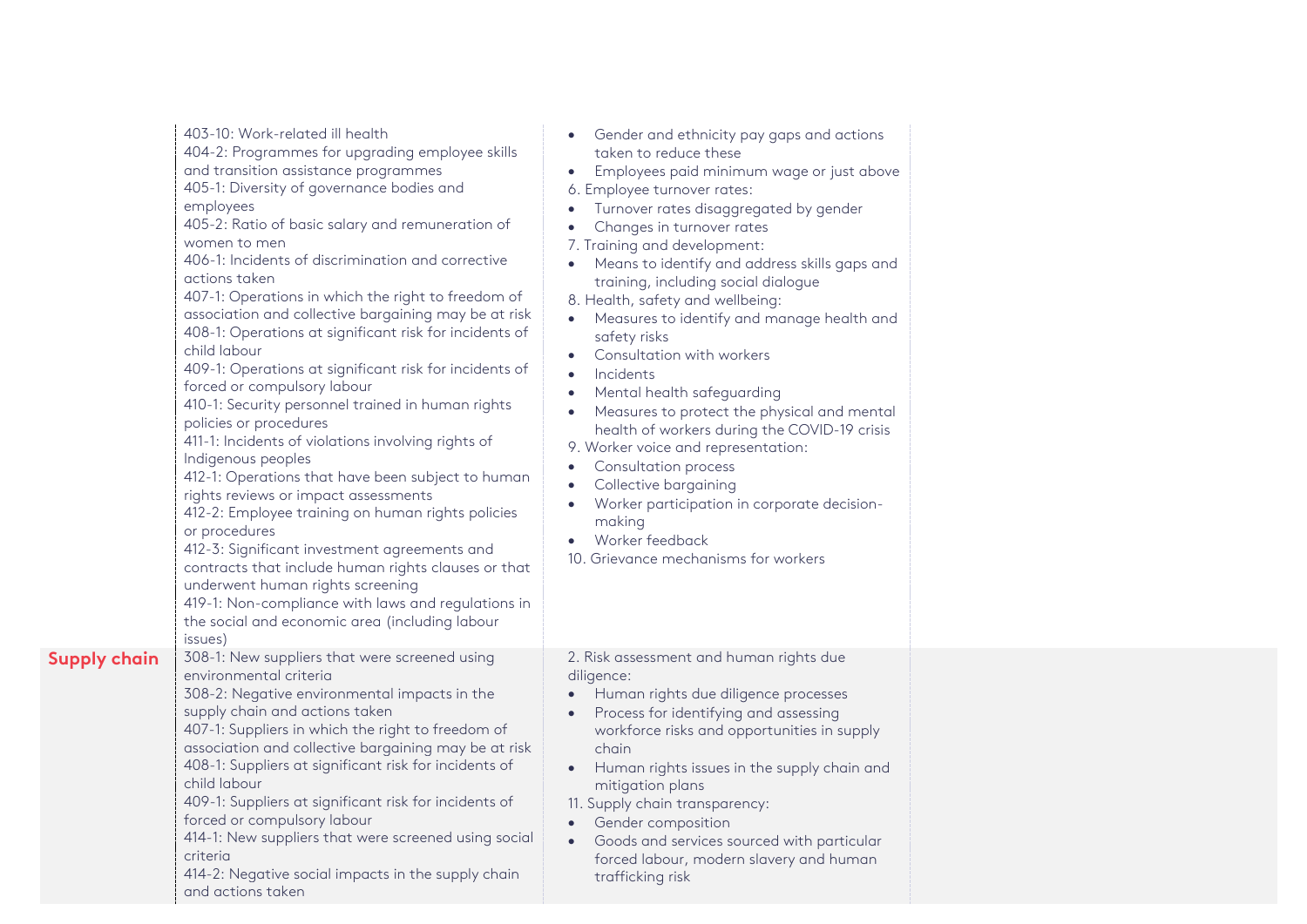|                                   |                                                                                                                                                                                                                                                                                                                                                                                                                                    | 12. Responsible sourcing:<br>• Assessing supplier performance against own<br>human rights commitments<br>Requiring adherence to labour standards in<br>the supply chain<br>Monitoring and auditing supplier<br>performance<br>13. Supply chain working conditions:<br>Building supplier capacity to mitigate and<br>manage worker rights risks<br>Ensuring supply chain workers can unionise<br>and participate in collective bargaining<br>Improving working conditions in the supply<br>$\bullet$<br>chain |                                                                                                                                                                                                                                                                                                                                                                                                               |
|-----------------------------------|------------------------------------------------------------------------------------------------------------------------------------------------------------------------------------------------------------------------------------------------------------------------------------------------------------------------------------------------------------------------------------------------------------------------------------|--------------------------------------------------------------------------------------------------------------------------------------------------------------------------------------------------------------------------------------------------------------------------------------------------------------------------------------------------------------------------------------------------------------------------------------------------------------------------------------------------------------|---------------------------------------------------------------------------------------------------------------------------------------------------------------------------------------------------------------------------------------------------------------------------------------------------------------------------------------------------------------------------------------------------------------|
| <b>Communities</b>                | 411-1: Incidents of violations involving rights of<br>Indigenous peoples<br>412-3: Significant investment agreements and<br>contracts that include human rights clauses or that<br>underwent human rights screening<br>413-1: Operations with local community<br>engagement, impact assessments, and<br>development programmes<br>413-2: Operations with significant actual and<br>potential negative impacts on local communities |                                                                                                                                                                                                                                                                                                                                                                                                                                                                                                              | EM-CO-210a.1-2 and EM-EP-210a.1-3: Security,<br>human rights and rights of Indigenous peoples:<br>• Engagement processes and due diligence<br>practices with respect to human rights,<br>Indigenous rights, and operation in areas of<br>conflict<br>EM-CO-210b.1-2 and EM-EP-210b.1-2: Community<br>relations<br>Process to manage risks and opportunities<br>associated with community rights and interests |
| <b>Consumers</b>                  |                                                                                                                                                                                                                                                                                                                                                                                                                                    |                                                                                                                                                                                                                                                                                                                                                                                                                                                                                                              | IF-EU-240a.1-4 and IF-GU-240a.1-4: Energy<br>affordability:<br>• Average rate and bill data<br>Disconnections for non-payment and<br>reconnections<br>• Impact of external factors on electricity<br>affordability for customers<br>IF-EU-420a.1-3 and IF-GU-420a.1-2: Customer<br>savings from efficiency measures                                                                                           |
| <b>Policy and</b><br>partnerships | 415-1: Political contributions:<br>• Issues for which a company participates in<br>public policy development and lobbying<br>Differences between a company's lobbying<br>$\bullet$<br>positions and any stated policies, goals, or<br>other public positions                                                                                                                                                                       |                                                                                                                                                                                                                                                                                                                                                                                                                                                                                                              |                                                                                                                                                                                                                                                                                                                                                                                                               |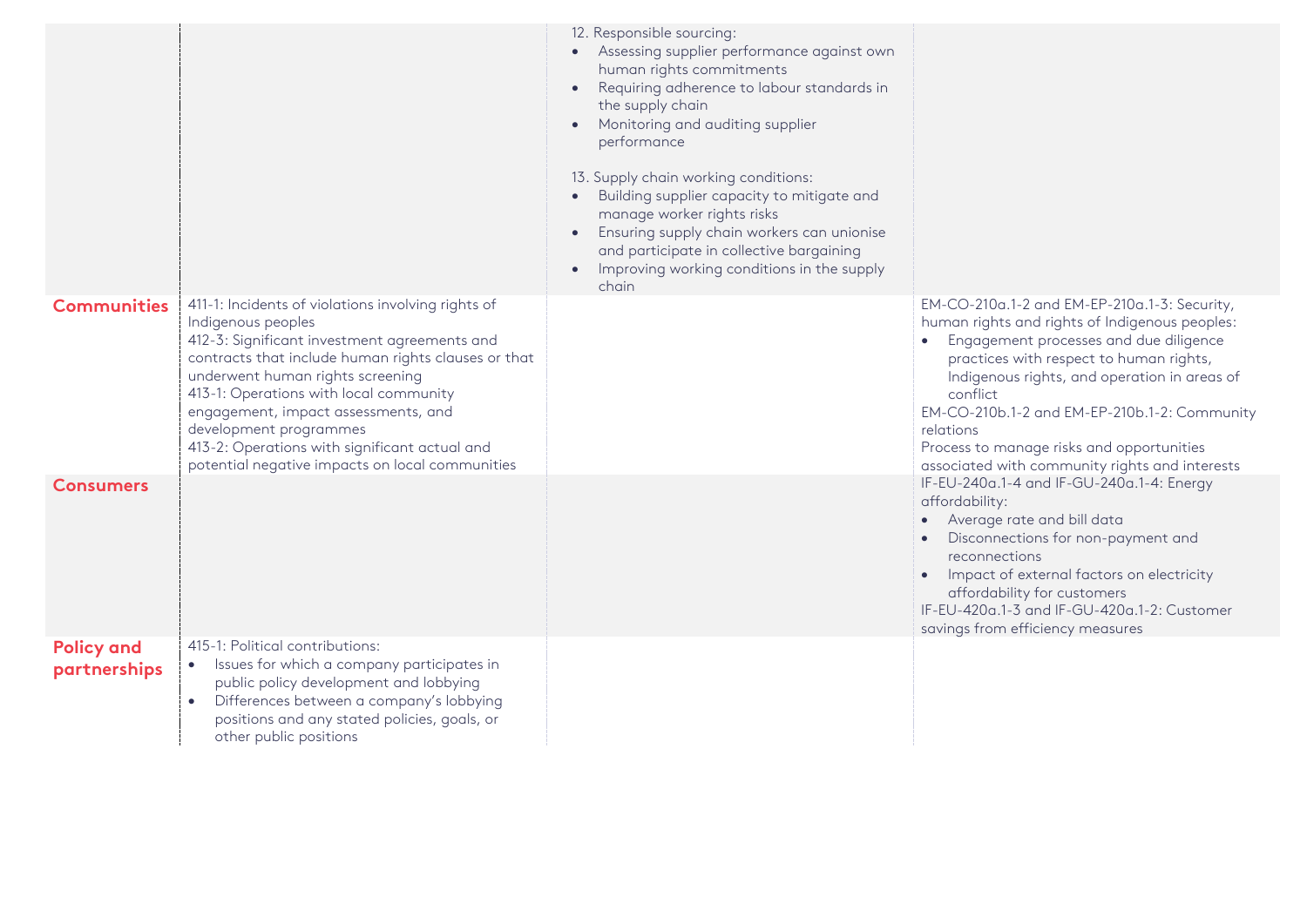## <span id="page-38-0"></span>**References**

- Candriam ESG Analysts Team (2020) *A Just Energy Transition: Impacts on European Power Producers*. [https://](https://www.investmentoffice.com/rc/doc/2020_06_just_transition_en_web_page_par_page_6330.pdf) [www.investmentoffice.com/rc/doc/2020\\_06\\_just\\_transition\\_en\\_web\\_page\\_par\\_page\\_6330.pdf](https://www.investmentoffice.com/rc/doc/2020_06_just_transition_en_web_page_par_page_6330.pdf)
- Centre for Sustainable Energy (2020) *Smart and fair? Exploring social justice in the future energy system.* [https://](https://www.cse.org.uk/downloads/reports-and-publications/policy/energy-justice/smart-and-fair-phase-1-report-september-2020.pdf) [www.cse.org.uk/downloads/reports-and-publications/policy/energy-justice/smart-and-fair-phase-1](https://www.cse.org.uk/downloads/reports-and-publications/policy/energy-justice/smart-and-fair-phase-1-report-september-2020.pdf) [report-september-2020.pdf](https://www.cse.org.uk/downloads/reports-and-publications/policy/energy-justice/smart-and-fair-phase-1-report-september-2020.pdf)
- Climate Action 100+ [CA100+] (2021) *Climate Action 100+ Net Zero Company Benchmark.* [https://www.](https://www.climateaction100.org/wp-content/uploads/2021/03/Climate-Action-100-Benchmark-Indicators-FINAL-3.12.pdf) [climateaction100.org/wp-content/uploads/2021/03/Climate-Action-100-Benchmark-Indicators-](https://www.climateaction100.org/wp-content/uploads/2021/03/Climate-Action-100-Benchmark-Indicators-FINAL-3.12.pdf)[FINAL-3.12.pdf](https://www.climateaction100.org/wp-content/uploads/2021/03/Climate-Action-100-Benchmark-Indicators-FINAL-3.12.pdf)
- Colorado Department of Labor and Employment (2020) *Colorado Just Transition Action Plan.* [https://cdle.](https://cdle.colorado.gov/sites/cdle/files/documents/Colorado%20Just%20Transition%20Action%20Plan.pdf ) [colorado.gov/sites/cdle/files/documents/Colorado%20Just%20Transition%20Action%20Plan.pdf](https://cdle.colorado.gov/sites/cdle/files/documents/Colorado%20Just%20Transition%20Action%20Plan.pdf )
- Corporate Human Rights Benchmark (2020) *Methodology*. [https://www.corporatebenchmark.org/chrb](https://www.corporatebenchmark.org/chrb-methodology)[methodology](https://www.corporatebenchmark.org/chrb-methodology)
- E.ON (2021a) *On course for net zero: Supporting paper for E.ON's decarbonization strategy and climaterelated disclosures*. [https://www.eon.com/content/dam/eon/eon-com/eon-com-assets/documents/](https://www.eon.com/content/dam/eon/eon-com/eon-com-assets/documents/sustainability/en/tcfd/EON_2021_On_course_for_net_zero.pdf) [sustainability/en/tcfd/EON\\_2021\\_On\\_course\\_for\\_net\\_zero.pdf](https://www.eon.com/content/dam/eon/eon-com/eon-com-assets/documents/sustainability/en/tcfd/EON_2021_On_course_for_net_zero.pdf)
- E.ON (2021b) *About Us – Political Dialogue*. <https://www.eon.com/en/about-us/politics.html>
- E.ON (2021c) *Enabling a sustainable future: 2020 sustainability report*. [https://www.eon.com/en/about-us/](https://www.eon.com/en/about-us/sustainability/sustainability-report.html) [sustainability/sustainability-report.html](https://www.eon.com/en/about-us/sustainability/sustainability-report.html)
- EDF (2021) *Universal Registration Document 2020.* [https://www.edf.fr/sites/default/files/contrib/groupe-edf/](https://www.edf.fr/sites/default/files/contrib/groupe-edf/espaces-dedies/espace-finance-en/financial-information/regulated-information/urd/edf-urd-annual-financial-report-2020-en.pdf) [espaces-dedies/espace-finance-en/financial-information/regulated-information/urd/edf-urd-annual](https://www.edf.fr/sites/default/files/contrib/groupe-edf/espaces-dedies/espace-finance-en/financial-information/regulated-information/urd/edf-urd-annual-financial-report-2020-en.pdf)[financial-report-2020-en.pdf](https://www.edf.fr/sites/default/files/contrib/groupe-edf/espaces-dedies/espace-finance-en/financial-information/regulated-information/urd/edf-urd-annual-financial-report-2020-en.pdf)
- EDF (2018) *Global Framework Agreement on the EDF Group's Corporate Social Responsibility.* [https://www.edf.fr/](https://www.edf.fr/sites/default/files/contrib/groupe-edf/engagements/rse/2019/20180626-accord-rse-en.pdf) [sites/default/files/contrib/groupe-edf/engagements/rse/2019/20180626-accord-rse-en.pdf](https://www.edf.fr/sites/default/files/contrib/groupe-edf/engagements/rse/2019/20180626-accord-rse-en.pdf)
- Enel (2021) *Open power for a brighter future: We empower sustainable progress. Sustainability report 2020.*  [https://www.enel.com/content/dam/enel-com/documenti/investitori/sostenibilita/2020/sustainability](https://www.enel.com/content/dam/enel-com/documenti/investitori/sostenibilita/2020/sustainability-report_2020.pdf)[report\\_2020.pdf](https://www.enel.com/content/dam/enel-com/documenti/investitori/sostenibilita/2020/sustainability-report_2020.pdf)
- Enel (2019) *Delta Farm: the Porto Tolle renaissance*. [https://corporate.enel.it/en/stories/a/2019/07/renaissance](https://corporate.enel.it/en/stories/a/2019/07/renaissance-porto-tolle-delta-farm)[porto-tolle-delta-farm](https://corporate.enel.it/en/stories/a/2019/07/renaissance-porto-tolle-delta-farm)
- Enel Foundation (2020) *Discussing E-Quality in the context of energy transition*. [https://www.enelfoundation.](https://www.enelfoundation.org/news/a/2020/06/discussing-e-quality-in-the-context-of-energy-transition ) [org/news/a/2020/06/discussing-e-quality-in-the-context-of-energy-transition](https://www.enelfoundation.org/news/a/2020/06/discussing-e-quality-in-the-context-of-energy-transition )
- Enel Foundation (2021) *Enel Foundation and IEA launch The Glass House Project: a fresh look at Energy Employment opportunities in the Just Transition*. [https://www.enelfoundation.org/news/a/2021/04/](https://www.enelfoundation.org/news/a/2021/04/enel-foundation-and-iea-launch-the-glass-house-project--a-look-a) [enel-foundation-and-iea-launch-the-glass-house-project--a-look-a](https://www.enelfoundation.org/news/a/2021/04/enel-foundation-and-iea-launch-the-glass-house-project--a-look-a)
- Enel Green Power [EGP] (2019) *Sandveld Health Centre: A Clinic for Paleisheuwel, Thanks to Enel Green Power.* <https://www.enelgreenpower.com/stories/articles/2019/09/new-permanent-clinic-southafrica>
- European Commission (2020) *Launching the Just Transition Mechanism for a green transition based on solidarity and fairness*. Brussels: EC. [https://ec.europa.eu/info/news/launching-just-transition](https://ec.europa.eu/info/news/launching-just-transition-mechanism-green-transition-based-solidarity-and-fairness-2020-jan-15_en)[mechanism-green-transition-based-solidarity-and-fairness-2020-jan-15\\_en](https://ec.europa.eu/info/news/launching-just-transition-mechanism-green-transition-based-solidarity-and-fairness-2020-jan-15_en)
- European Commission (2021b) *The Just Transition Mechanism: making sure no one is left behind*. Brussels: EC. [https://ec.europa.eu/info/strategy/priorities-2019-2024/european-green-deal/actions-being-taken-eu/](https://ec.europa.eu/info/strategy/priorities-2019-2024/european-green-deal/actions-being-taken-eu/just-transition-mechanism_en) [just-transition-mechanism\\_en](https://ec.europa.eu/info/strategy/priorities-2019-2024/european-green-deal/actions-being-taken-eu/just-transition-mechanism_en)
- Finance for Tomorrow [F4T] (2021a) *Stakeholders in the just transition: Integrating workers into investment and financing frameworks.* [https://financefortomorrow.com/app/uploads/2021/02/F4T\\_Integrating-workers](https://financefortomorrow.com/app/uploads/2021/02/F4T_Integrating-workers-into-investment-and-financing-frameworks.pdf)[into-investment-and-financing-frameworks.pdf](https://financefortomorrow.com/app/uploads/2021/02/F4T_Integrating-workers-into-investment-and-financing-frameworks.pdf)
- Finance for Tomorrow [F4T] (2021b) *Stakeholders in the just transition: Consumers.* [https://financefortomorrow.](https://financefortomorrow.com/app/uploads/2021/06/F4T_Stakeholders-in-the-Just-Transition-2_Consumers.pdf) [com/app/uploads/2021/06/F4T\\_Stakeholders-in-the-Just-Transition-2\\_Consumers.pdf](https://financefortomorrow.com/app/uploads/2021/06/F4T_Stakeholders-in-the-Just-Transition-2_Consumers.pdf)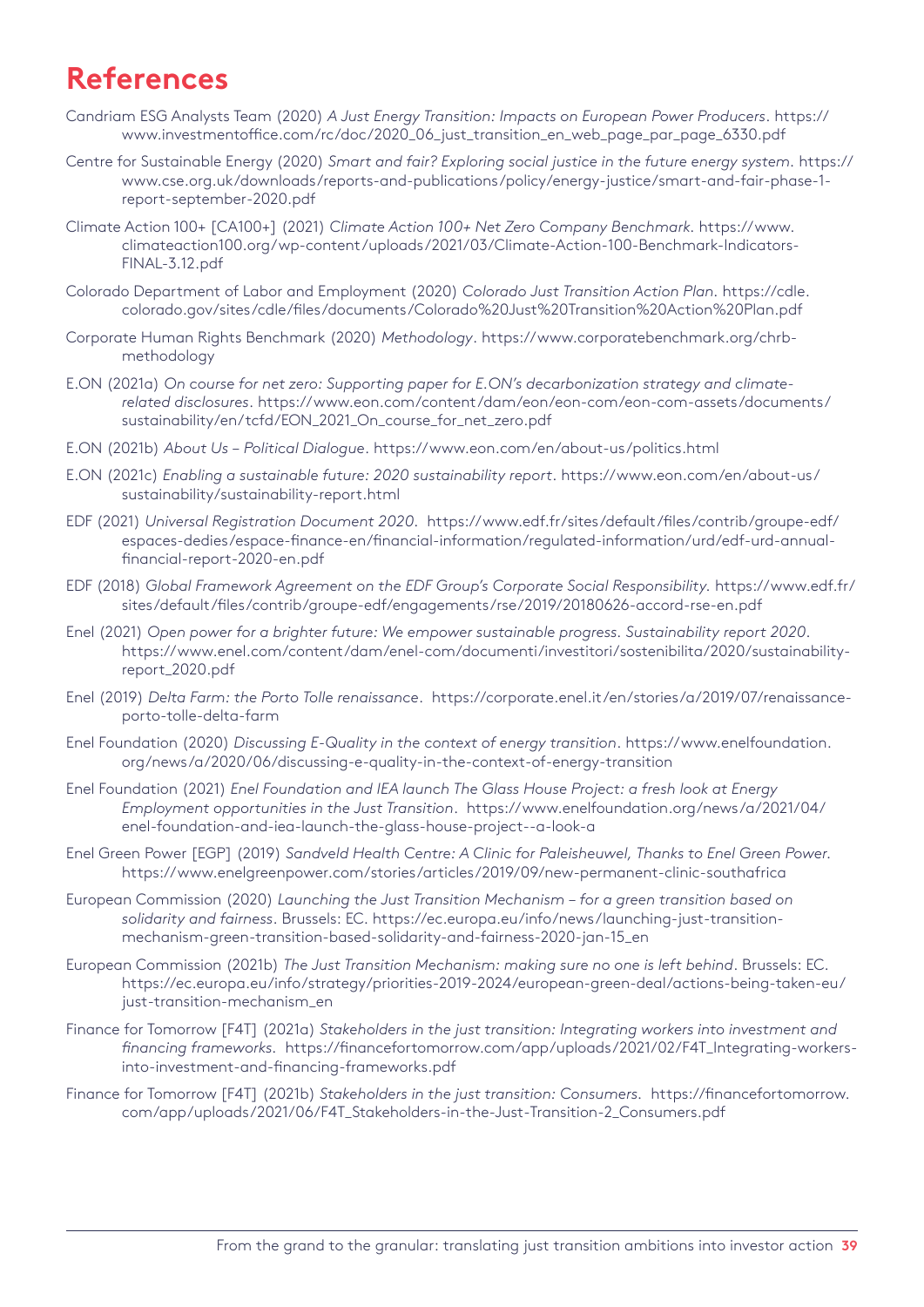- G7 Ministers (2021) *G7 Climate and Environment: Ministers' Communiqué,* London, 21 May 2021. [https://](https://www.gov.uk/government/publications/g7-climate-and-environment-ministers-meeting-may-2021-communique/g7-climate-and-environment-ministers-communique-london-21-may-2021) [www.gov.uk/government/publications/g7-climate-and-environment-ministers-meeting-may-2021](https://www.gov.uk/government/publications/g7-climate-and-environment-ministers-meeting-may-2021-communique/g7-climate-and-environment-ministers-communique-london-21-may-2021) [communique/g7-climate-and-environment-ministers-communique-london-21-may-2021](https://www.gov.uk/government/publications/g7-climate-and-environment-ministers-meeting-may-2021-communique/g7-climate-and-environment-ministers-communique-london-21-may-2021)
- Global Sustainability Standards Board (2020) *Consolidated set of Global Reporting Initiative Sustainability Reporting Standards 2020.* [https://www.globalreporting.org/how-to-use-the-gri-standards/gri](https://www.globalreporting.org/how-to-use-the-gri-standards/gri-standards-english-language/ )[standards-english-language/](https://www.globalreporting.org/how-to-use-the-gri-standards/gri-standards-english-language/ )
- Grantham Research Institute on Climate Change and the Environment (2020) *Financing a Just Transition.* <https://www.lse.ac.uk/granthaminstitute/financing-a-just-transition/>
- Gross J (2008) Community Benefits Agreements: Definitions, Values, and Legal Enforceability. *Journal of Affordable Housing* 17:1-2, 35-58. [https://www.forworkingfamilies.org/sites/default/files/publications/](https://www.forworkingfamilies.org/sites/default/files/publications/CBAs_Definitions_Gross_2008.pdf ) [CBAs\\_Definitions\\_Gross\\_2008.pdf](https://www.forworkingfamilies.org/sites/default/files/publications/CBAs_Definitions_Gross_2008.pdf )
- Guterres A (2021) *Secretary-General Urges Major Emitters to Present More Ambitious Climate Plans with Credible Emissions Cuts, in Message for Powering Past Coal Alliance.* United Nations Secretary General press release, 2 March. <https://www.un.org/press/en/2021/sgsm20610.doc.htm>
- Her Majesty's Treasury (2021) *UK Government Green Financing Framework.* [https://www.gov.uk/government/](https://www.gov.uk/government/publications/uk-government-green-financing) [publications/uk-government-green-financing](https://www.gov.uk/government/publications/uk-government-green-financing)
- International Energy Agency [IEA] (2021*) Net Zero by 2050: A Roadmap for the Global Energy Sector.* Paris: IEA. [https://www.iea.org/reports/net-zero-by-2050](https://www.iea.org/reports/net-zero-by-2050 )
- Instrat for WWF Poland (2021) *Just transition in Eastern Wielkopolska: diagnosis and guidelines.* [http://instrat.pl/](http://instrat.pl/en/jt-eastern-wielkopolska/  ) [en/jt-eastern-wielkopolska/](http://instrat.pl/en/jt-eastern-wielkopolska/  )
- International Labour Organization [ILO] (2008) *ILO Declaration on Social Justice for a Fair Globalization*. Geneva: ILO. [https://www.ilo.org/wcmsp5/groups/public/---dgreports/---cabinet/documents/](https://www.ilo.org/wcmsp5/groups/public/---dgreports/---cabinet/documents/genericdocument/wcms_371208.pdf) [genericdocument/wcms\\_371208.pdf](https://www.ilo.org/wcmsp5/groups/public/---dgreports/---cabinet/documents/genericdocument/wcms_371208.pdf)
- International Labour Organization [ILO] (2015) *Guidelines for a just transition towards environmentally sustainable economies and societies for all*. Geneva: ILO. [https://www.ilo.org/wcmsp5/groups/public/--](https://www.ilo.org/wcmsp5/groups/public/---ed_emp/---emp_ent/documents/publication/wcms_432859.pdf) [ed\\_emp/---emp\\_ent/documents/publication/wcms\\_432859.pdf](https://www.ilo.org/wcmsp5/groups/public/---ed_emp/---emp_ent/documents/publication/wcms_432859.pdf)
- International Labour Organization [ILO] (2019) *Just transition commitments made by many countries at UN Climate Action Summit.* Geneva: ILO. [https://www.ilo.org/global/about-the-ilo/newsroom/news/](https://www.ilo.org/global/about-the-ilo/newsroom/news/WCMS_721144/lang--en/index.htm) [WCMS\\_721144/lang--en/index.htm](https://www.ilo.org/global/about-the-ilo/newsroom/news/WCMS_721144/lang--en/index.htm)
- International Labour Organization [ILO] (2021) *Conventions and Recommendations*. Geneva: ILO. [https://www.](https://www.ilo.org/global/standards/introduction-to-international-labour-standards/need-for-social-justice/lang--en/index.htm) [ilo.org/global/standards/introduction-to-international-labour-standards/need-for-social-justice/lang-](https://www.ilo.org/global/standards/introduction-to-international-labour-standards/need-for-social-justice/lang--en/index.htm) [en/index.htm](https://www.ilo.org/global/standards/introduction-to-international-labour-standards/need-for-social-justice/lang--en/index.htm)
- Just Transition Centre and The B Team (2018) *Just Transition: A Business Guide.* [https://bteam.org/assets/](https://bteam.org/assets/reports/Just-Transition-A-Business-Guide.pdf ) [reports/Just-Transition-A-Business-Guide.pdf](https://bteam.org/assets/reports/Just-Transition-A-Business-Guide.pdf )
- Just Transition Centre, LO Sweden, International Trade Union Confederation, and IndustriALL (2019) *Just Transition and Heavy Industry Roundtable.* [https://www.ituc-csi.org/IMG/pdf/190827\\_summary\\_just\\_](https://www.ituc-csi.org/IMG/pdf/190827_summary_just_transition_heavy_industry_roundtable.pdf) [transition\\_heavy\\_industry\\_roundtable.pdf](https://www.ituc-csi.org/IMG/pdf/190827_summary_just_transition_heavy_industry_roundtable.pdf)
- Just Transition Commission (2021) *A national mission for a fairer, greener Scotland.* Scottish Government. <https://www.gov.scot/publications/transition-commission-national-mission-fairer-greener-scotland/>
- Muller S and Robins N (2021) *Net-zero: the £1 trillion-plus opportunity to create social value in the UK*. Commentary, 4 May. London: Grantham Research Institute on Climate Change and the Environment. [https://www.lse.ac.uk/granthaminstitute/news/net-zero-the-1-trillion-plus-opportunity-to-create](https://www.lse.ac.uk/granthaminstitute/news/net-zero-the-1-trillion-plus-opportunity-to-create-social-value-in-the-uk/)[social-value-in-the-uk/](https://www.lse.ac.uk/granthaminstitute/news/net-zero-the-1-trillion-plus-opportunity-to-create-social-value-in-the-uk/)
- Organisation for Economic Co-operation and Development [OECD] (2017) *Responsible business conduct for*  institutional investors: Key considerations for due diligence under the OECD Guidelines for Multinational *Enterprises.* Paris: OECD. [https://mneguidelines.oecd.org/RBC-for-Institutional-Investors.pdf](https://mneguidelines.oecd.org/RBC-for-Institutional-Investors.pdf )
- Ørsted (2020) *North America's Building Trades Unions (NABTU) and Ørsted Sign Landmark MOU for U.S. Offshore Wind Workforce Transition.* Press release, 18 November. [https://us.orsted.com/news-archive/2020/11/](https://us.orsted.com/news-archive/2020/11/nabtu-and-orsted-sign-landmark-mou-for-us-offshore-wind-workforce-transition ) [nabtu-and-orsted-sign-landmark-mou-for-us-offshore-wind-workforce-transition](https://us.orsted.com/news-archive/2020/11/nabtu-and-orsted-sign-landmark-mou-for-us-offshore-wind-workforce-transition )
- Platform on Sustainable Finance (2021) *Draft Report by Subgroup 4: Social Taxonomy*. [https://ec.europa.eu/](https://ec.europa.eu/info/sites/default/files/business_economy_euro/banking_and_finance/documents/sf-draft-report-social-taxonomy-july2021_en.pdf  ) [info/sites/default/files/business\\_economy\\_euro/banking\\_and\\_finance/documents/sf-draft-report](https://ec.europa.eu/info/sites/default/files/business_economy_euro/banking_and_finance/documents/sf-draft-report-social-taxonomy-july2021_en.pdf   )[social-taxonomy-july2021\\_en.pdf](https://ec.europa.eu/info/sites/default/files/business_economy_euro/banking_and_finance/documents/sf-draft-report-social-taxonomy-july2021_en.pdf   )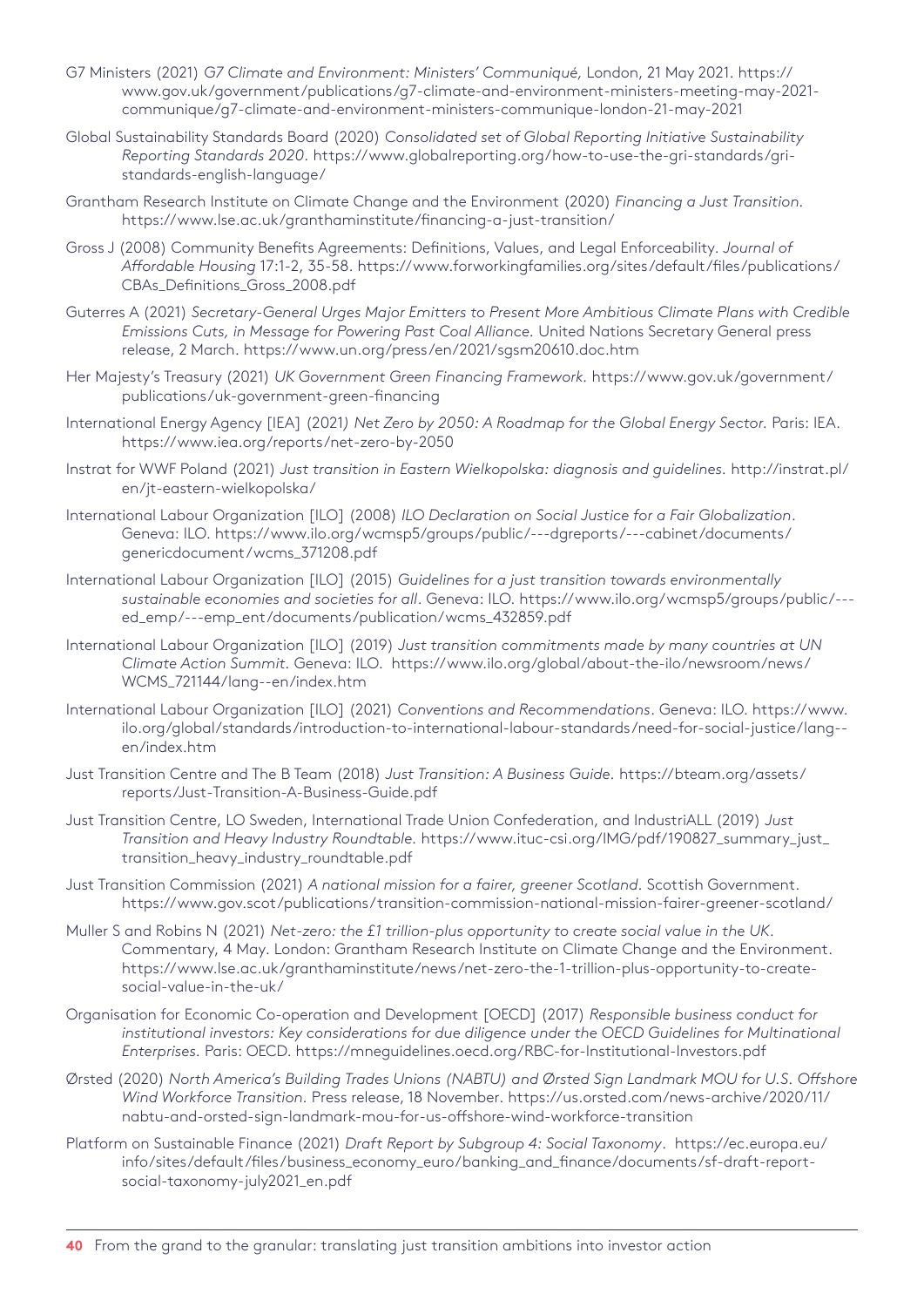- Polish Government (2018) *Solidarity and Just Transition Silesia Declaration*. [https://cop24.gov.pl/fileadmin/user\\_](https://cop24.gov.pl/fileadmin/user_upload/files/Solidarity_and_Just_Transition_Silesia_Declaration.pdf) [upload/files/Solidarity\\_and\\_Just\\_Transition\\_Silesia\\_Declaration.pdf](https://cop24.gov.pl/fileadmin/user_upload/files/Solidarity_and_Just_Transition_Silesia_Declaration.pdf)
- Poznan (2021) *Powiat turecki stawia na odnawialne zrodla energii [The Turkish poviat focuses on renewable energy sources]*. <https://poznan.tvp.pl/53451518/powiat-turecki-stawia-na-odnawialne-zrodla-energii>
- Principles for Responsible Investment [PRI] (2020) *Statement of Investor Commitment to Support a Just Transition on Climate Change.* <https://www.unpri.org/download?ac=10382>
- Regulation (EU) 2020/852 (2020) *Of the European Parliament and of the Council on the establishment of a framework to facilitate sustainable investment, and amending Regulation.* [https://eur-lex.europa.eu/](https://eur-lex.europa.eu/legal-content/EN/TXT/?uri=celex:32020R0852) [legal-content/EN/TXT/?uri=celex:32020R0852](https://eur-lex.europa.eu/legal-content/EN/TXT/?uri=celex:32020R0852)
- Robins N (2021) *Global south will test 'just' transition.* OMFIF commentary, 14 June. [https://www.omfif.](https://www.omfif.org/2021/06/global-south-will-test-just-transition/) [org/2021/06/global-south-will-test-just-transition/](https://www.omfif.org/2021/06/global-south-will-test-just-transition/)
- Robins N, Brunsting V and Wood D (2018) *Climate change and the just transition: A guide for investor action.*  London: Grantham Research Institute on Climate Change and the Environment. [https://www.lse.ac.uk/](https://www.lse.ac.uk/granthaminstitute/wp-content/uploads/2018/12/Climate-change-and-the-just-transition_Guide-for-investor-action.pdf) [granthaminstitute/wp-content/uploads/2018/12/Climate-change-and-the-just-transition\\_Guide-for](https://www.lse.ac.uk/granthaminstitute/wp-content/uploads/2018/12/Climate-change-and-the-just-transition_Guide-for-investor-action.pdf)[investor-action.pdf](https://www.lse.ac.uk/granthaminstitute/wp-content/uploads/2018/12/Climate-change-and-the-just-transition_Guide-for-investor-action.pdf)
- Robins N, Gouldson A, Irwin W, Sudmant A and Rydge J (2019) *Financing inclusive climate action in the UK: An investor roadmap for the just transition.* London: Grantham Research Institute on Climate Change and the Environment. [https://www.lse.ac.uk/granthaminstitute/wp-content/uploads/2019/09/Financing](https://www.lse.ac.uk/granthaminstitute/wp-content/uploads/2019/09/Financing-inclusive-climate-action-in-the-UK_An-investor-roadmap-for-the-just-transition_POLICY-REPORT_56PP.pdf)[inclusive-climate-action-in-the-UK\\_An-investor-roadmap-for-the-just-transition\\_POLICY-REPORT\\_56PP.](https://www.lse.ac.uk/granthaminstitute/wp-content/uploads/2019/09/Financing-inclusive-climate-action-in-the-UK_An-investor-roadmap-for-the-just-transition_POLICY-REPORT_56PP.pdf) [pdf](https://www.lse.ac.uk/granthaminstitute/wp-content/uploads/2019/09/Financing-inclusive-climate-action-in-the-UK_An-investor-roadmap-for-the-just-transition_POLICY-REPORT_56PP.pdf)
- Robins N, Tickell S, Irwin W and Sudmant A (2020) *Financing climate action with positive social impact: How banking can support a just transition in the UK.* London: Grantham Research Institute on Climate Change and the Environment. [https://www](https://www.lse.ac.uk/granthaminstitute/wp-content/uploads/2020/07/Financing-climate-action-with-positive-social-impact_How-banking-can-support-a-just-transition-in-the-UK-1.pdf
).lse.ac.uk/granthaminstitute/wp-content/uploads/2020/07/ Financing-climate-action-with-positive-social-impact\_How-banking-can-support-a-just-transition-inthe-UK-1.pdf
- Rodley N and Sheeran S (2013) *The International Labour Organization and International Human Rights System Lee Swepston*. Routledge Handbook of International Human Rights Law: 355-68.
- Royal London Asset Management [RLAM] and Friends Provident Foundation [FPF] (2020) *Expectations for energy utilities' Just Transition strategies*. [https://www.rlam.co.uk/institutional-investors/our-views/2020/](https://www.rlam.co.uk/institutional-investors/our-views/2020/expectations-for-energy-utilities-just-transition-strategies/) [expectations-for-energy-utilities-just-transition-strategies/](https://www.rlam.co.uk/institutional-investors/our-views/2020/expectations-for-energy-utilities-just-transition-strategies/)
- ShareAction (2021) *Laying the Track: The Race to Zero The role of investors in addressing the just transition.* [https://shareaction](https://shareaction.org/wp-content/uploads/2021/06/COP26-briefing-Just-Transition.pdf).org/wp-content/uploads/2021/06/COP26-briefing-Just-Transition.pdf
- ShareAction (2020) *The Workforce Disclosure Initiative 2020 Survey Guidance Document.* [https://shareaction](https://shareaction.org/wp-content/uploads/2020/09/WDI-2020-survey-guidance.pdf). org/wp-content/uploads/2020/09/WDI-2020-survey-guidance.pdf
- Shareholder Association for Research and Education [SHARE] (2020) *Energy and Mining Investment: Assessing Accountability for Indigenous Rights in Complex Investment Chains.* [https://share.ca/wp-content/](https://share.ca/wp-content/uploads/2020/08/SHARE_Mining-Report_FINAL_Web-High-Res.pdf) [uploads/2020/08/SHARE\\_Mining-Report\\_FINAL\\_Web-High-Res.pdf](https://share.ca/wp-content/uploads/2020/08/SHARE_Mining-Report_FINAL_Web-High-Res.pdf)
- SSAB (2021) *Sustainability expedition The SSAB Story.* [https://www.ssab.com/company/about-ssab/ssab-in](https://www.ssab.com/company/about-ssab/ssab-in-brief/ssab-story)[brief/ssab-story](https://www.ssab.com/company/about-ssab/ssab-in-brief/ssab-story)
- SSE (2021a) *Powering Change: SSE PLC Annual Report 2021.* [https://www.sse.com/investors/reports-and-results/](https://www.sse.com/investors/reports-and-results/ )
- SSE (2021b) *Powering Change: SSE PLC Sustainability Report 2021.* [https://www.sse.com/investors/reports-and](https://www.sse.com/investors/reports-and-results/ )[results/](https://www.sse.com/investors/reports-and-results/ )
- SSE (2020) *Supporting a Just Transition.* [https://www.sse.com/media/xtrlsctj/just-transition-strategy-sse-final.](https://www.sse.com/media/xtrlsctj/just-transition-strategy-sse-final.pdf) [pdf](https://www.sse.com/media/xtrlsctj/just-transition-strategy-sse-final.pdf)
- Sudmant A, Robins N and Gouldson A (2021) *Tracking Local Employment in the Green Economy: The PCAN Just Transition Jobs Tracker.* [https://pcancities.org.uk/tracking-local-employment-green-economy-pcan-just](https://pcancities.org.uk/tracking-local-employment-green-economy-pcan-just-transition-jobs-tracker)[transition-jobs-tracker](https://pcancities.org.uk/tracking-local-employment-green-economy-pcan-just-transition-jobs-tracker)
- Sustainability Accounting Standard Board [SASB] (2018a) *Electric Utilities & Power Generators: Sustainability Accounting Standard.* <https://www.sasb.org/standards/download/>
- Sustainability Accounting Standard Board [SASB] (2018b) *Gas Utilities & Distributors: Sustainability Accounting Standard.* [https://www.sasb.org/standards/download/](https://www.sasb.org/standards/download/ )